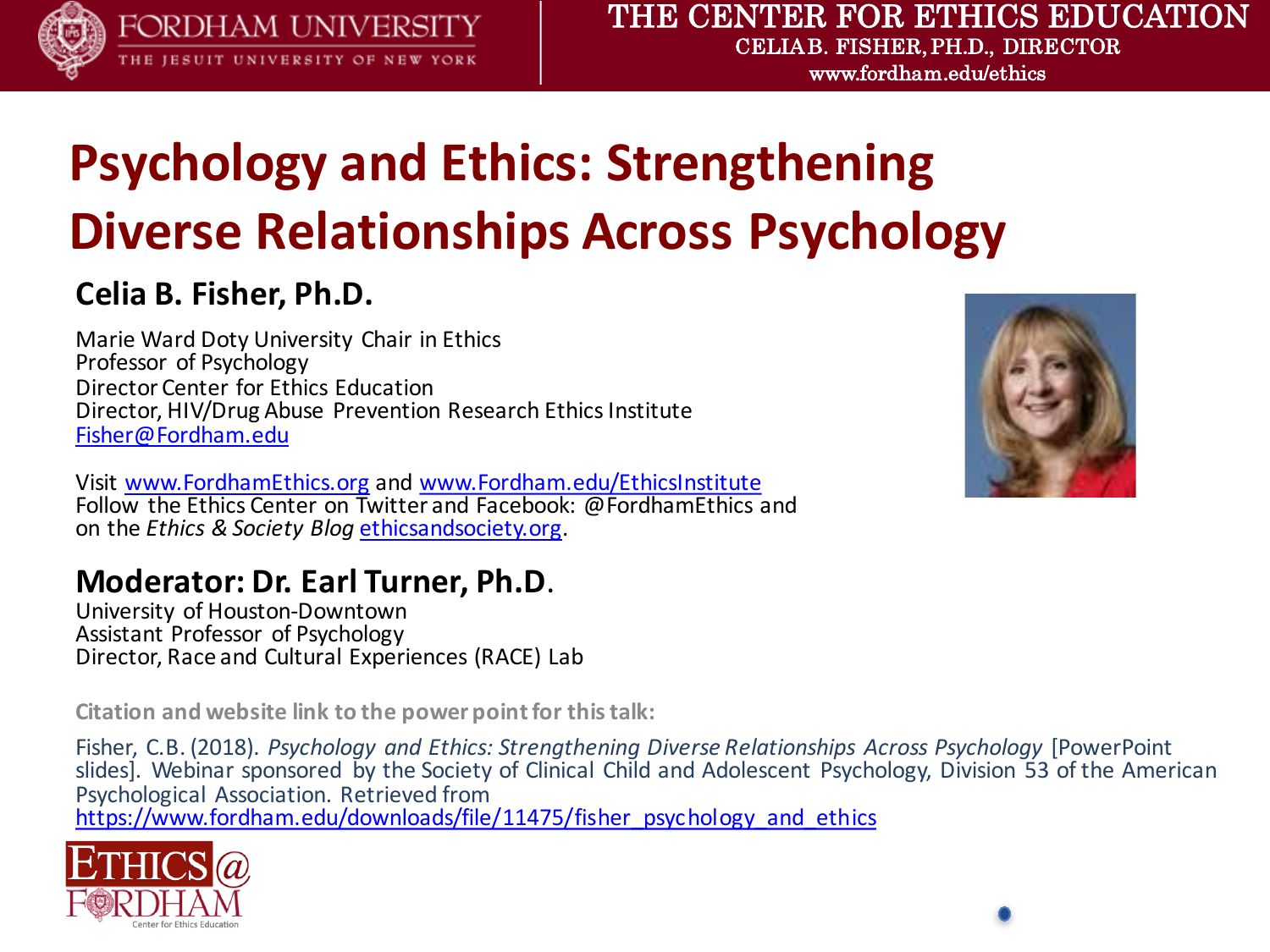### **Psychology and Ethics: Strengthening Diverse Relationships Across Psychology**

#### **Submit a question during the webinar:**

• Post your questions for the Q&A segment! On right side of screen, click on the Questions tab on the Go-To-Webinar control panel, and submit your questions

#### **Up coming webinars**:

Dec 4 – From the Brain to Beside: Translating Neuroscience Findings **to Develop Innovative Interventions, Amy Roy, PhD** 

Submit our ideas for our 2019 Webinar Series: sccapdiv53@gmail.com

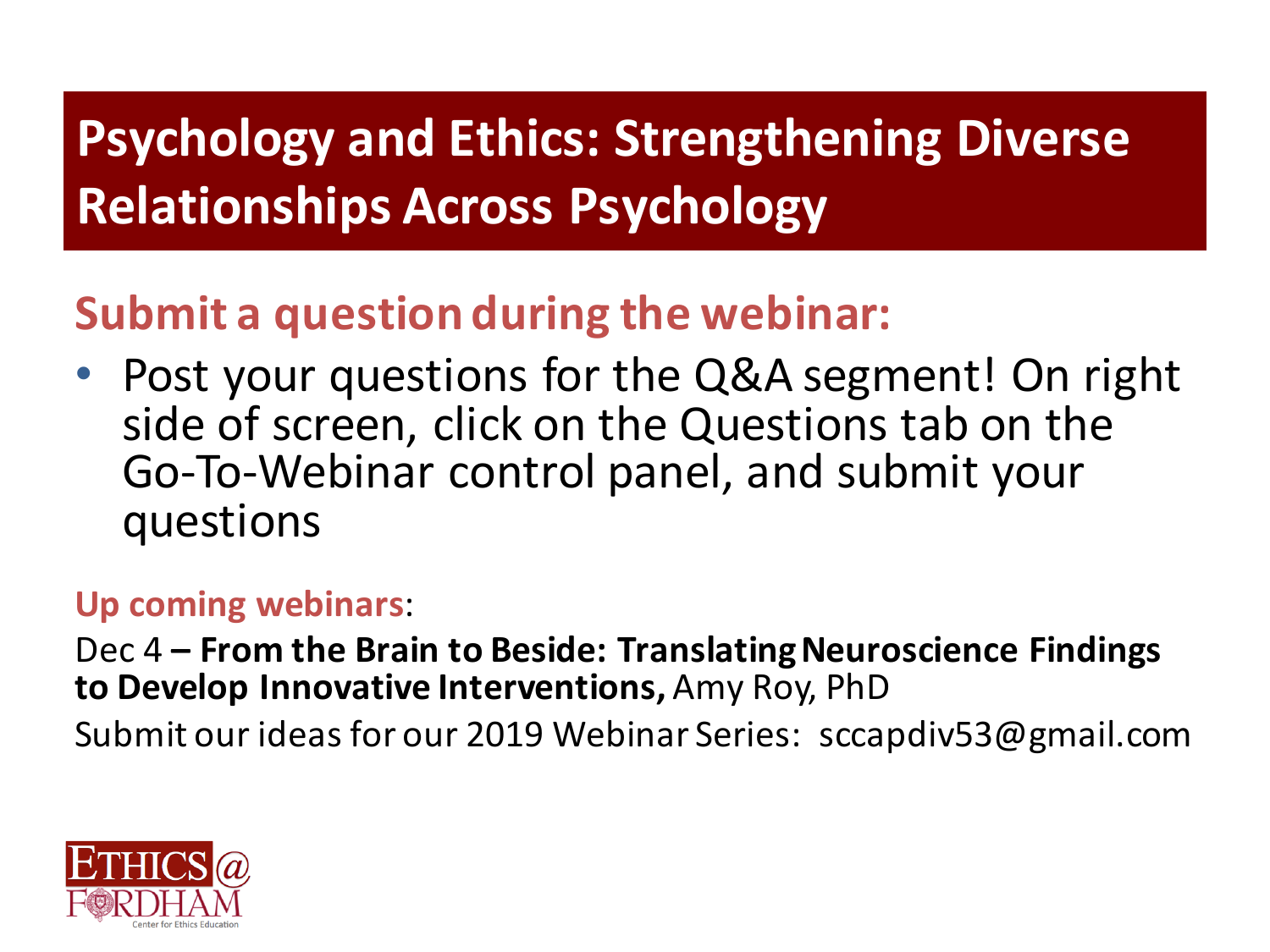# Learning Objectives

To strengthen ethical commitment and the competence required to:

- Provide appropriate assessment and treatment and to conduct research involving children and youth of diverse cultural, sexual, gender and religious identities.
- Apply the APA Ethical Principles and Code of Conduct to specific ethical dilemmas encountered in psychological science and practice across diverse populations.

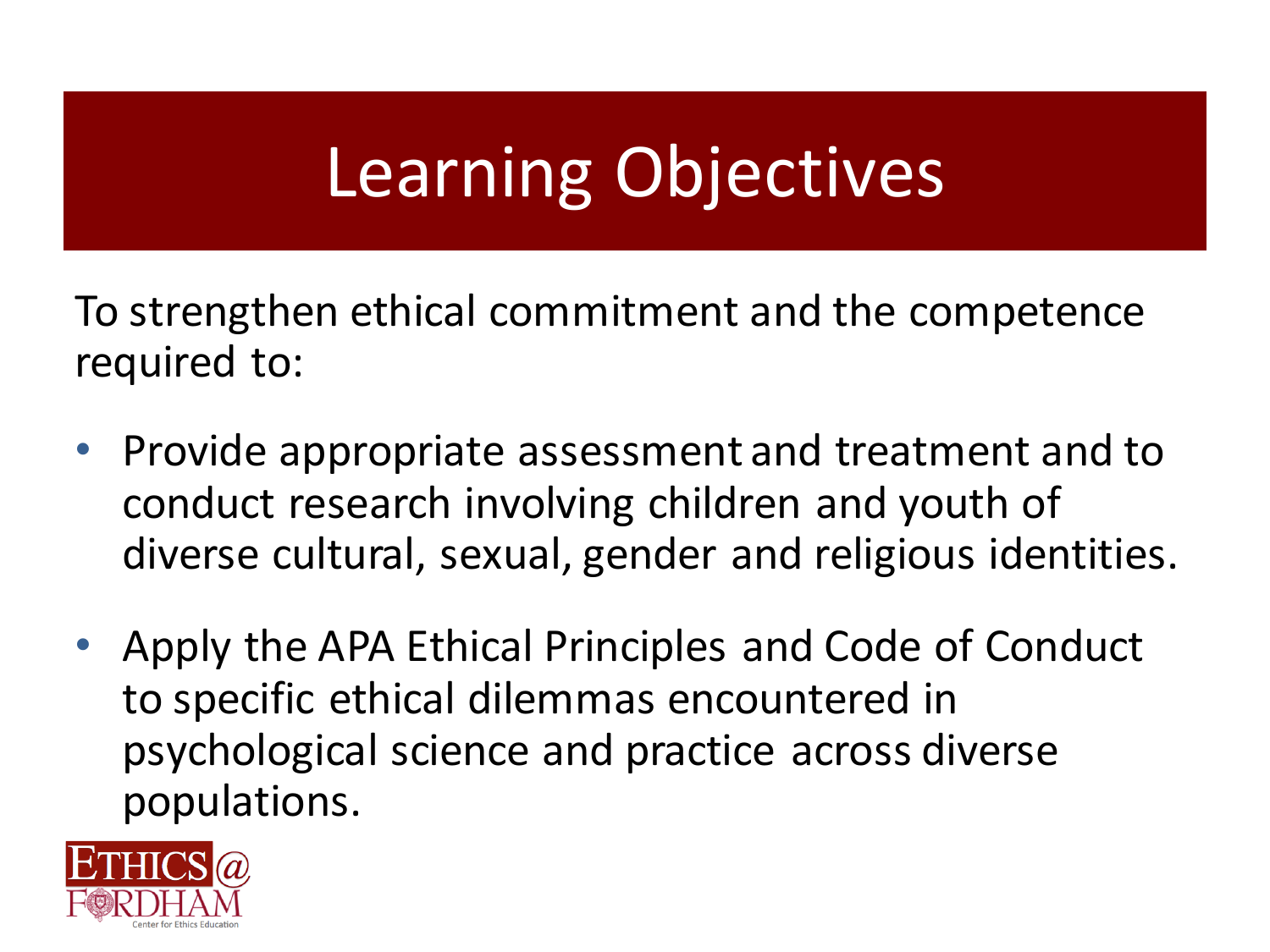# Working with Diverse Populations: The Moral Imperative

- "No one should have their future, their health, or their well-being compromised for reasons of class, gender, national origin, physical and psychological abilities, religion, or sexual orientation" (Mays, 2000, p. 236).
- "A monocultural psychology is not simply less accurate or generalizable, but positively distortive and oppressive" (Fowers & Davidov, 2006, p. 581).

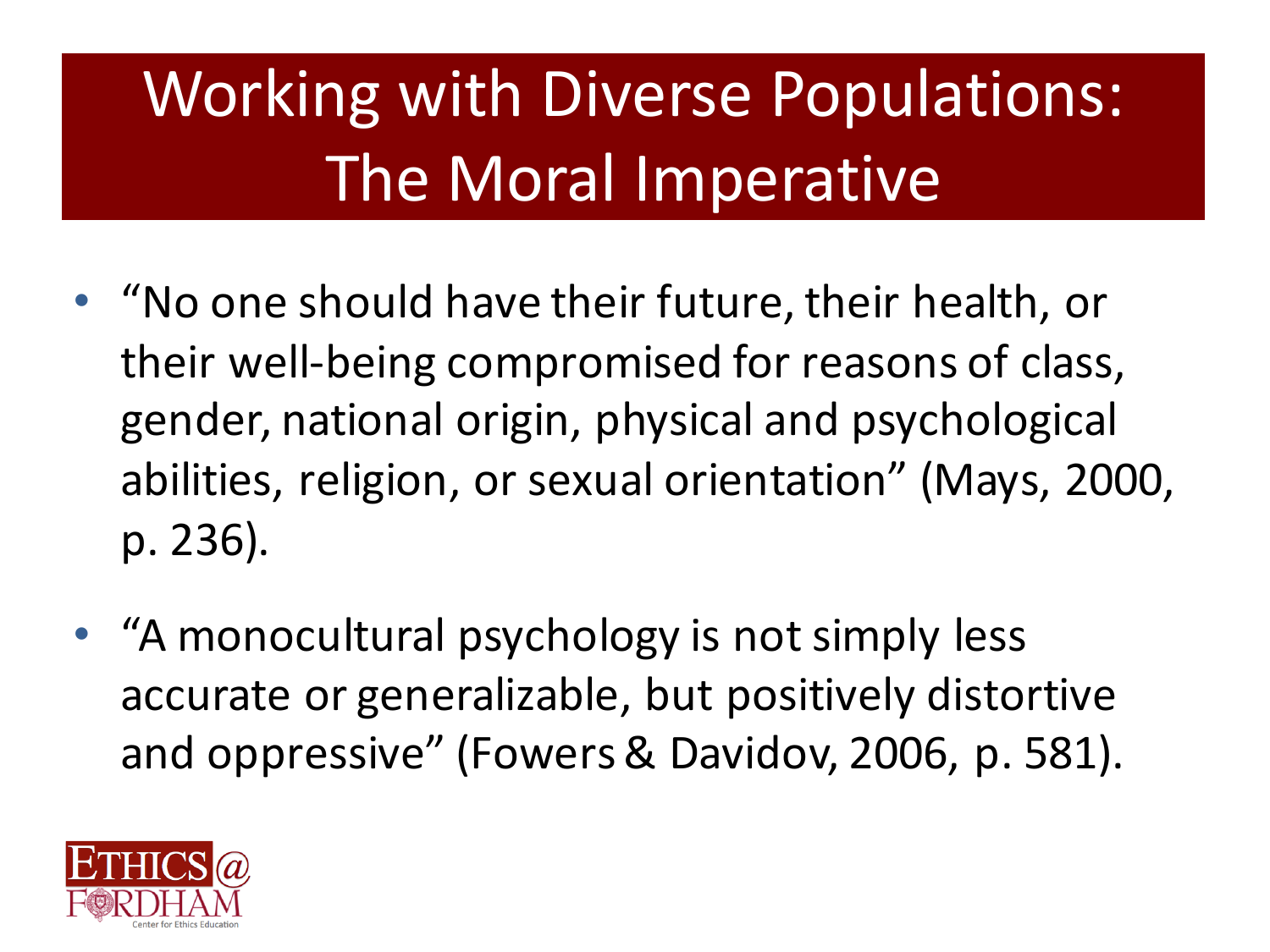### Ethical Commitment and Self-Reflection

#### *A desire to improve the human condition because it is the right thing to do*

#### **"Openness to Others" the core virtue for working with diverse populations**

- Flexibility to respond to rapid cultural diversification and fluid definitions of culture, ethnicity, race, gender, sexual orientation, religion.
- *Self reflection* on one's own social privilege and biases that may impede good science and practice
- *Courage* to recognize and counter the influences of institutionalized oppression in the profession of psychology

(Fowers & Davidov, 2006; Fisher, 2017; Gallardo, Johnson, Parham, & Carter, 2009 ).

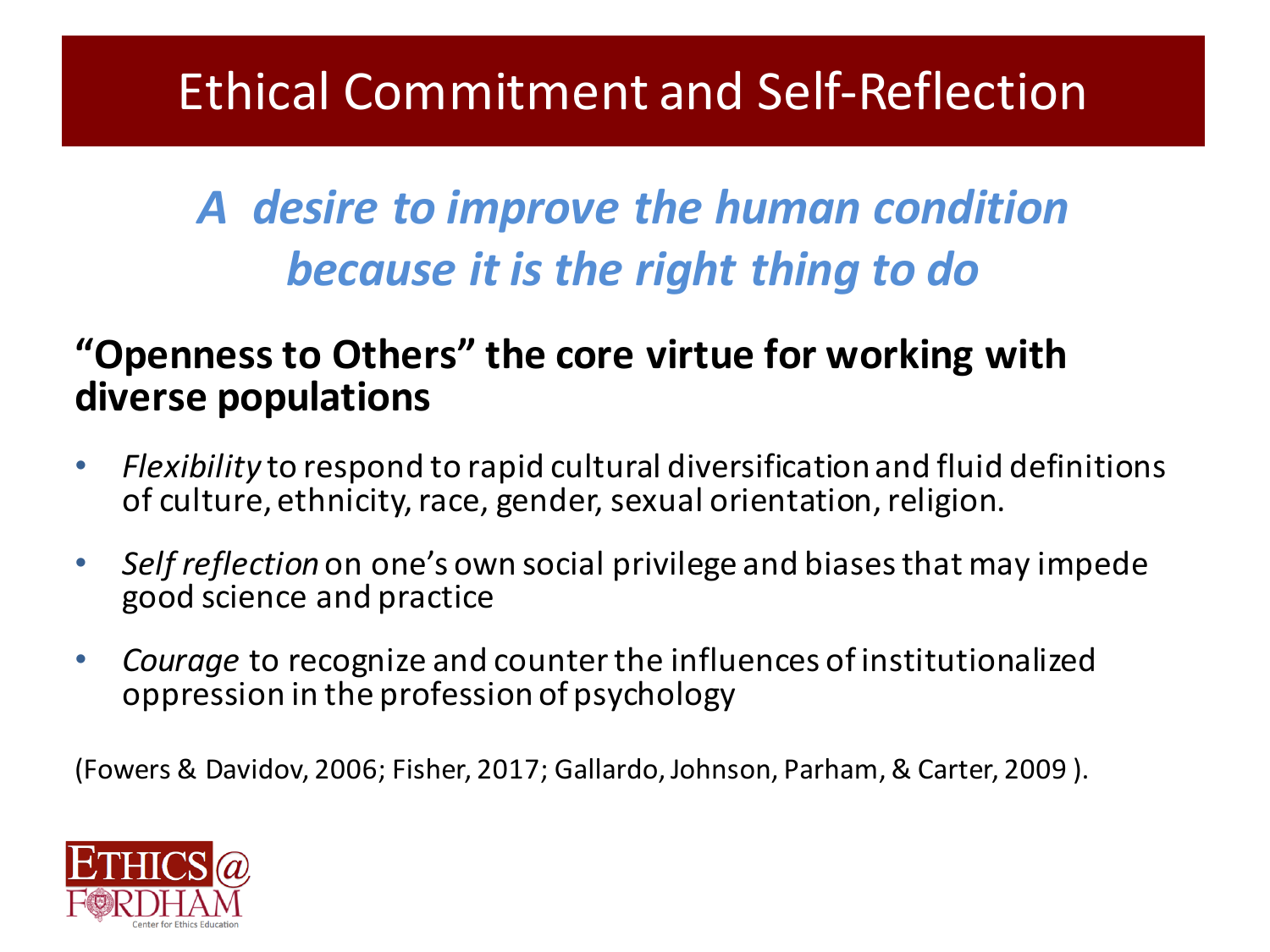### Standard 2.01b: Competence

- Where scientific or professional knowledge in the discipline of psychology establishes that an
- an understanding of factors associated with age, gender, gender identity, race, ethnicity, culture, national origin, religion, sexual orientation, disability, language, or socioeconomic status is essential for effective implementation of their services or research,
- **Psychologists have or obtain the training, experience,** consultation, or supervision necessary to ensure the competence of their services, or they make appropriate referrals.

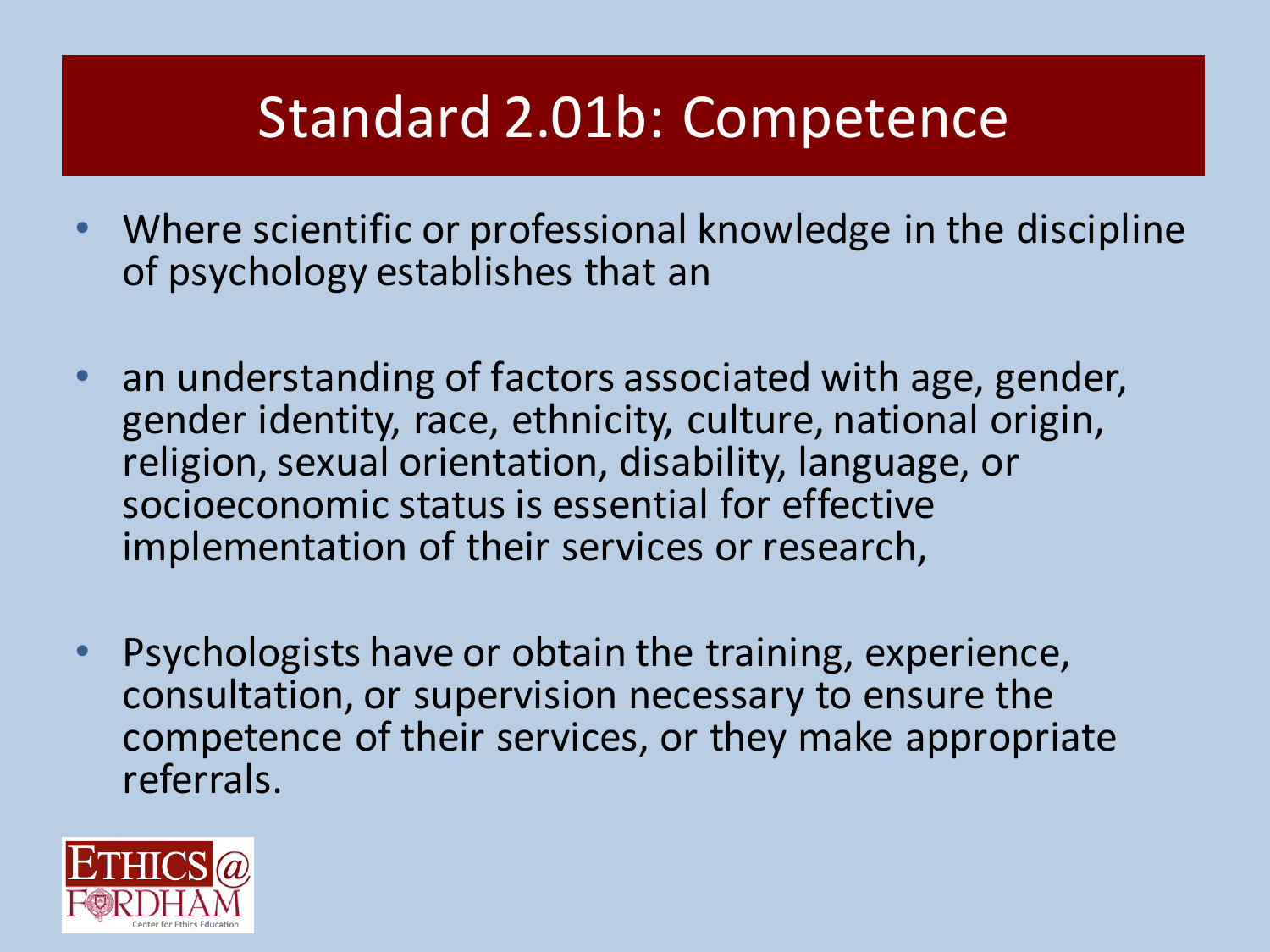# **APA Ethical Principles**

**Fidelity & Responsibility:** Knowledge relevant to the mental health needs of diverse populations is the foundation on which we can fulfill our other ethical responsibilities.

**Beneficence & Non-maleficence**: To do good and avoid harm requires services fitted to the diverse values and needs of clients and research participants and the commitment to recognize and counter personal and professional bias.

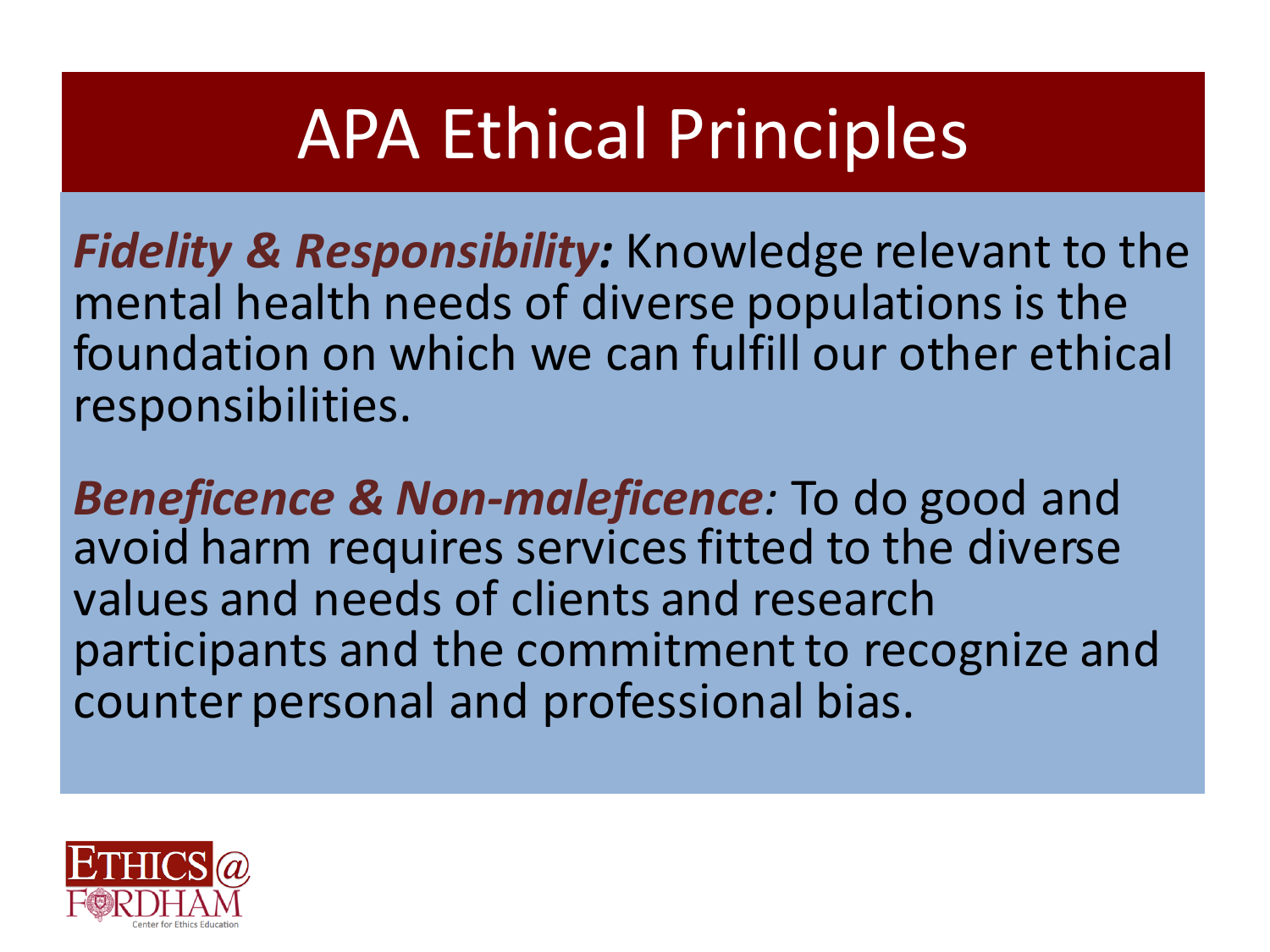## Case 1: Raphael

#### **Referral**

- Raphael Acosta, has been referred to Dr. Jones for therapy. He has gotten into a series of combative arguments with his coach and fights with members of his high school soccer team.
- According to his parents, Raphel has been suspended from the team and the school is threatening possible school suspension if his behavior does not improve.

#### **Client presentation**

- Raphael tells Dr. Jones that he has been repeatedly called an illegal immigrant and other denigrating terms for people of Mexican descent during team workouts.
- The coach discriminates against him by constantly benching him. He only becomes argumentative to address the football players' slurs and the coach's unfairness of his assignments

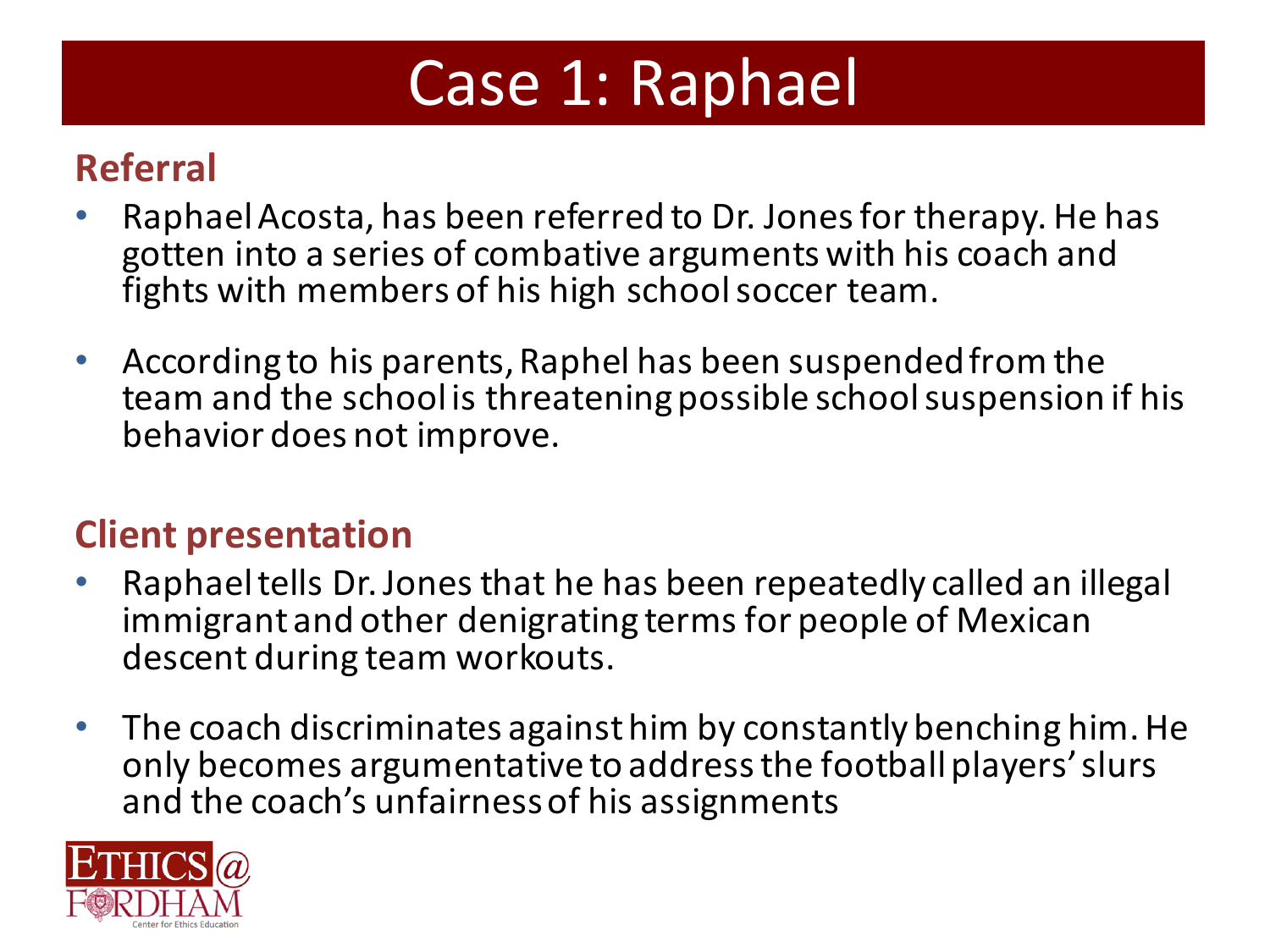# How can Dr. Jones avoid under- or overestimating cultural factors in the assessment and treatment plan?

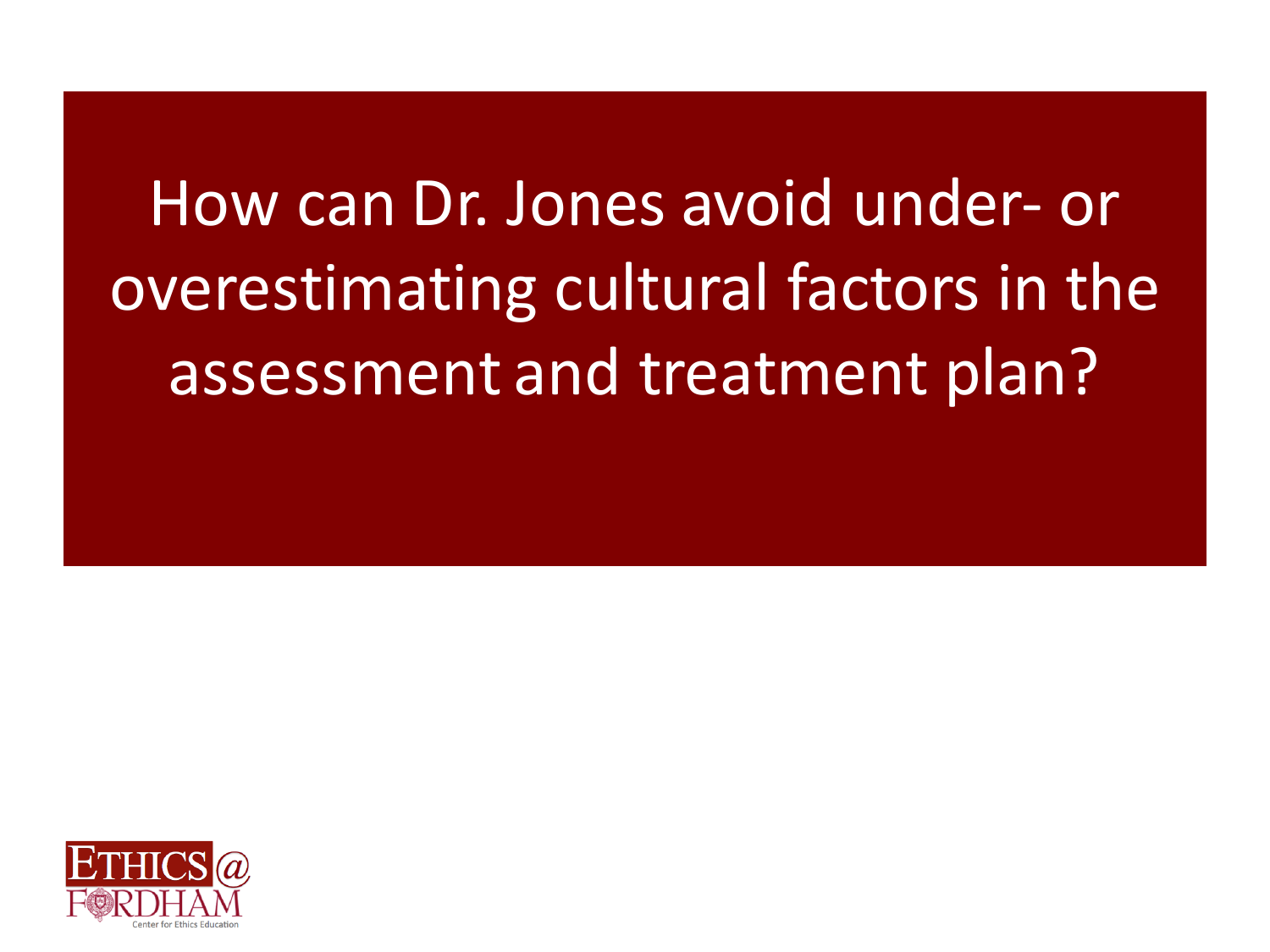# Multicultural Competence: Knowledge of the Discipline

#### Dr. Jones must be or become familiar with scientific and professional **knowledge on:**

- How ethnic discrimination in general and for those of Mexican descent is manifested in educational and sports settings.
- How such discrimination impacts behavior and the mental health of ethnic minority adolescents
- Culturally informed behavioral and cognitive factors that distinguish between normative and maladaptive responses to ethnic discrimination
- Which treatments for conduct related disorders have been found to be culturally appropriate for youth of Mexican descent

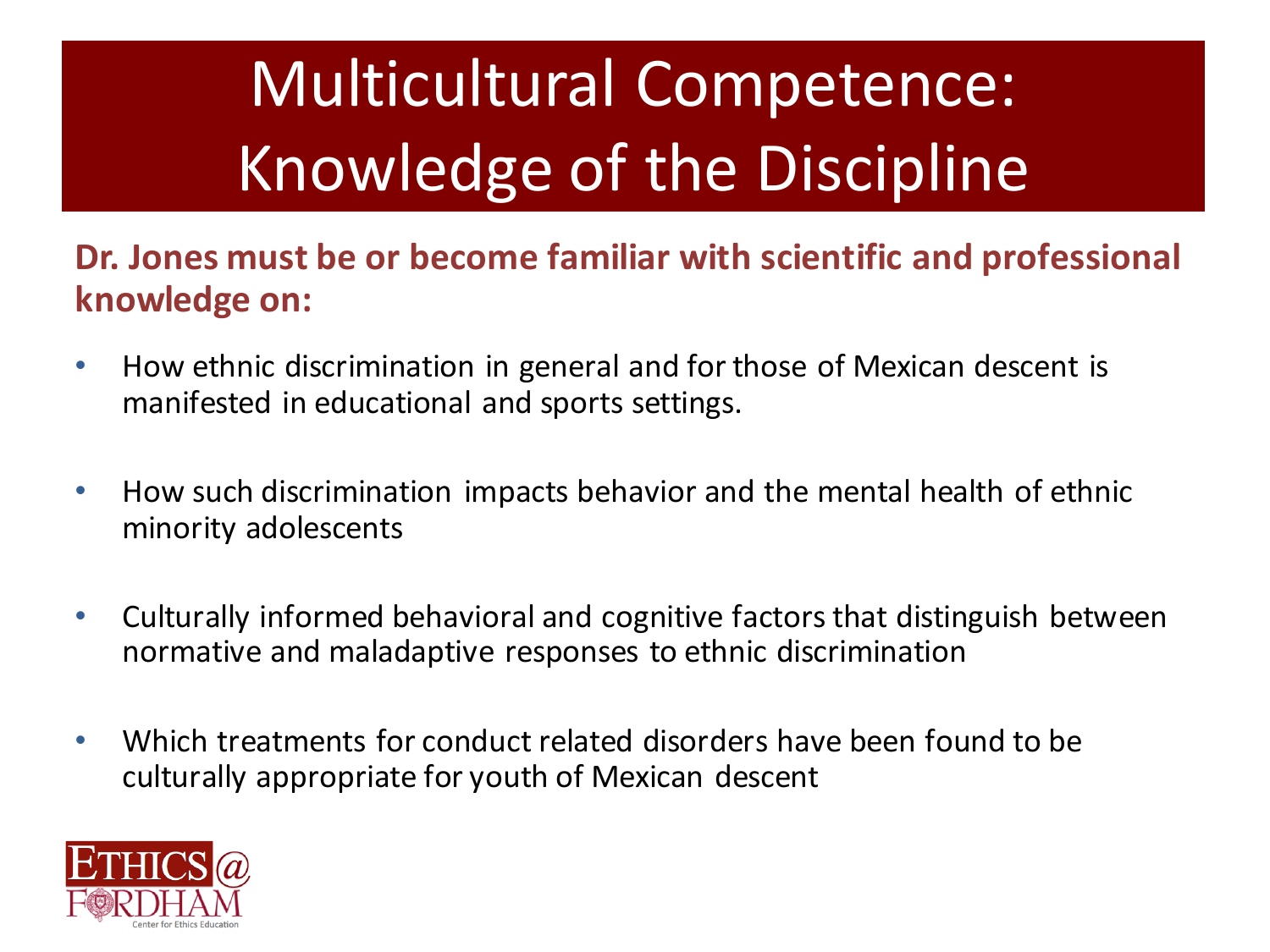## **Multicultural Relational Competence**

- Has Dr. Jones identified Raphael as a "Mexican male" in ways that reflect her own biases and not how Raphael sees himself?
- Has Dr. Jones made efforts to distinguish Raphael's behaviors indicative of pathology from those reflecting a natural response to sports team related discrimination?
- Has Dr. Jones explored whether she and Raphael have different developmentally and culturally derived expectations for the goals of psychotherapy?
- Has she discussed with Raphael the realities of discrimination in school sports and provided him with behavioral tools to address such injustices?

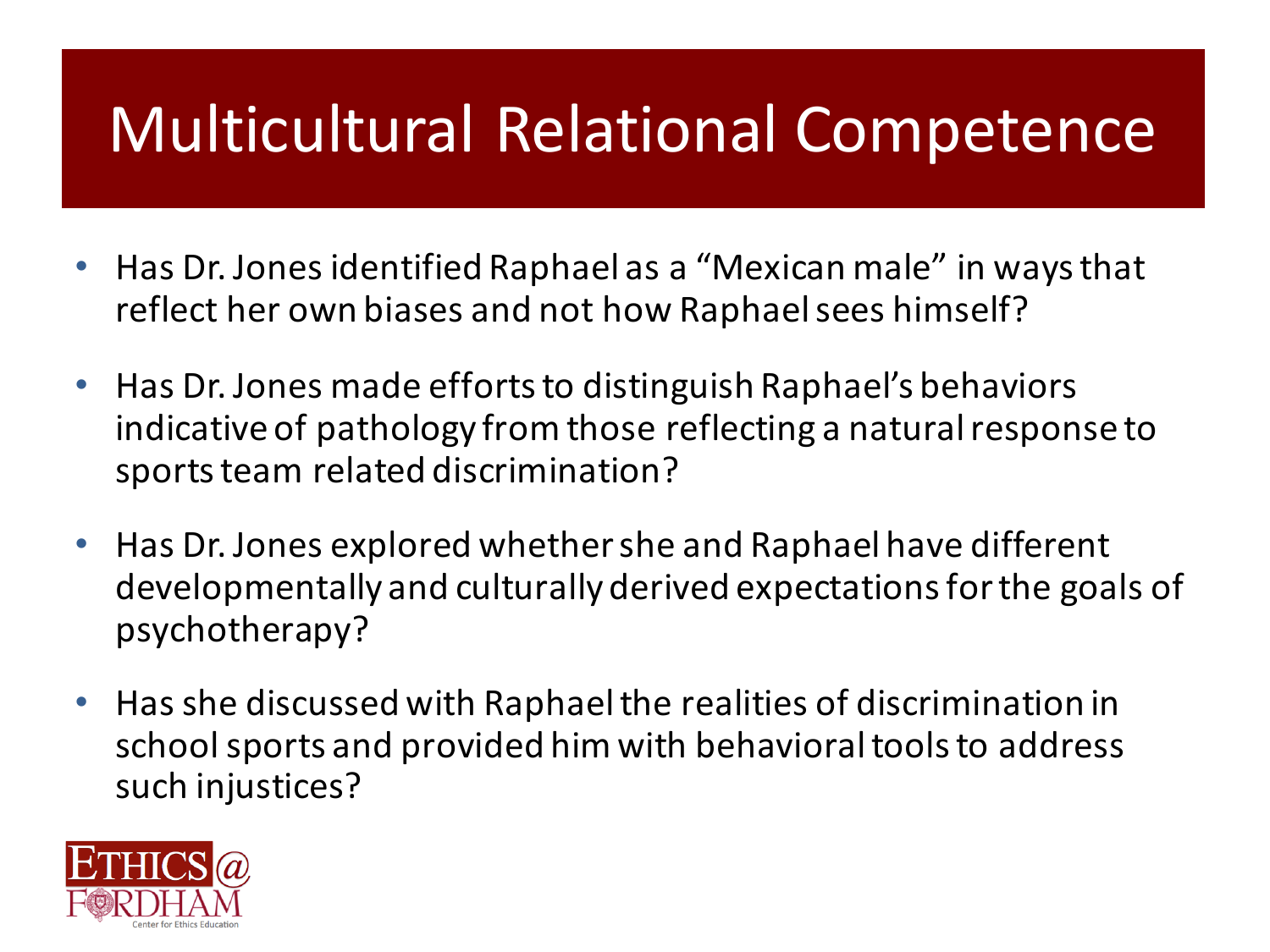## APA Ethics Code Standard 2.04

• Psychologists' work is based on established scientific and professional knowledge of the discipline.

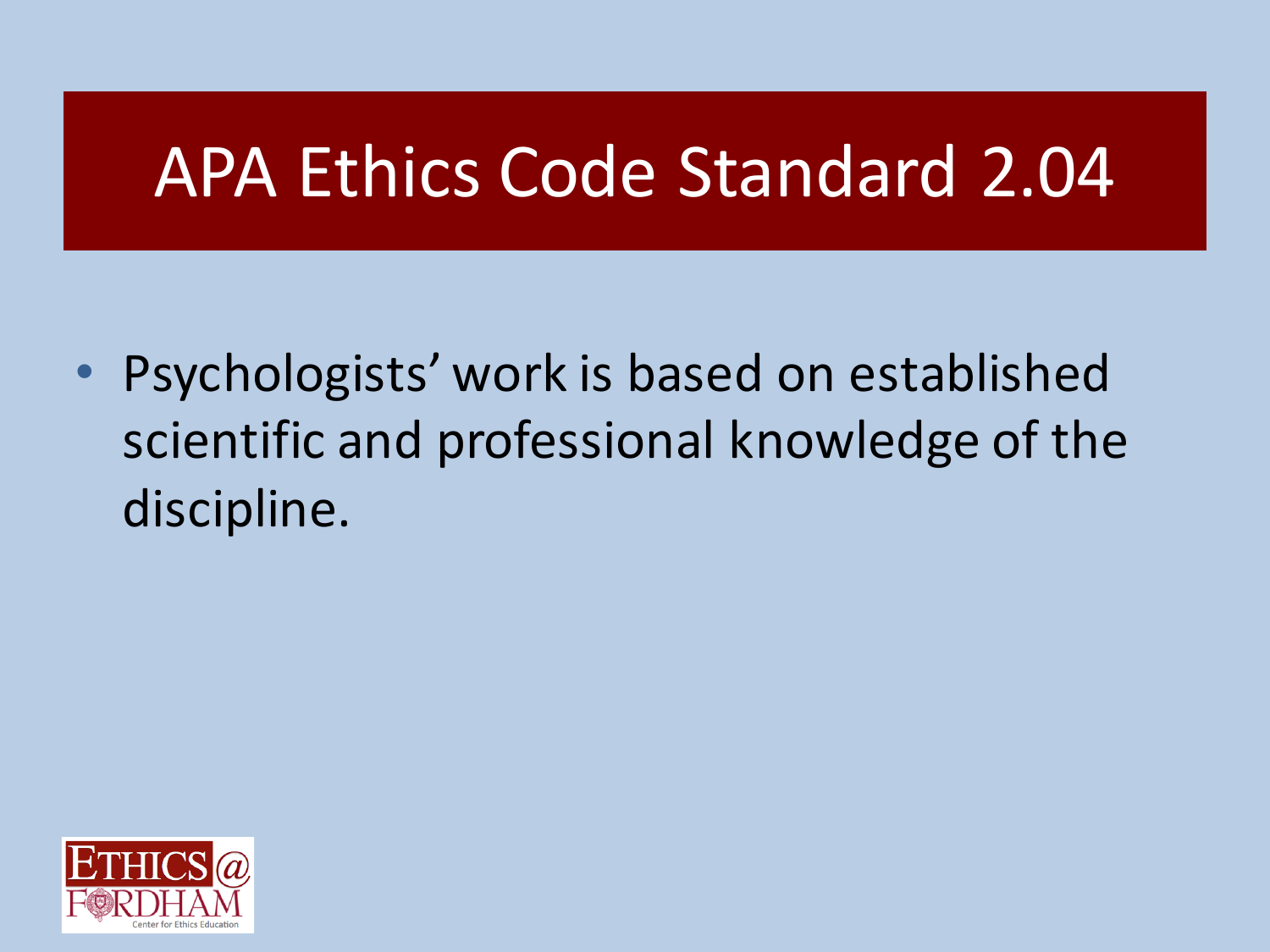# **Empirically Validated Treatments** and Social Justice

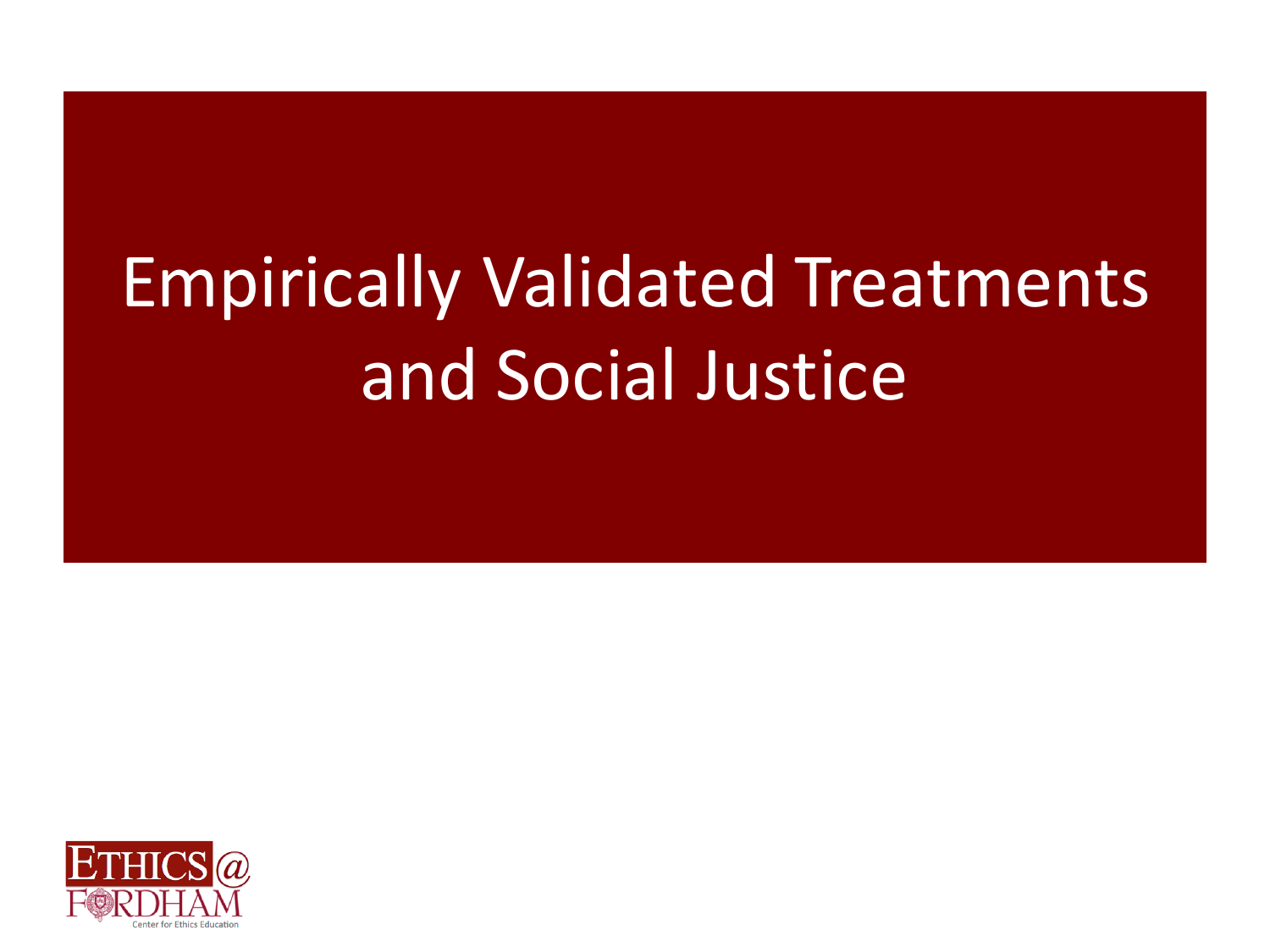### Empirically Validated Treatments (EVT)

- Integration of the best scientific knowledge with clinical expertise in determining the applicability of research findings to individual cases (APA, 2006)
- Cultural adaptation models increase the fit of EVT to the target population by integrating cultural factors into practices while maintaining treatment integrity (Barrera et al, 2012)

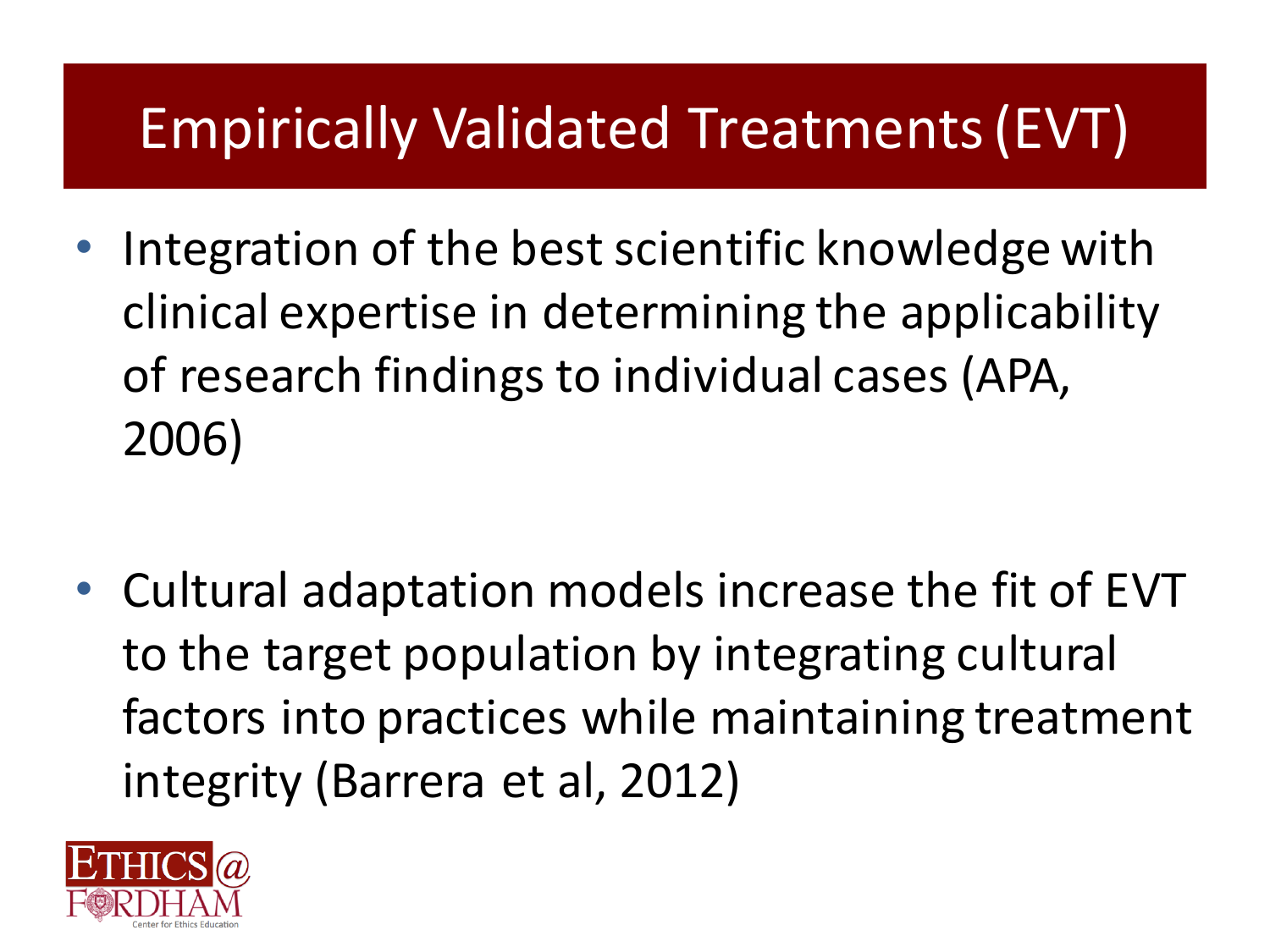How should investigators conduct EVTs in ways that facilitate clinical decisions regarding the cultural appropriateness of the treatment?

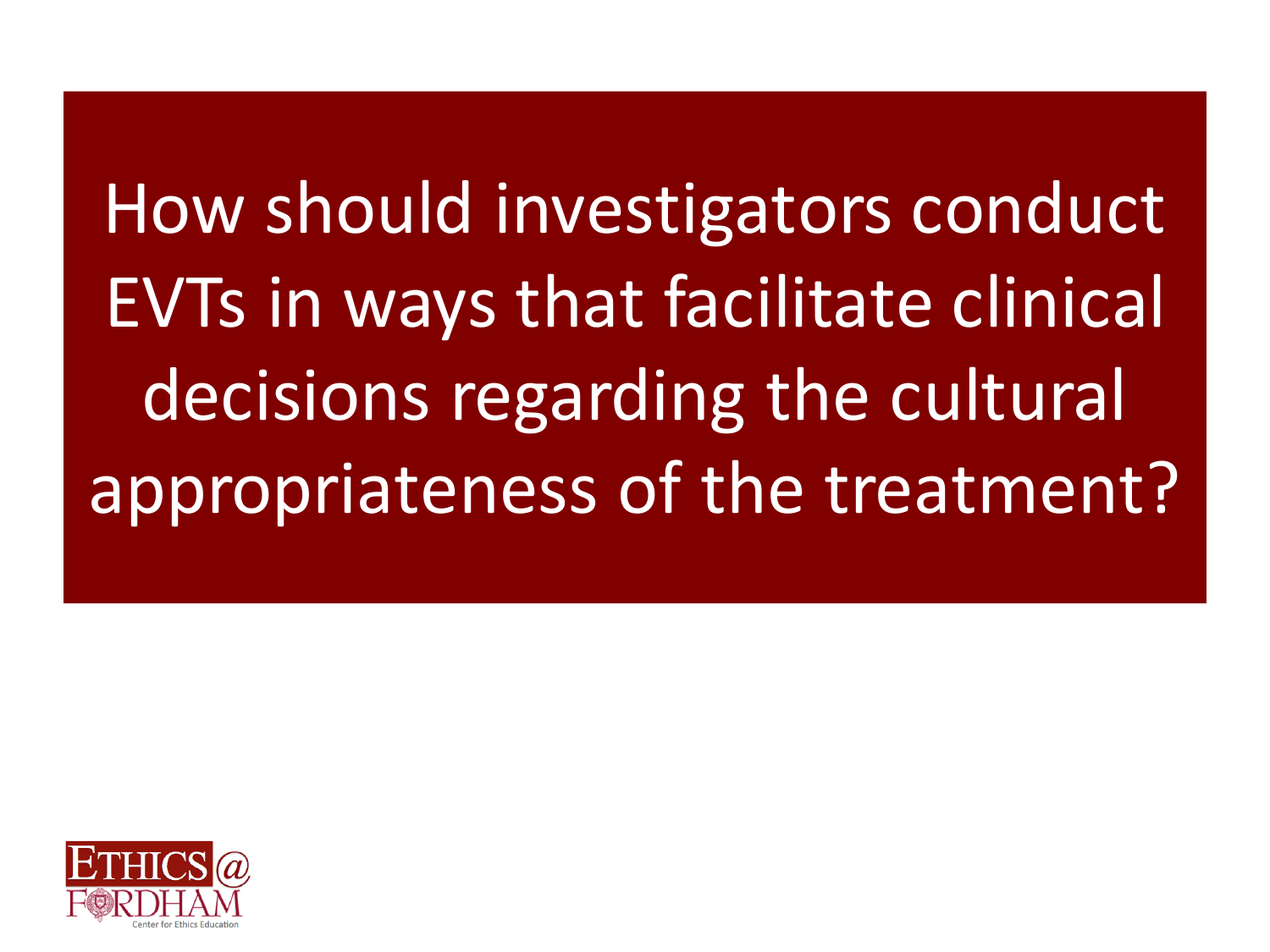#### Evaluating the Cultural Validity of an EVT for Raphael

- Did the sample include a sufficient number of youth of Latinx heritage to separately analyze treatment responses?
- Did the study avoid "ethnic gloss" and report patterns of responses of Latinx youth from different cultural backgrounds, e.g. Mexico, Puerto Rico, Dominican Republic, Colombia?
- Is evidence reported to enable Dr. Jones to conclude that the EVT would be effective or harmful for Mexican male adolescents?
- If not, did the investigators discuss the extent and limits of generalizability for this population?
- Did the theory guiding the EVT locate the origin of and solution to conduct disorder solely within the cognitive and emotional misconceptions of the client --<br>*Without consideration of the influence of ethnic discrimination on behavior and mental health*
- Might such a conceptualization be harmful to Raphael if treatment effectiveness **is conceptualized as conforming to systems of inequality (Rogers-Sirin, 2017)**

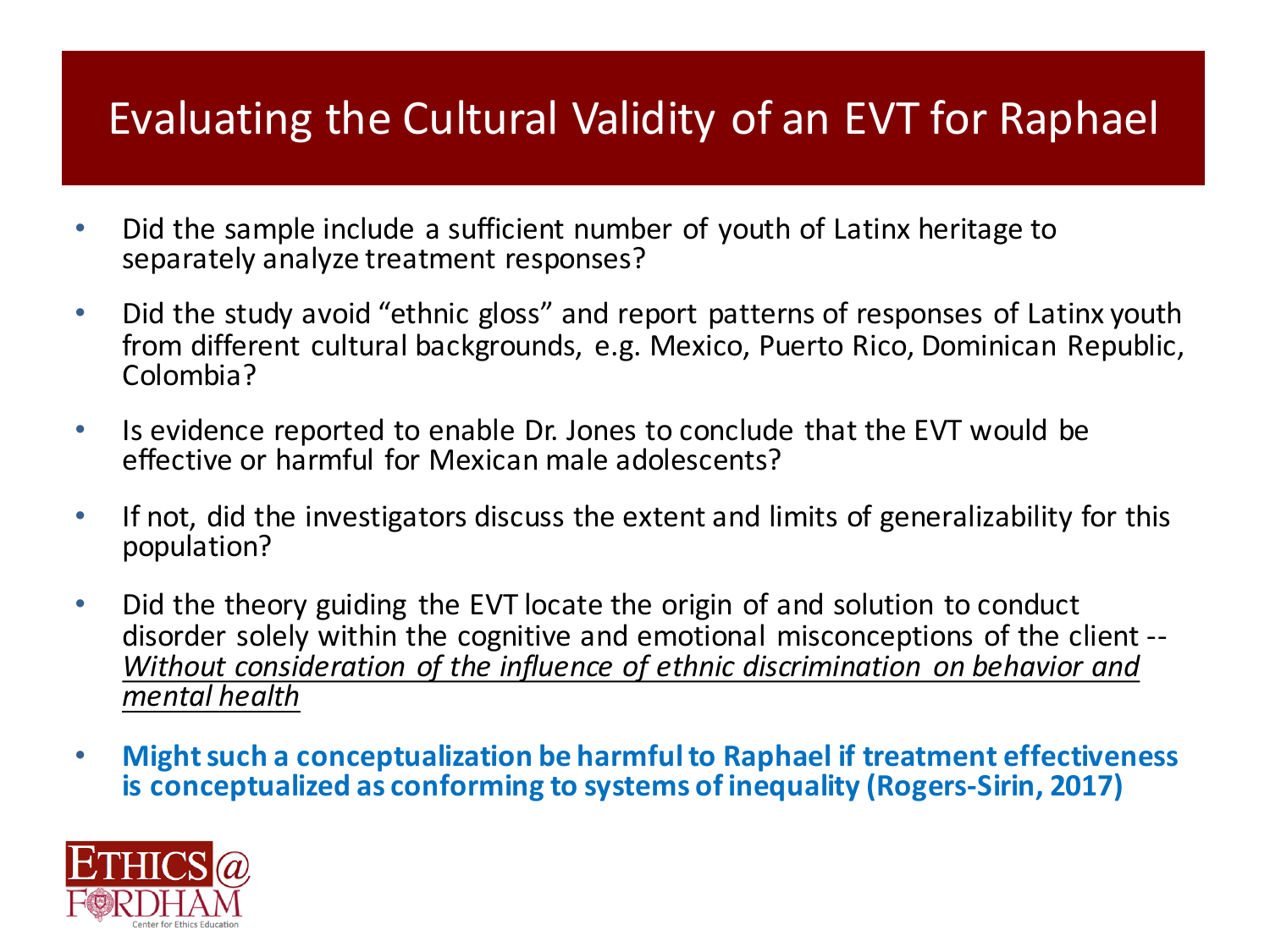# **Timing of EVT Cultural Adaptations**

- Is there empirical evidence supporting a modification in technique based on cultural factors?
- Were youth of Latinx descent, and Mexican youth specifically, included in the sample? If not, was sufficient information provided in the published research to help Dr. Jones know how the sample was similar or different to Raphael's cultural identity?
- Did the research test whether cultural adaptations should be made only as additions to core EVT components?
- Did the research assess whether modifications be planned at the beginning of treatment or after the EVT has been tried?
- Did the research report discuss the risks and benefits of modifications or of trial and error adaptations during the treatment process?



Bernal & Adamas(2017)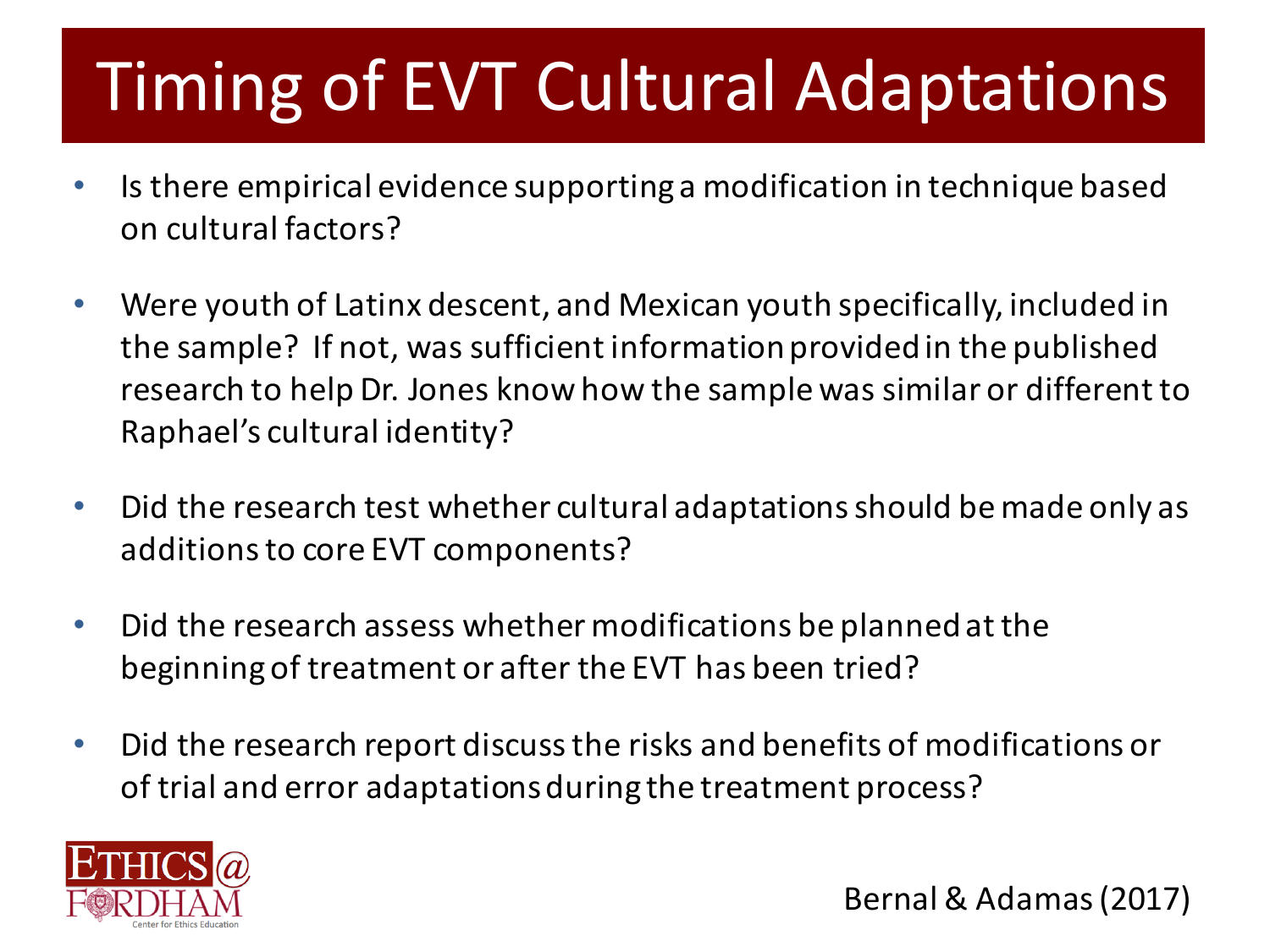Addressing Family Gender and Cultural Values in Clinical Child and Adolescent Psychology

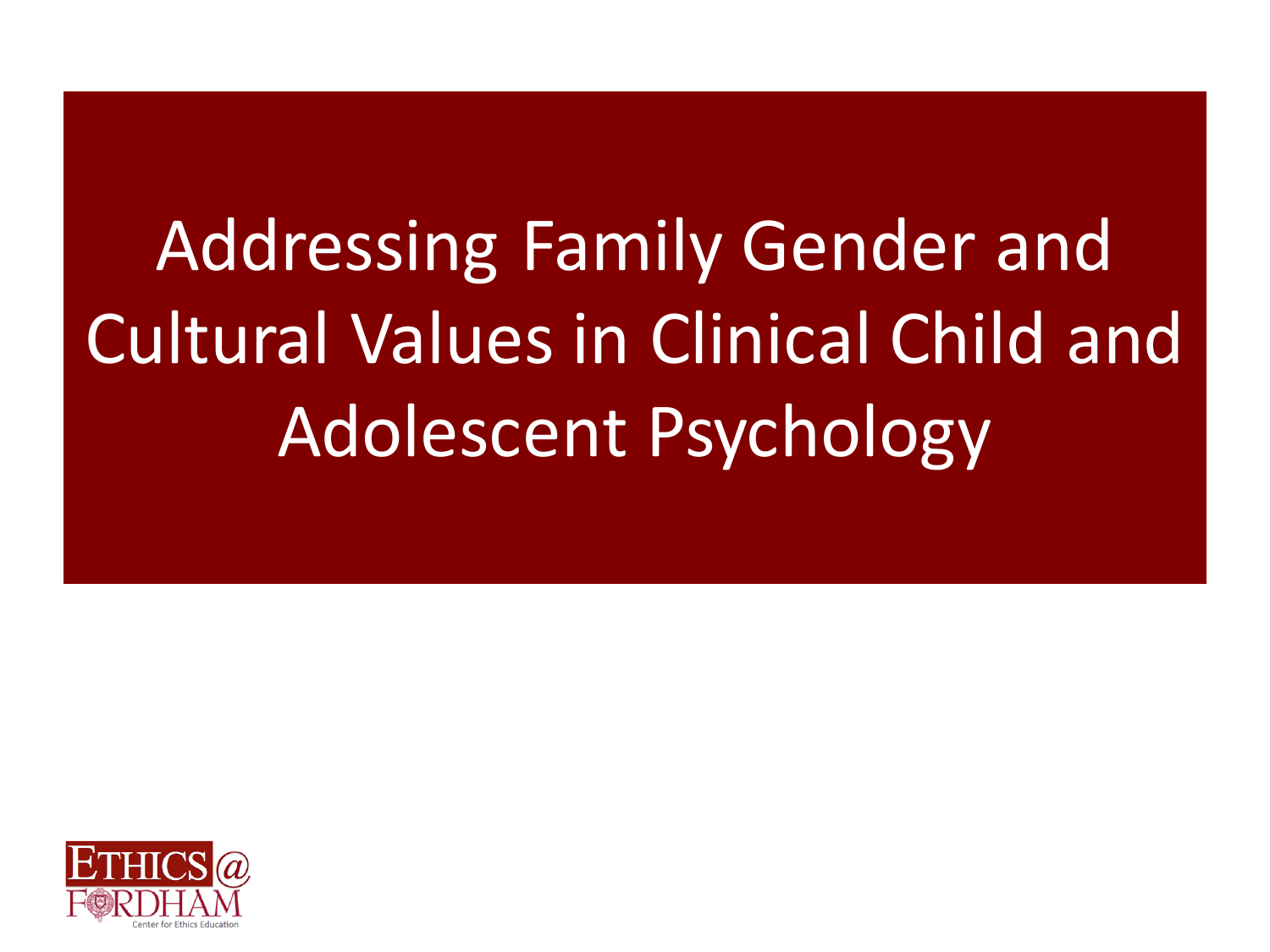

- Irina, a 13-year-old girl of Persian cultural heritage, was brought to a NYC hospital emergency room following a subway assault. The hospital staff suspected sexual assault, but Irina and her parents refused a rape test.
- During their initial meeting with Dr. Matthews, the parents requested that any possible sexual aspects of the assault should not be discussed with Irina.
- They told Dr. Matthews that if Irina was a victim of sexual violence she would be stigmatized and ineligible to marry men in their closely knit ethnic community.
- When asked in private, Irina also requested that sexual issues not be discussed, but did not give a reason.

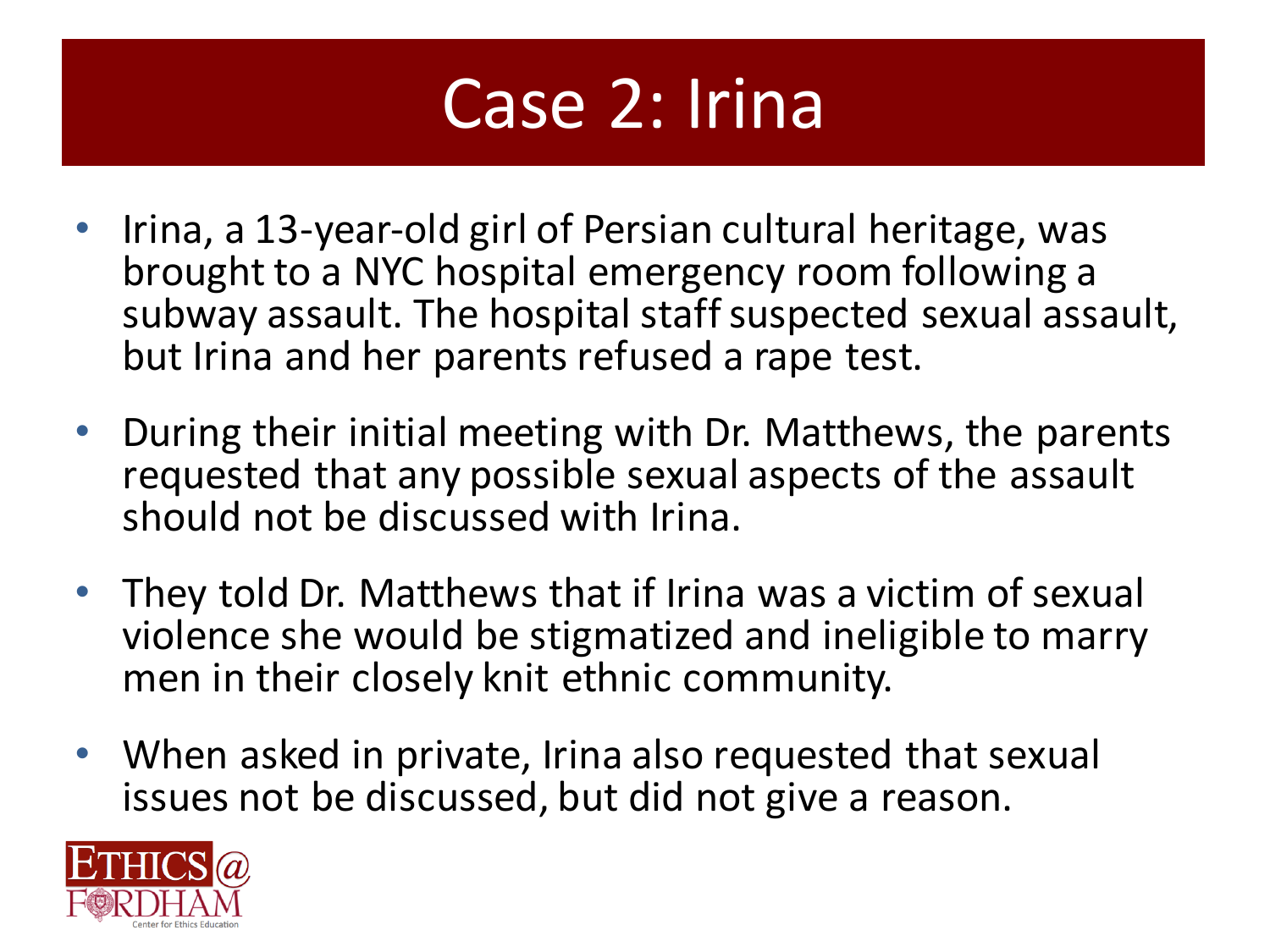# How will Dr. Matthews avoid a treatment decision based on either:

- Moral Absolutism: *Treatment must be solely aligned with universal values of women's rights (Eurocentric, Judeo-Christian) -- the possible sexual assault must be addressed in therapy*
- Moral Relativism: *Treatment must be solely aligned with values on women's rights defined by*  the client's culture -- the possible sexual assault *must not be addressed in therapy*

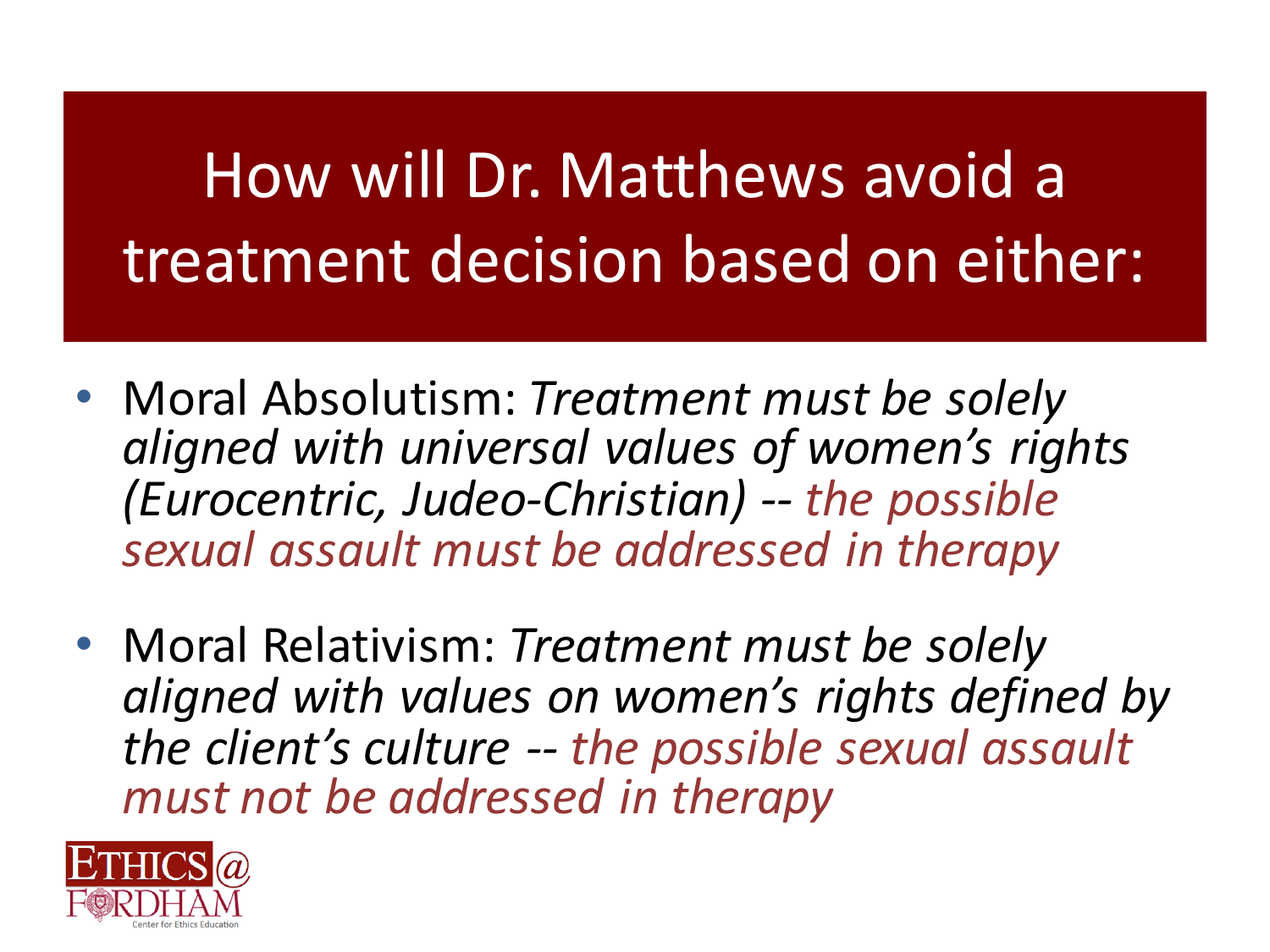## Moral Realism

#### **Treatment should be guided by values of**

- **Humaneness:** Compassion and consideration of others suffering
- **Humanity**: Recognition of the equal worth and autonomy of all persons
- **Diversity**: How these values are expressed and achieved require understanding of a person's cultural identity and lived experience

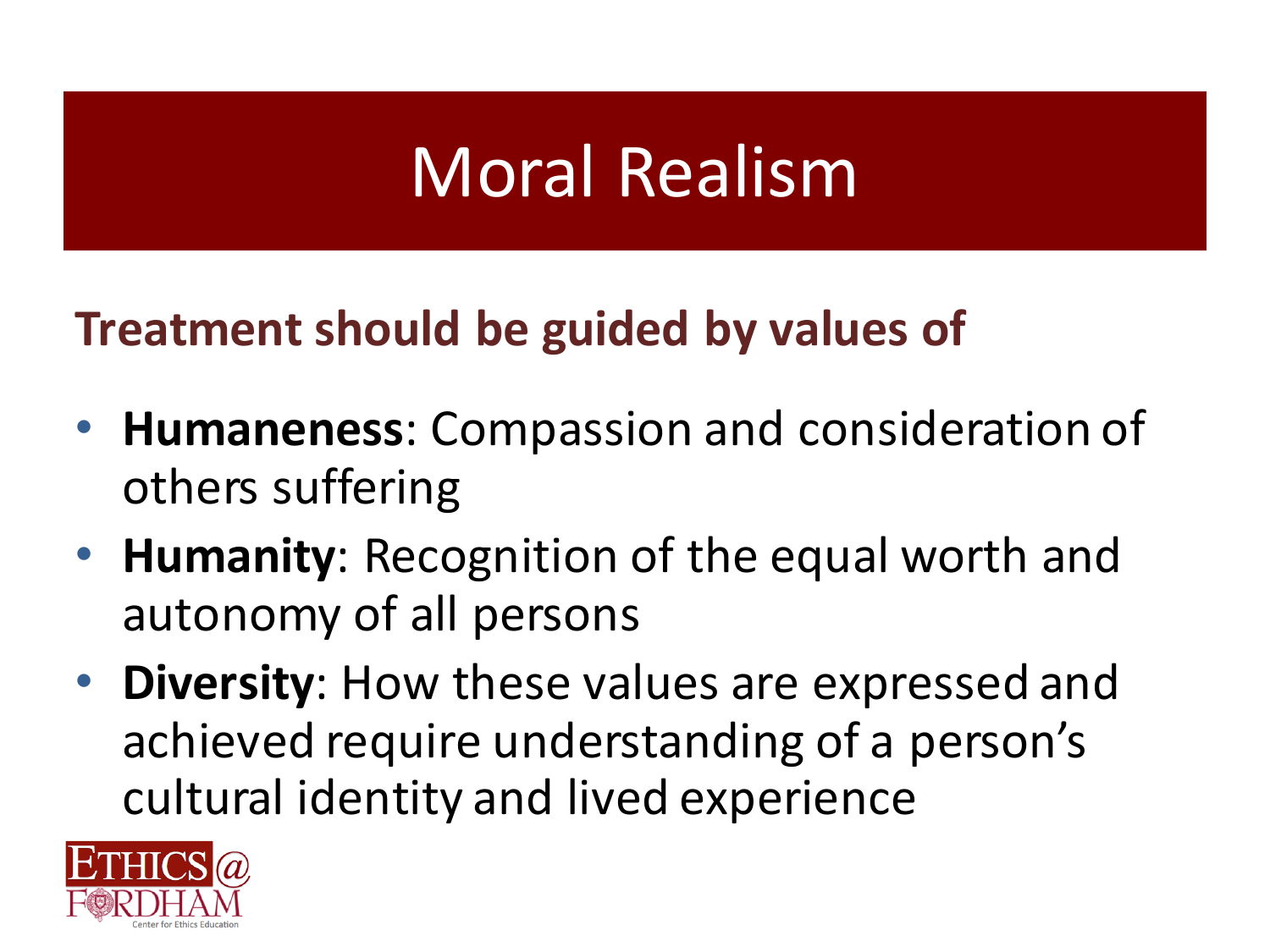# Should Dr. Matthews take on this case?

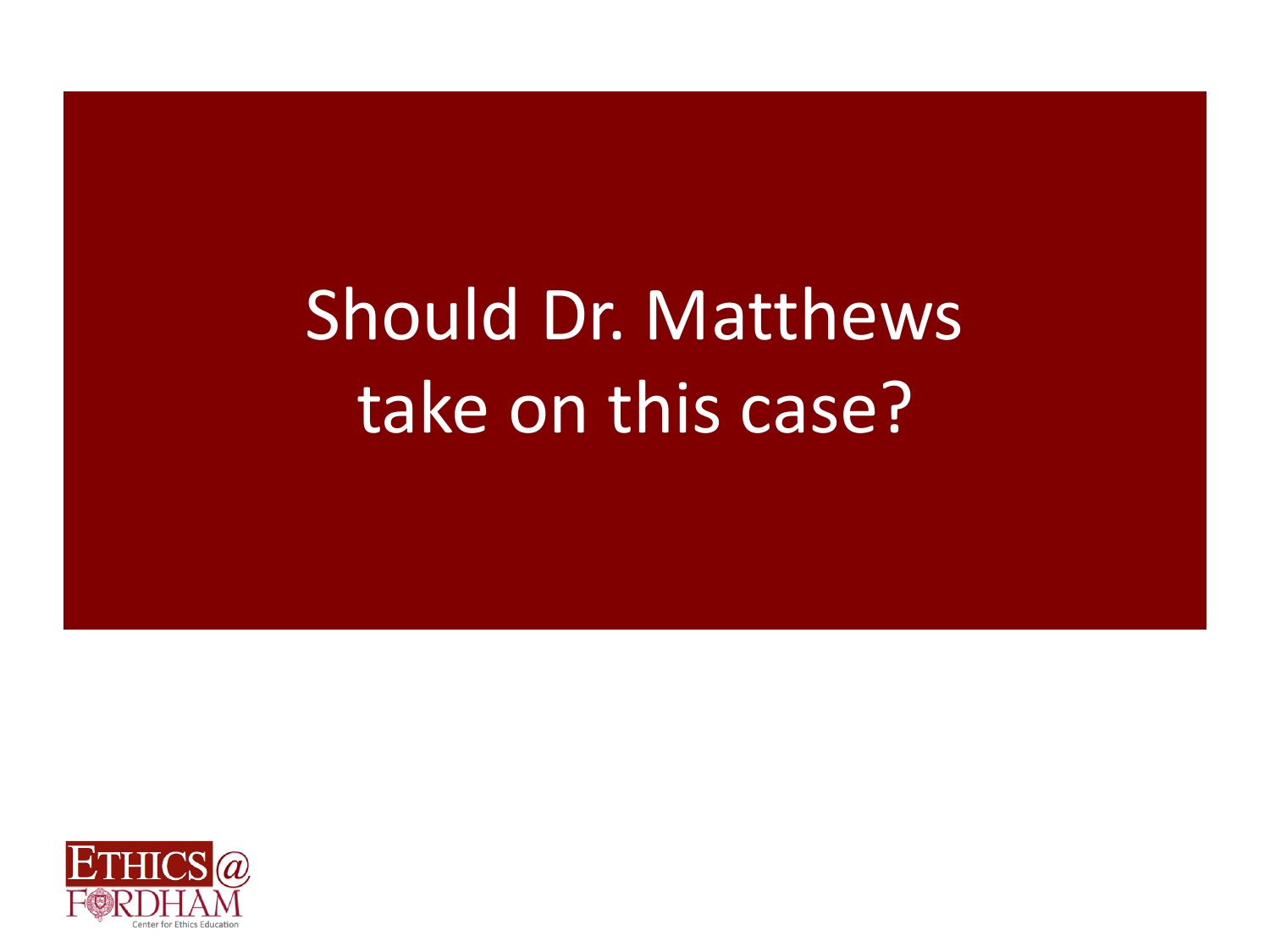## **APA Ethical Principle**

### *Respect for People's Rights and Dignity:*

*Psychologists* protect the rights of individuals to privacy, confidentiality, and self-determination recognizing individual and group differences in ways that respect the dignity and worth of all people

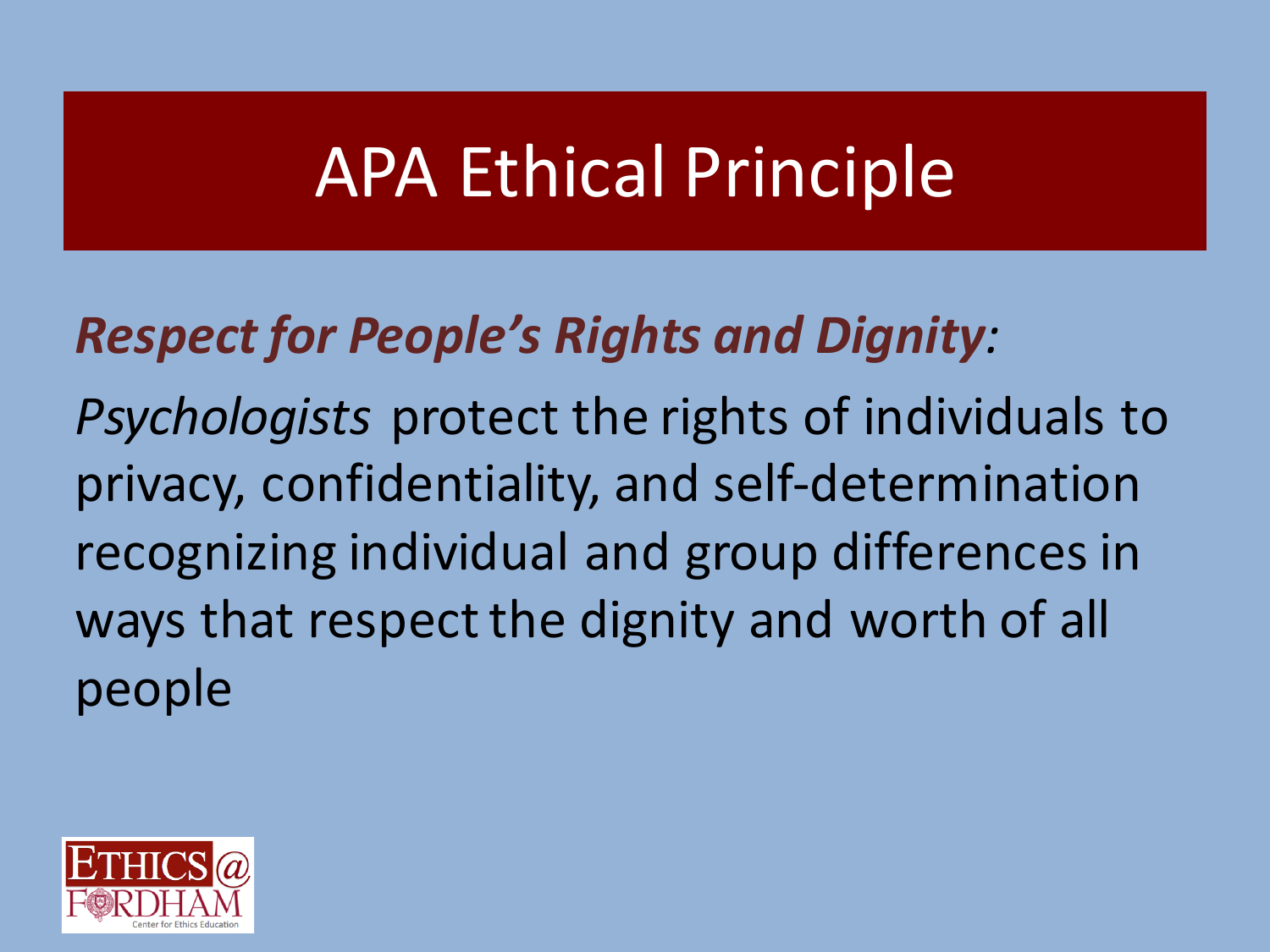## **APA Ethical Principle**

• *Integrity*. Psychologists establish relationships of trust by communicating honestly and acknowledging and correcting misimpressions that may arise from diversity in lived experience.

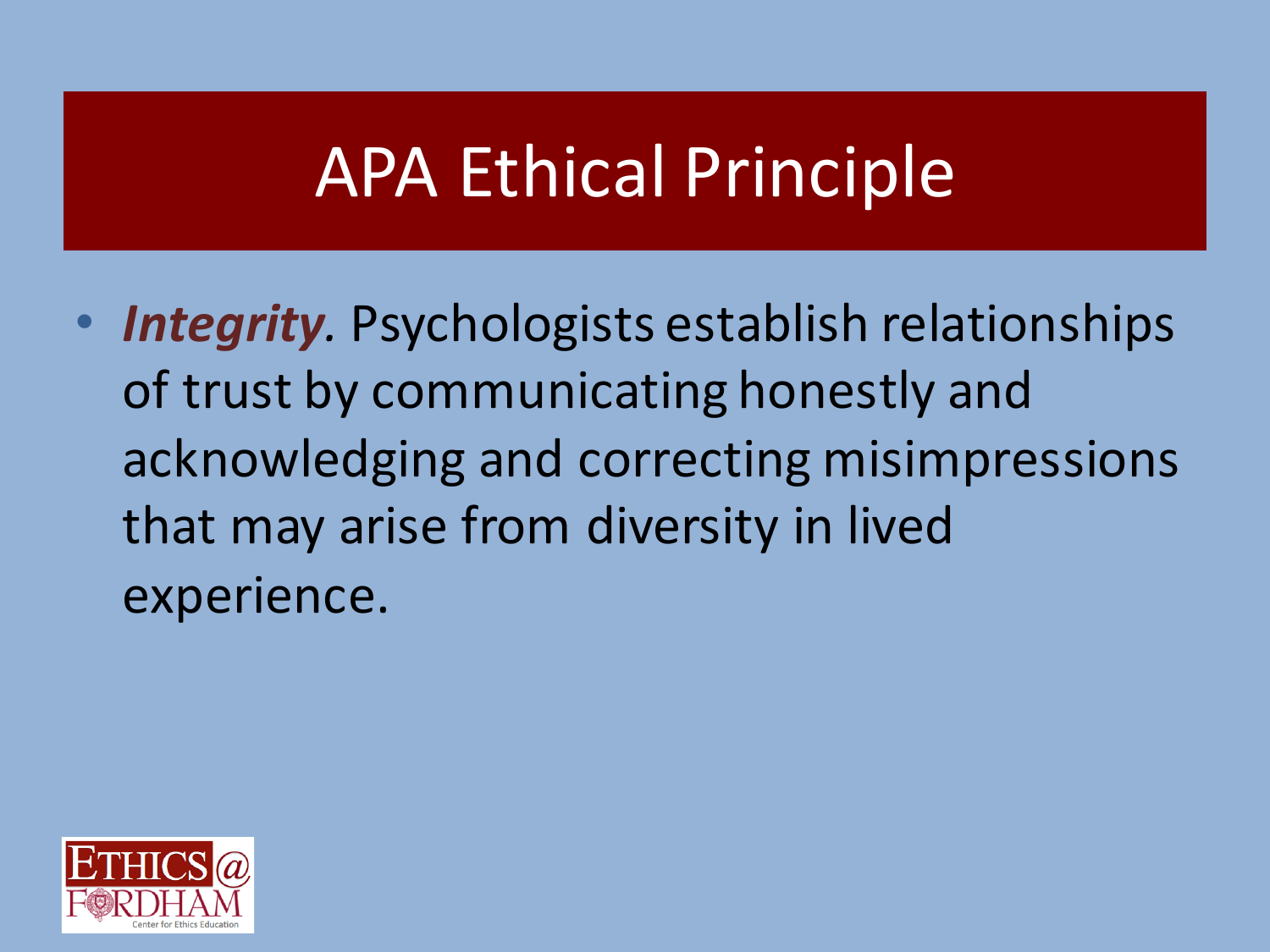### Understanding Values and Expectations

- What cultural values are influencing Irina's and parents' concerns?
- Are these concerns about sexual issues solely based on cultural values?
- Is Irina's reluctance to discuss sexual issues a reflection of her own cultural values, concerns regarding her parents' reactions, or clinical factors associated with trauma?
- Does Dr. Matthews, Irina and her parents have different expectations for treatment goals influenced by cultural conceptions of psychotherapy?
- Can these different expectations be harmonized?

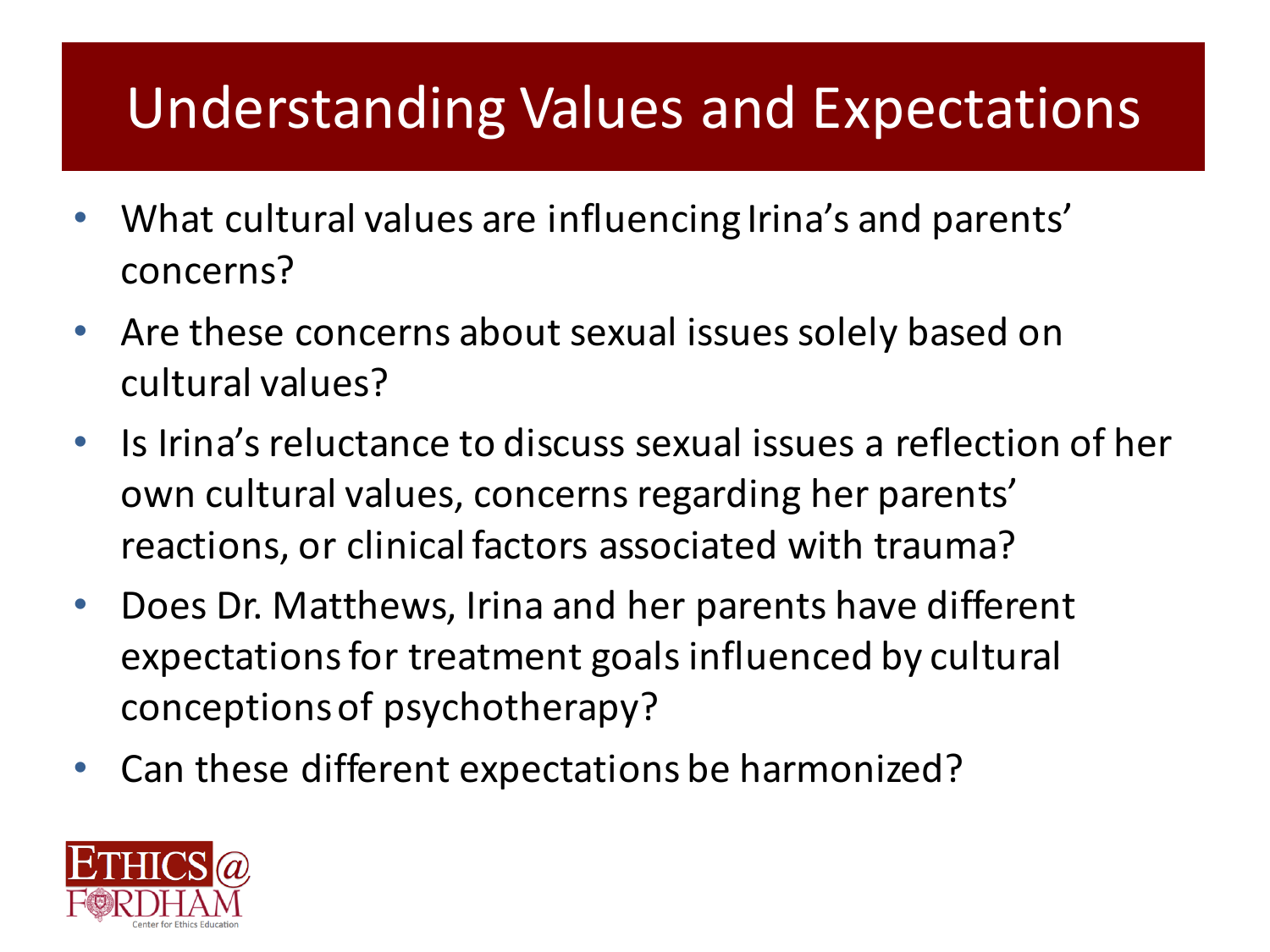### Irina's Treatment Needs

- Can treatment be effective if exploration of possible sexual trauma is ruled out?
- Are there culturally relevant factors indicating Irina might be harmed from treatment exploring aspects of possible sexual trauma?
- Can Dr. Matthews explore the possibility of sexual assault through culturally compassionate, respectful and effective care?
- Can Dr. Matthews obtain the competencies necessary to avoid dismissing Irina's commitment to her cultural values while helping her explore diversity of opinion in her immediate or larger cultural community?
- If sexual assault emerges as an issue in therapy, is Dr. Matthews competent to provide Irina with the skills to navigate the reactions of her family and community?
- What cultural skills are needed to engage Irina and parents in honest discussion of Dr. Matthew's obligation to explore, if clinically relevant, the sexual aspects of the assault?

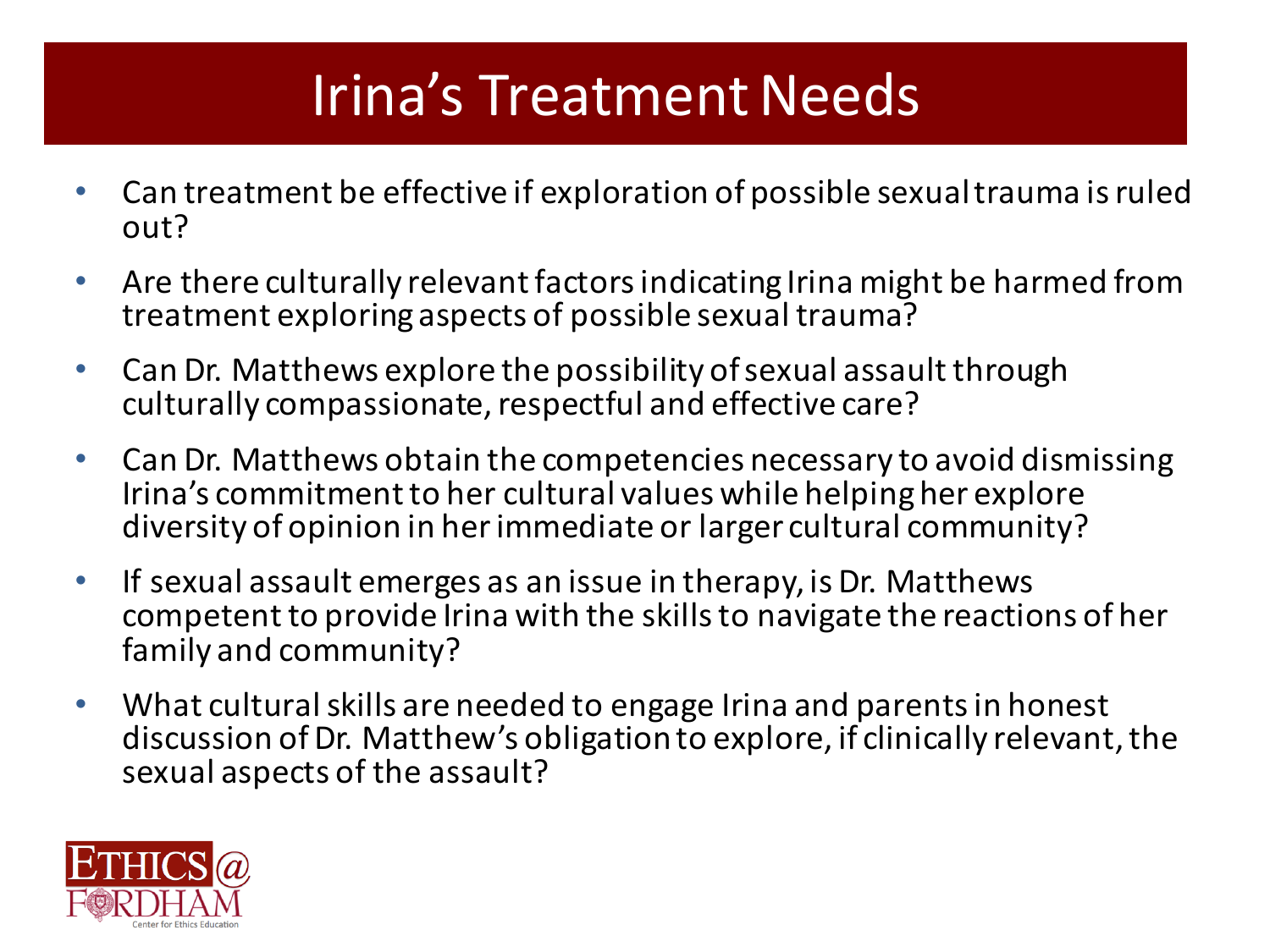# Ethical Reflection: Helm's 6 Stages of White Racial Identity: Implications for Research

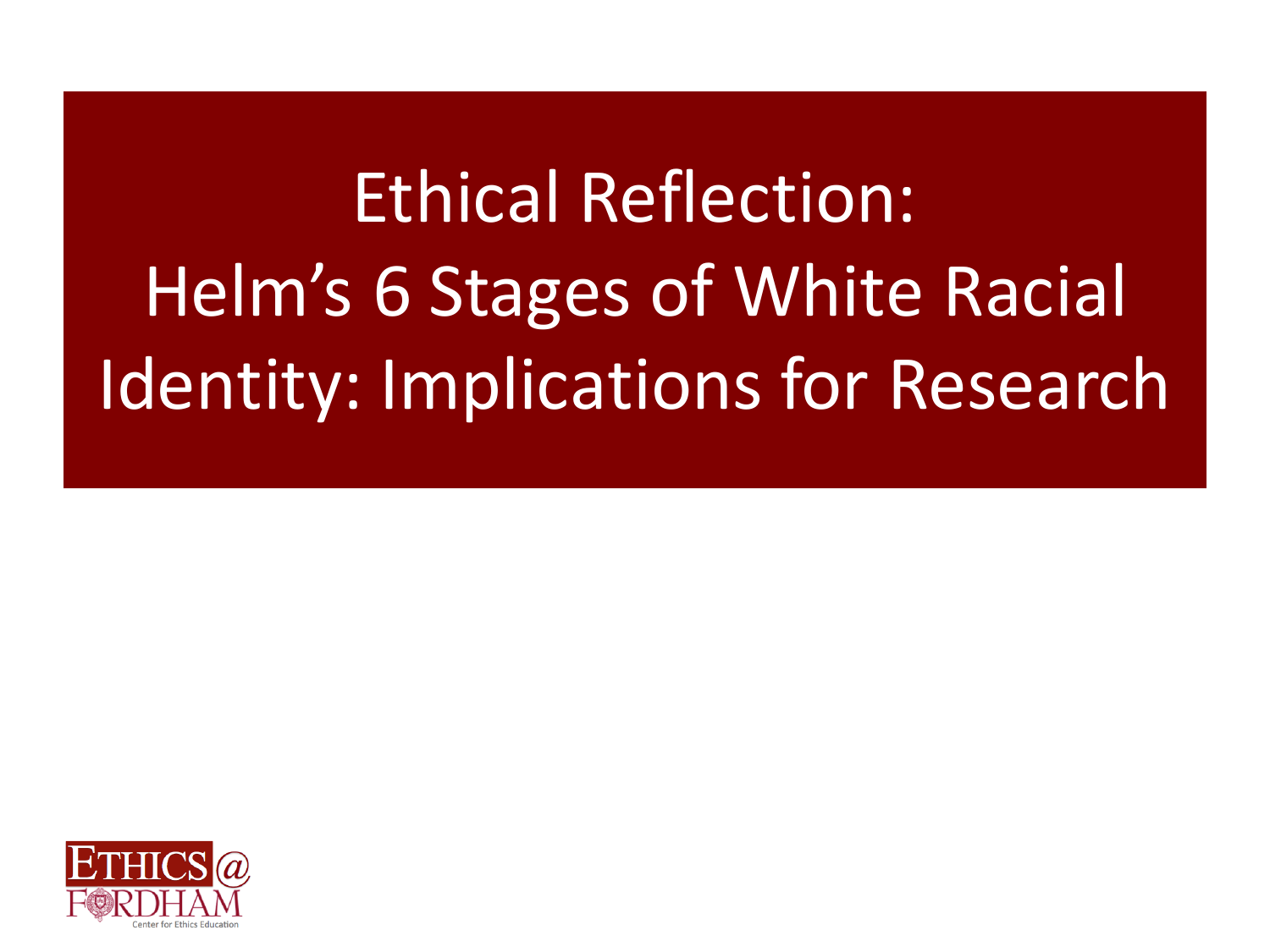## **APA Principle**

• *Justice*: Psychologists provide fair and appropriate access to research and take precautions to ensure that their potential biases, the boundaries of their competence and the limitations of their expertise do not lead to or condone unjust practices.

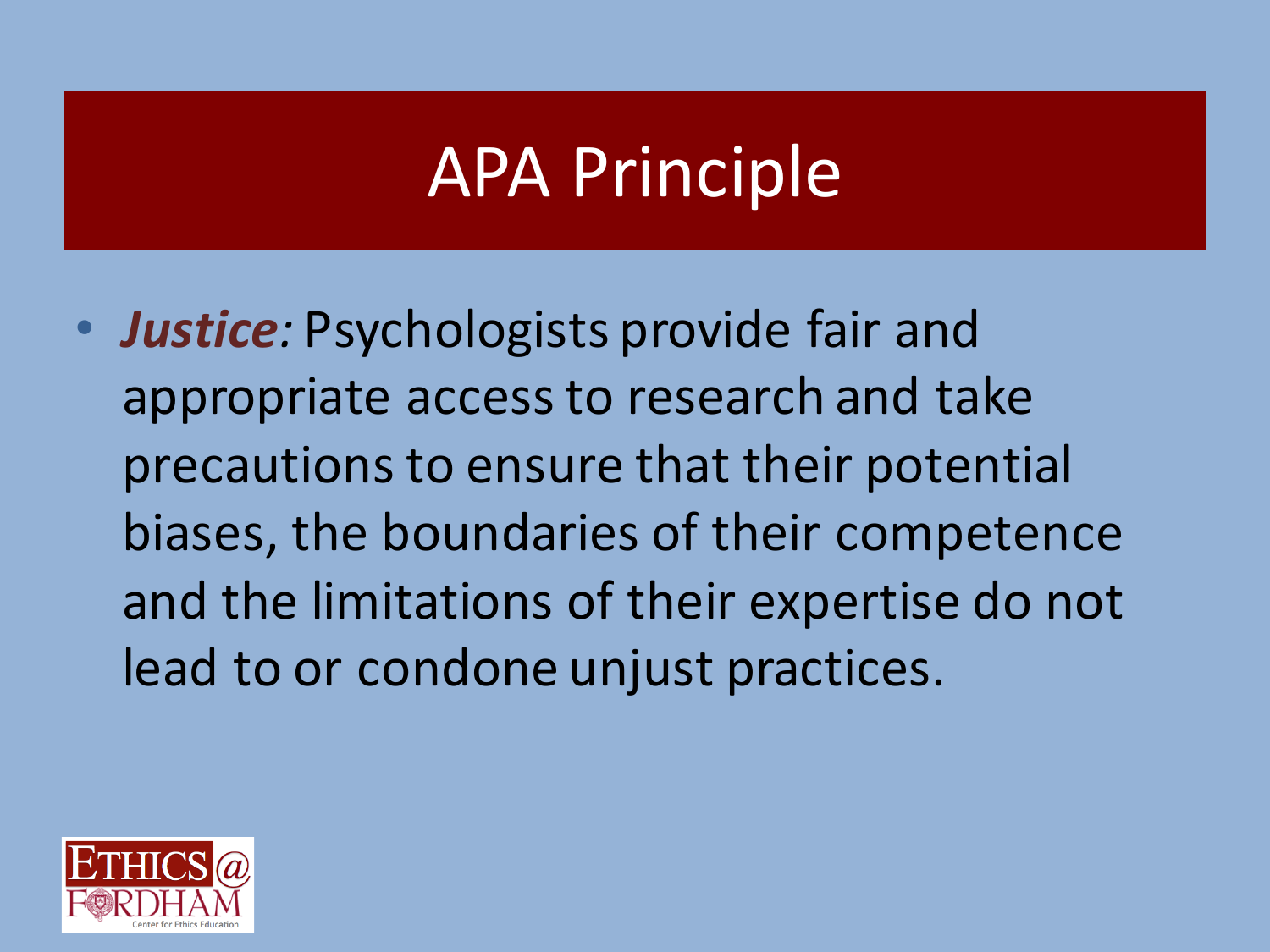#### Helm's (1993) Stages of White Racial Identity: Implications for Research & Practice in Psychology

1. **Contact**: A "Color-blind" attitude that selects measures based on the assumption that populations do not differ in personal, social and contextual factors influencing mental health → *results can inadvertently justify and sustain systemic racist practices by ignoring oppressive influences contributing to racial health disparities* 

2. **Disintegration**: Beginning of an awareness of white privilege and white institutional power  $\rightarrow$  exclusion of ethnic minorities in research justified by the absence of culturally valid assessment instruments  $\rightarrow$ such exclusion denies ethnic/racial minorities of data essential for the development of culturally appropriate evidence based treatments

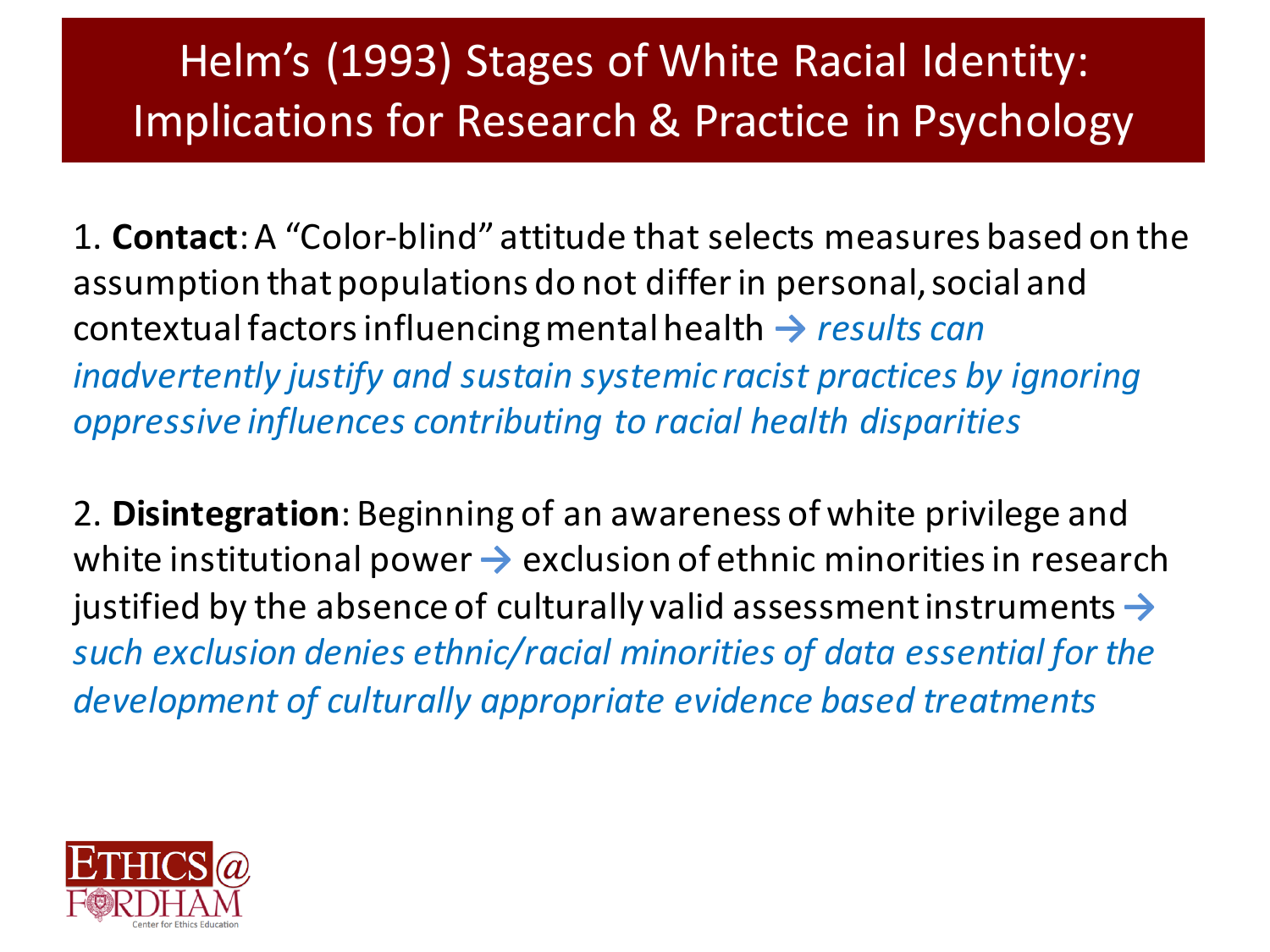#### Helm's (1993) Stages of White Racial Identity: Implications for Research & Practice in Psychology

3. **Reintegration**: Increasing discomfort in recognizing racism and the privileged status of the white science establishment  $\rightarrow$ studies focus on minority deficits and comparison with a "White" standard of mental health → *by ignoring minority people's* strengths and resilience in response to institutionalized racism *the research can support negative racial stereotypes* 

4. Pseudo-independence: To explain racial disparities, measures of acculturation to white "American" values, language and cultural preferences are utilized as indicators of psychological adjustment → *racial health disparities explained as cultural disadvantage rather than systemic inequities or oppression*

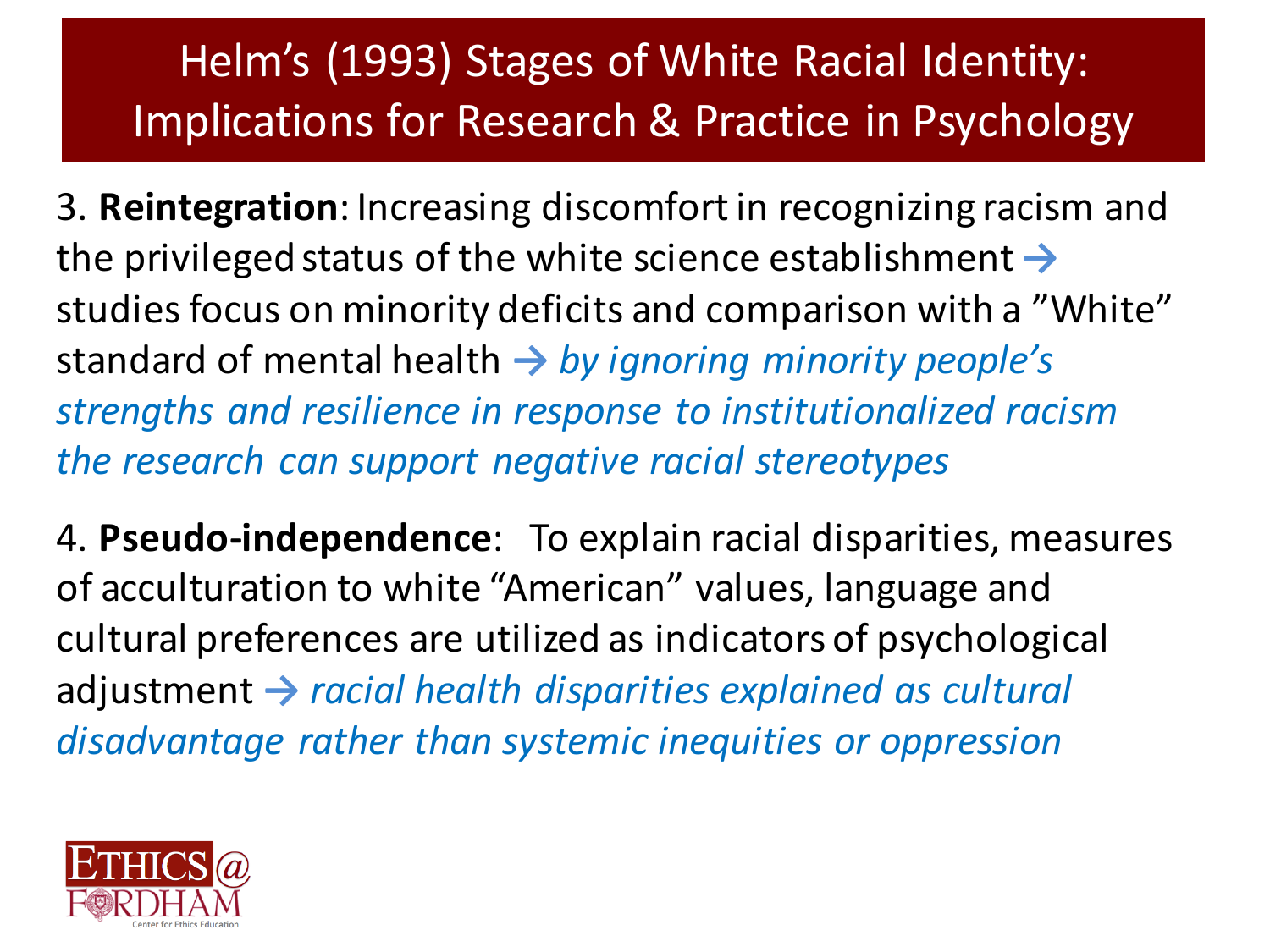### Helm's (1993) Stages of White Racial Identity: Implications for Research & Practice in Psychology

5. **Immersion-emersion**: The science establishment acknowledges the influence of white culture and historical and contemporary racism on psychological wellbeing → *studies begin* to include measures of discrimination, but do not include assessment of minority perspectives on their own social realities

**6. Autonomy:** The science establishment accepts that they have professionally benefited from racism and recognize theoretical and methodological racial biases within the field  $\rightarrow$  *they avoid imposing their own cultural assumptions on the selection of measures or coding of qualitative data and incorporate the* voices of ethnic minority scholars and communities into research *design and interpretation*

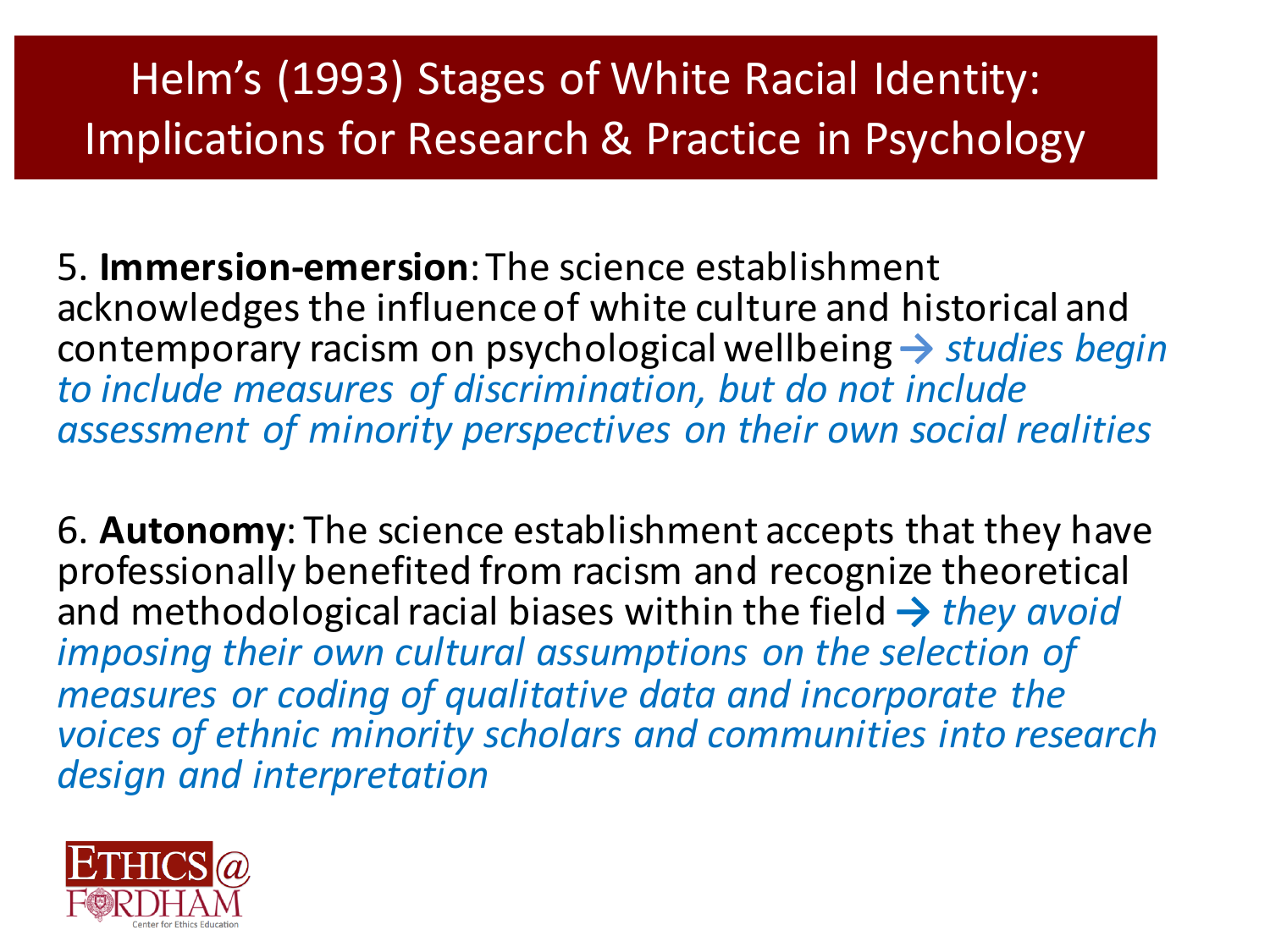# Multicultural Competence and Psychological Assessment

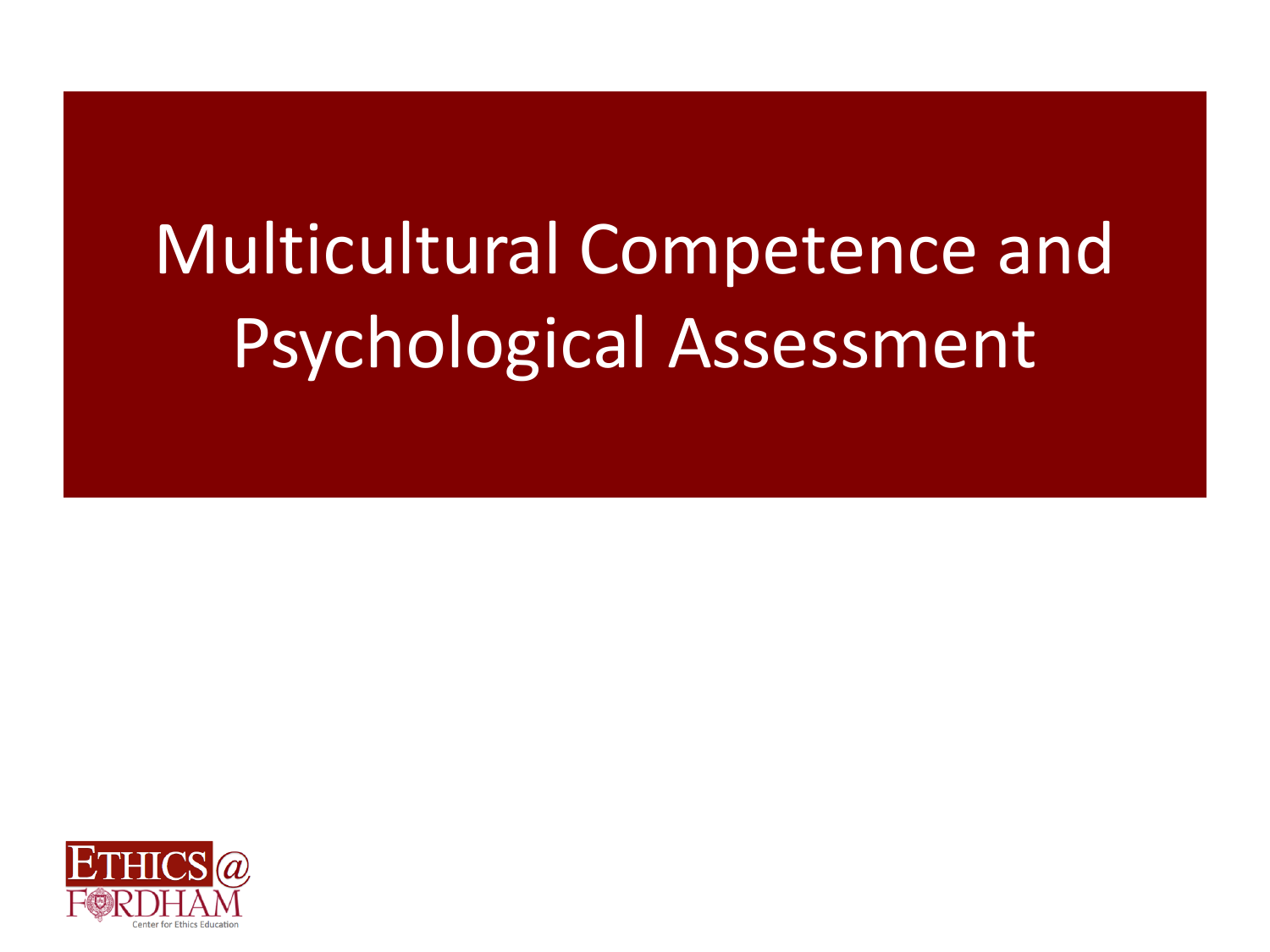## Case 3: Bakti

- Dr. Stein, a neuropsychologist, received a request to evaluate Bakti, a 10 year old Mandarin speaking boy who had recently immigrated from China, for possible Intellectual and Developmental Disabilities.
- Dr. Stein could not find any neuropsychological measures for IDD that had been translated or validated in Mandarin.
- Dr. Stein did not speak Mandarin. However, there was a registered nurse, Ms. Yang, at the hospital who did speak Mandarin.

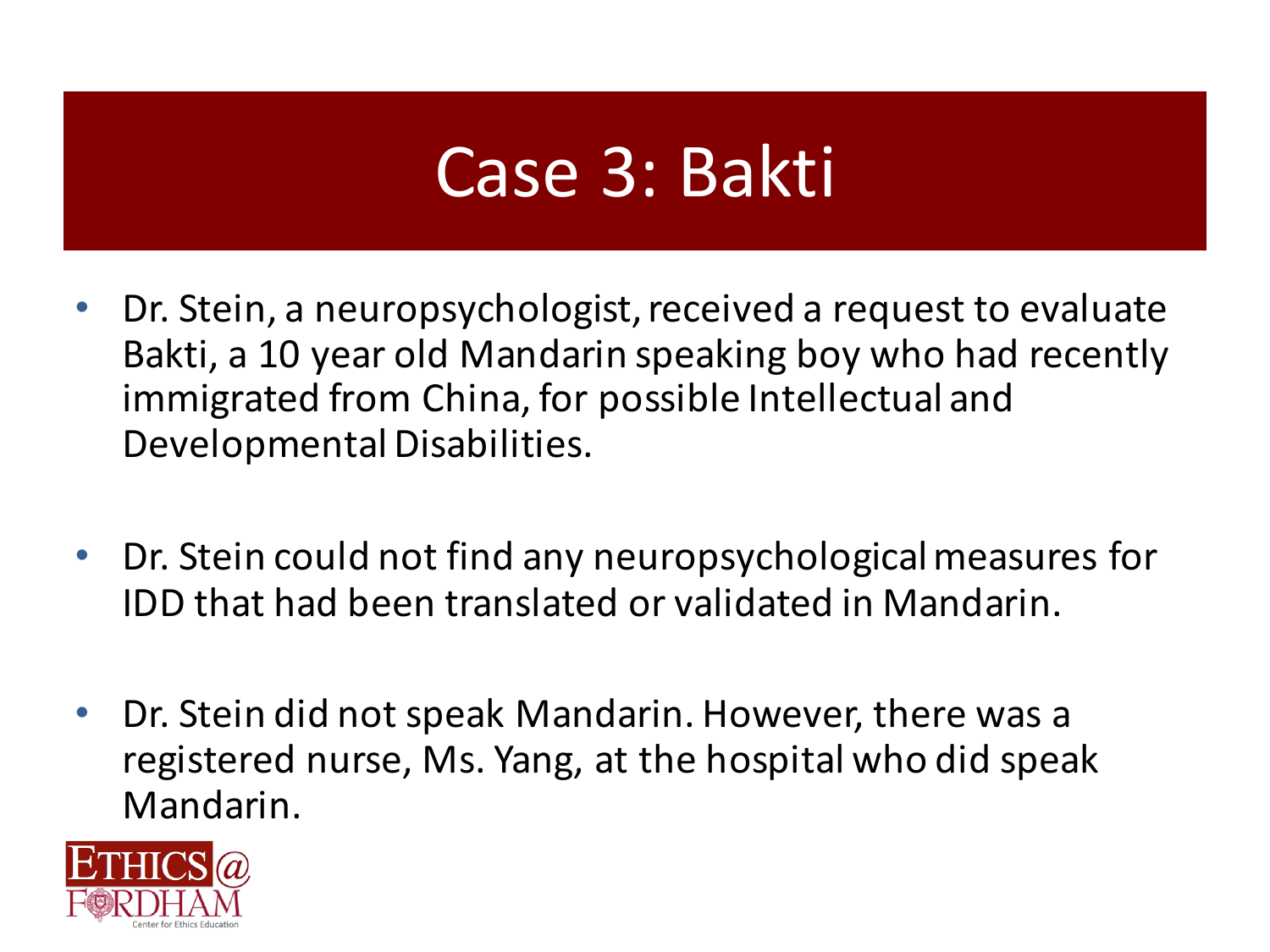# Should Dr. Stein Agree to Evaluate Bakti?

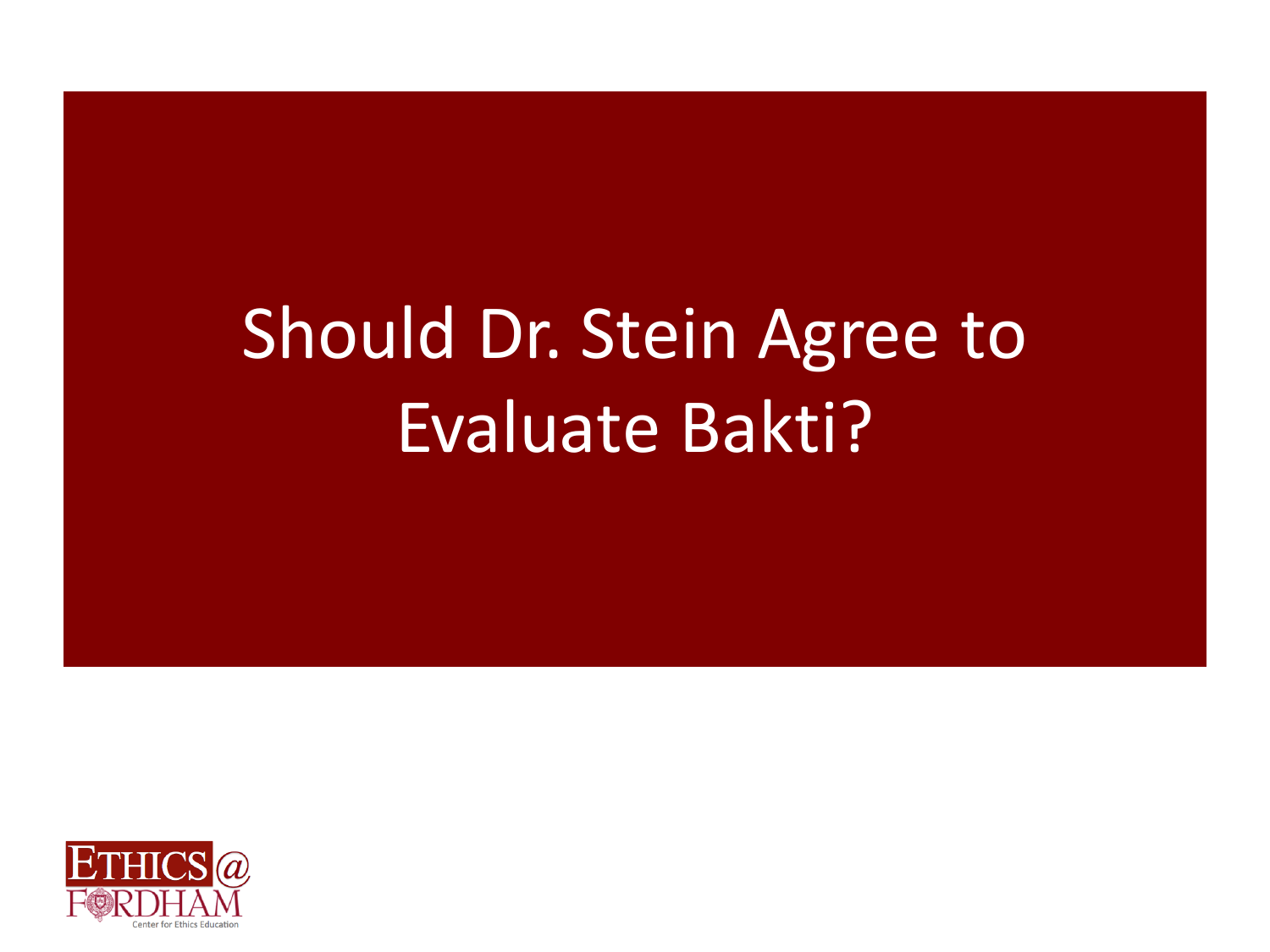## Standard 2.01d: Competence and Underserved Populations

- When psychologists are asked to provide services to individuals whom appropriate mental health services are not available and for which psychologists have not obtained the competence necessary
- Those with closely related prior training/ experience may provide such services to ensure such services are not denied
- $\cdot$  If they take a reasonable effort to obtain the competence required

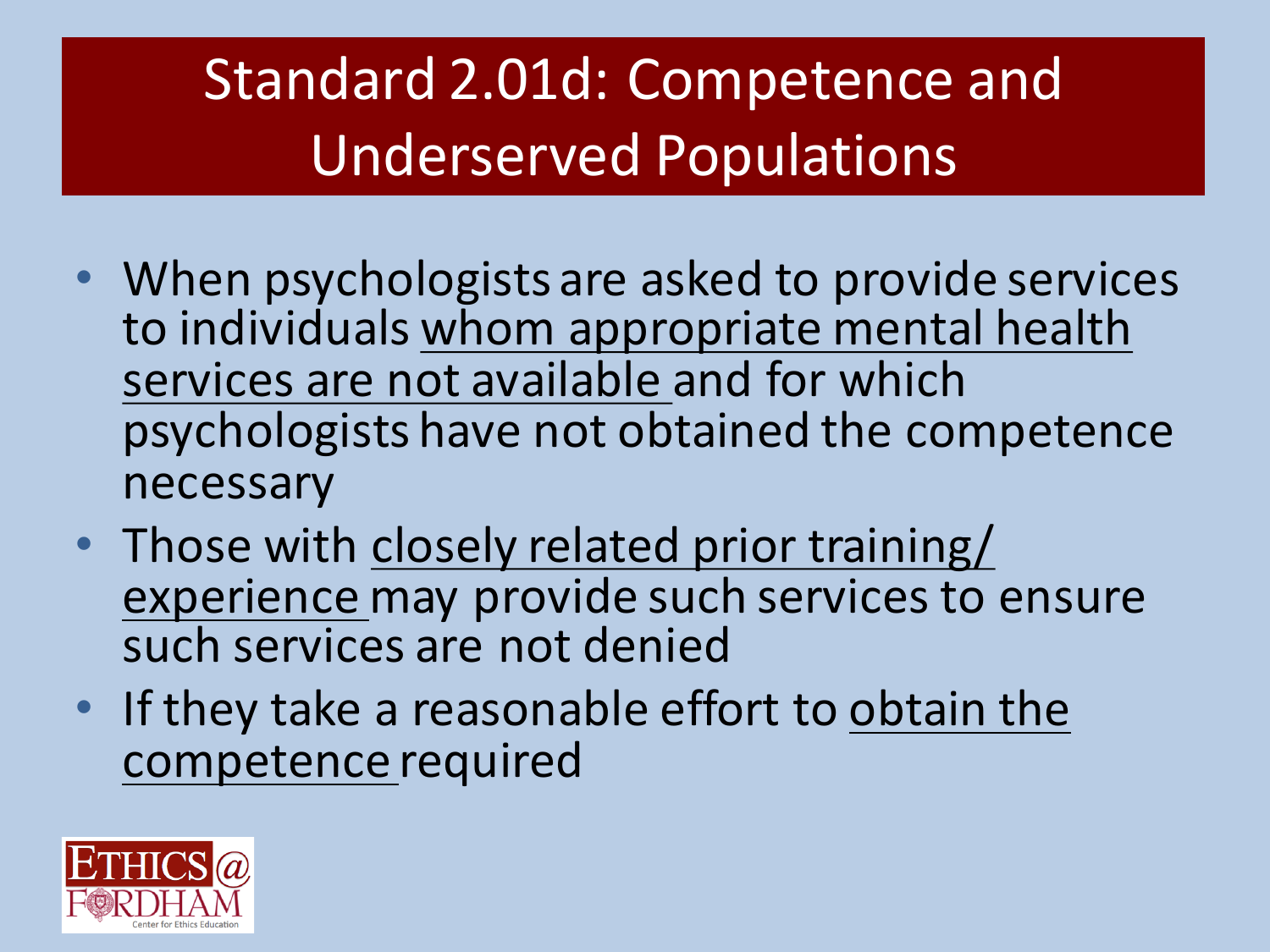# Applying Standard 2.02d

Culturally tailored services are not available to Bakti and Dr. Stein has closely related competencies in neuropsychological evaluation-but Dr. Stein must take steps to familiarize *himself* with culturally relevant knowledge that *might help inform an evaluation*

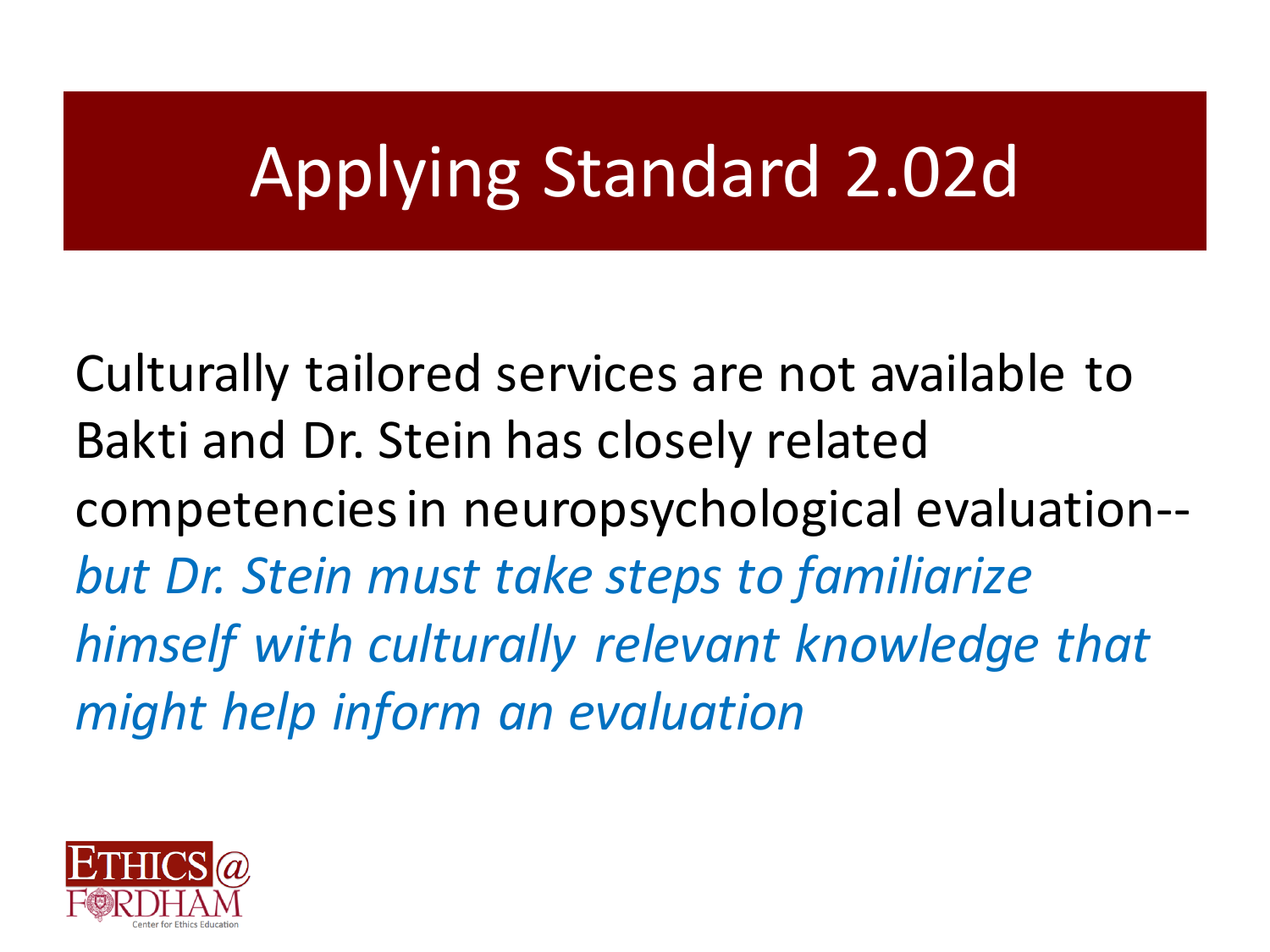### Standard 9.02b: Are Culturally Appropriate Assessment Instruments Available?

- Psychologists use assessment instruments whose validity and reliability have been established for use with members of the population tested.
- When such validity or reliability has not been established, psychologists describe the strengths and limitations of test results and interpretation.
- Psychologists use assessment methods that are appropriate to an individual's language preference and competence, unless the use of an alternative language is relevant to the assessment issue.

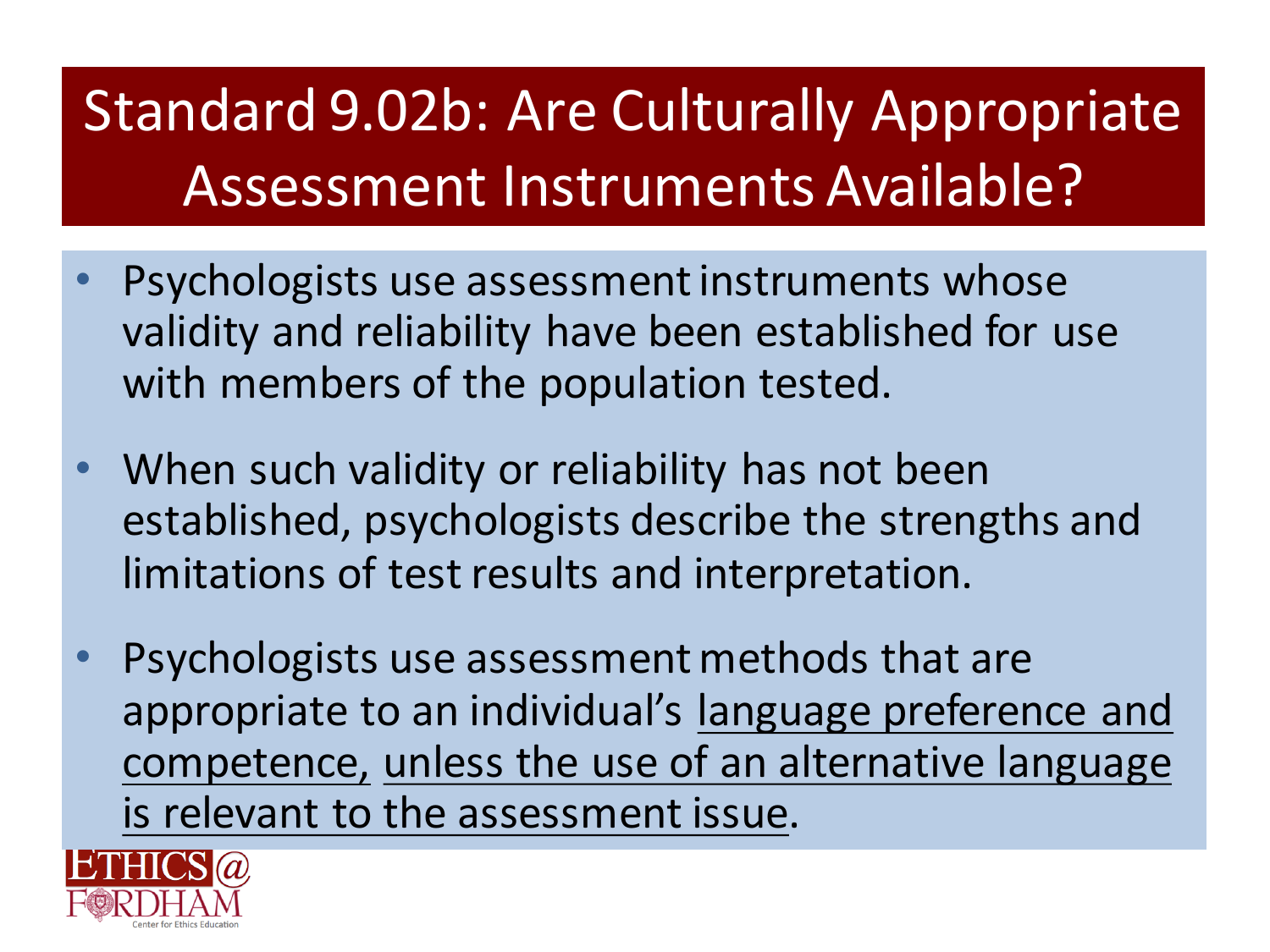# Applying Standard 9.02b

- Backti's language competence requires administering the test in Mandarin and Dr. Stein has conducted a search indicating there are no Mandarin translations of relevant tests — but the validity/reliability limitations of the assessment must be included in Dr. Stein's report
- In selecting instruments, Dr. Stein should not assume that "culture free tests" are generalizable to children of all cultures
- Deciding whether Bakti should be placed in a bilingual school setting may require some tests administered in English

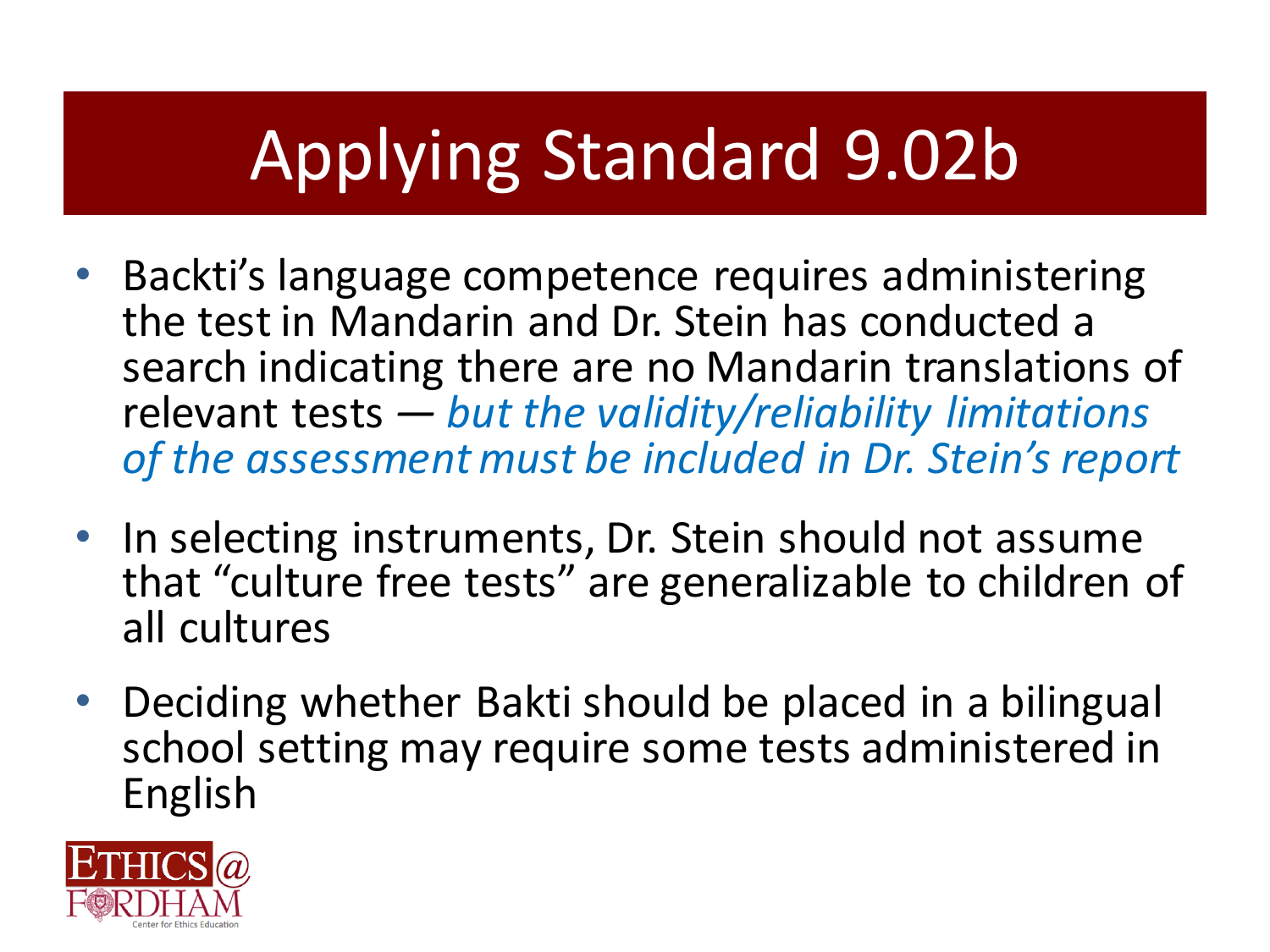### 2.05 Delegation of Work to Others

Psychologists who use the services of... interpreters

- Avoid delegating such work to persons who have a multiple relationship with those being served that would likely lead to exploitation or loss of objectivity
- Authorize only those responsibilities that such persons can be expected to perform competently on the basis of their education, training, or experience, either independently or with the level of supervision being provided; and
- See that such persons perform these services competently

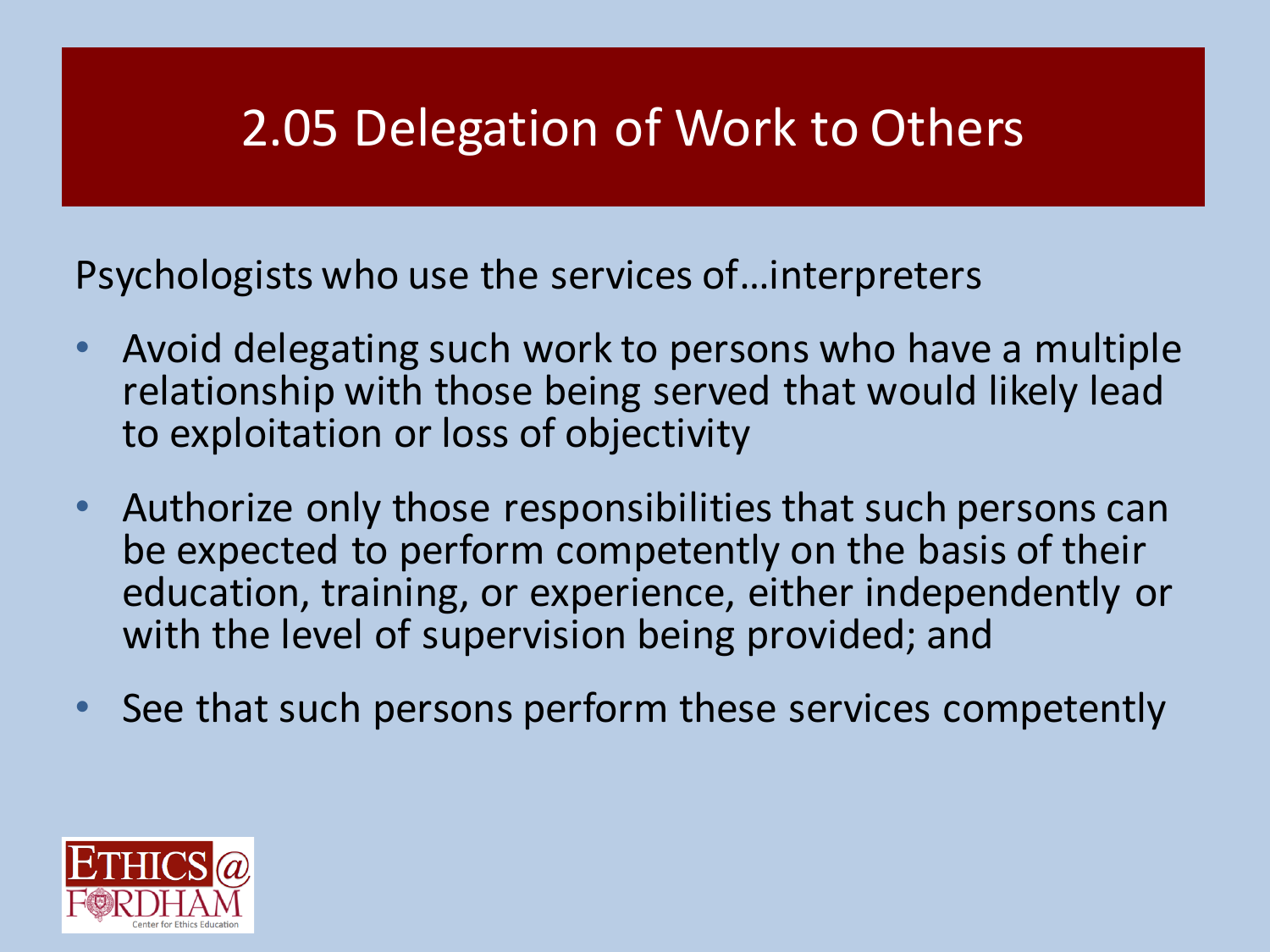# Applying Standard 2.05

A translator is essential -- Dr. Stein must ensure that Ms. Yang is:

- Competent in Mandarin and understands psychological concepts critical to adequately translating the tests
- Familiar with HIPPA confidentiality rules
- Does not have any relationships or conflicts of interest with the Mandarin speaking community that would limit her objectivity.

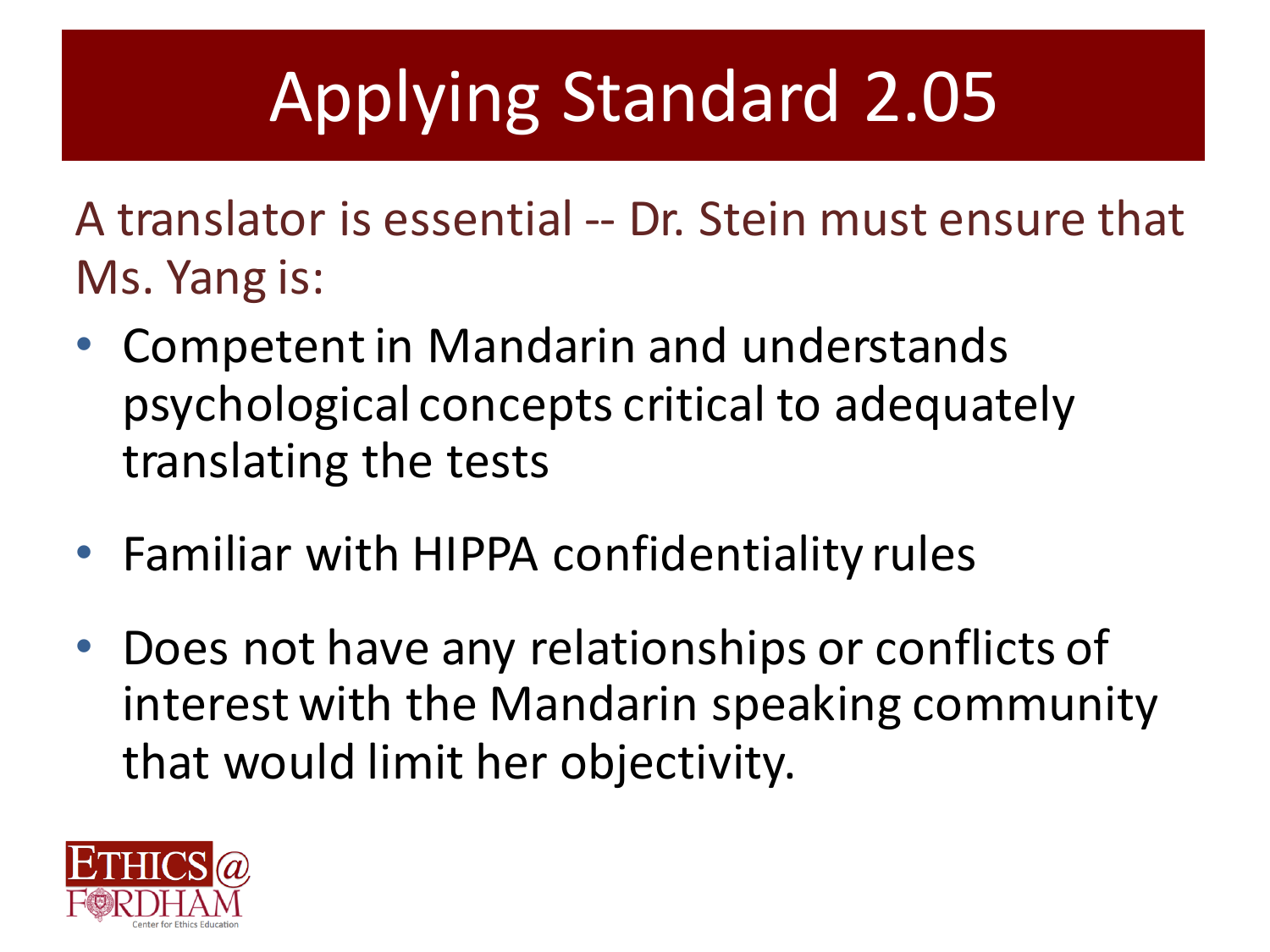## Guidelines for Psychological **Practice and Research with** Sexual and Gender Minority (SGM) Youth

Http://www.apa.org/pi/lgbt/resources/guidelines.aspx

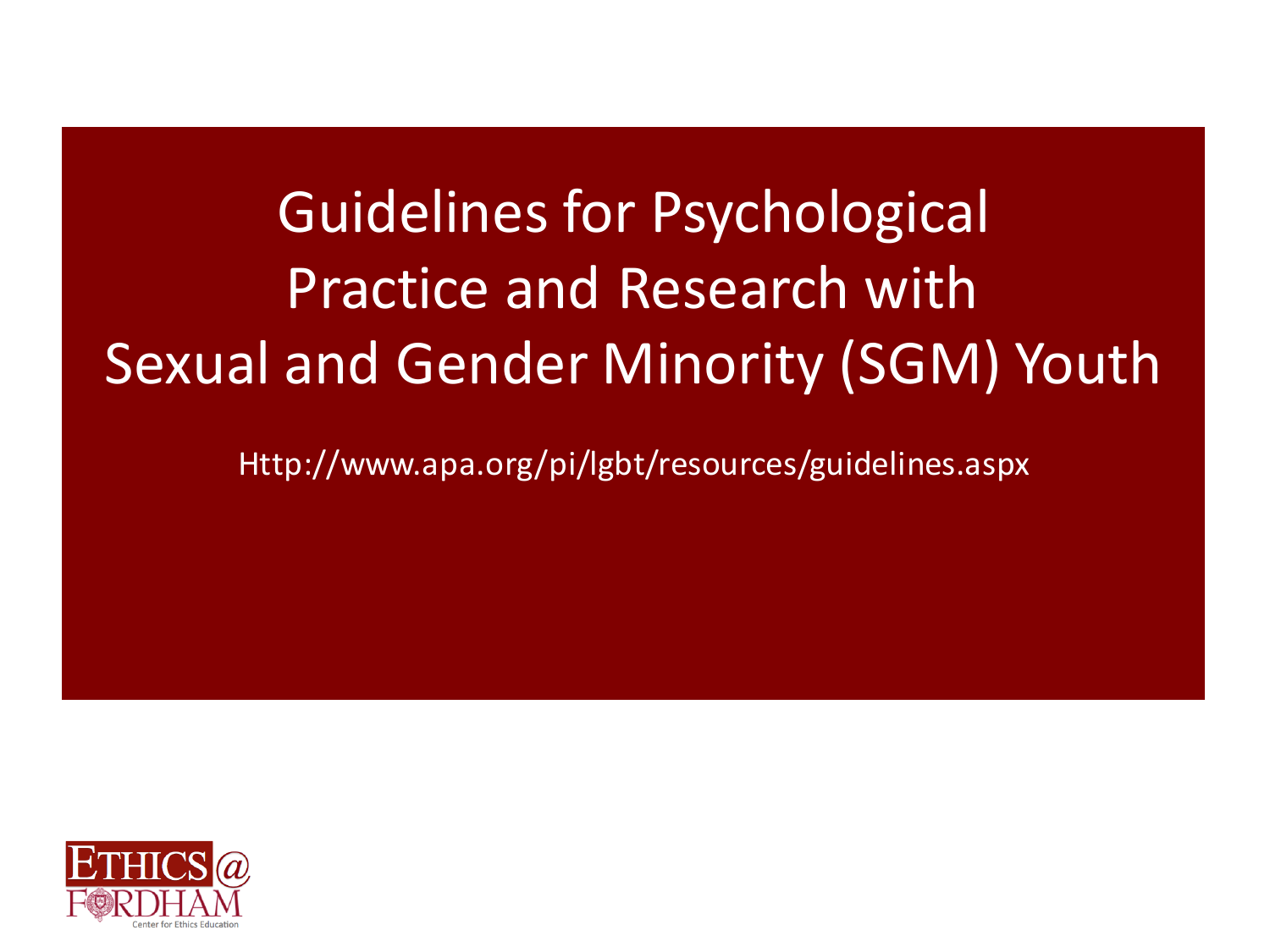# **Check Your Knowledge & Biases**

- Sexual attraction to same sex persons and gender identity distinct from sex assigned at birth are not indicative of a mental health disorder and can be healthy and self affirming
- Gender dysphoria is a state of distress caused by the difference between one's gender identity and the gender assigned at birth
- Sexual orientation identity can be stable or fluid
- Gender identity is a continuum that can include individuals who identify as gender non-binary

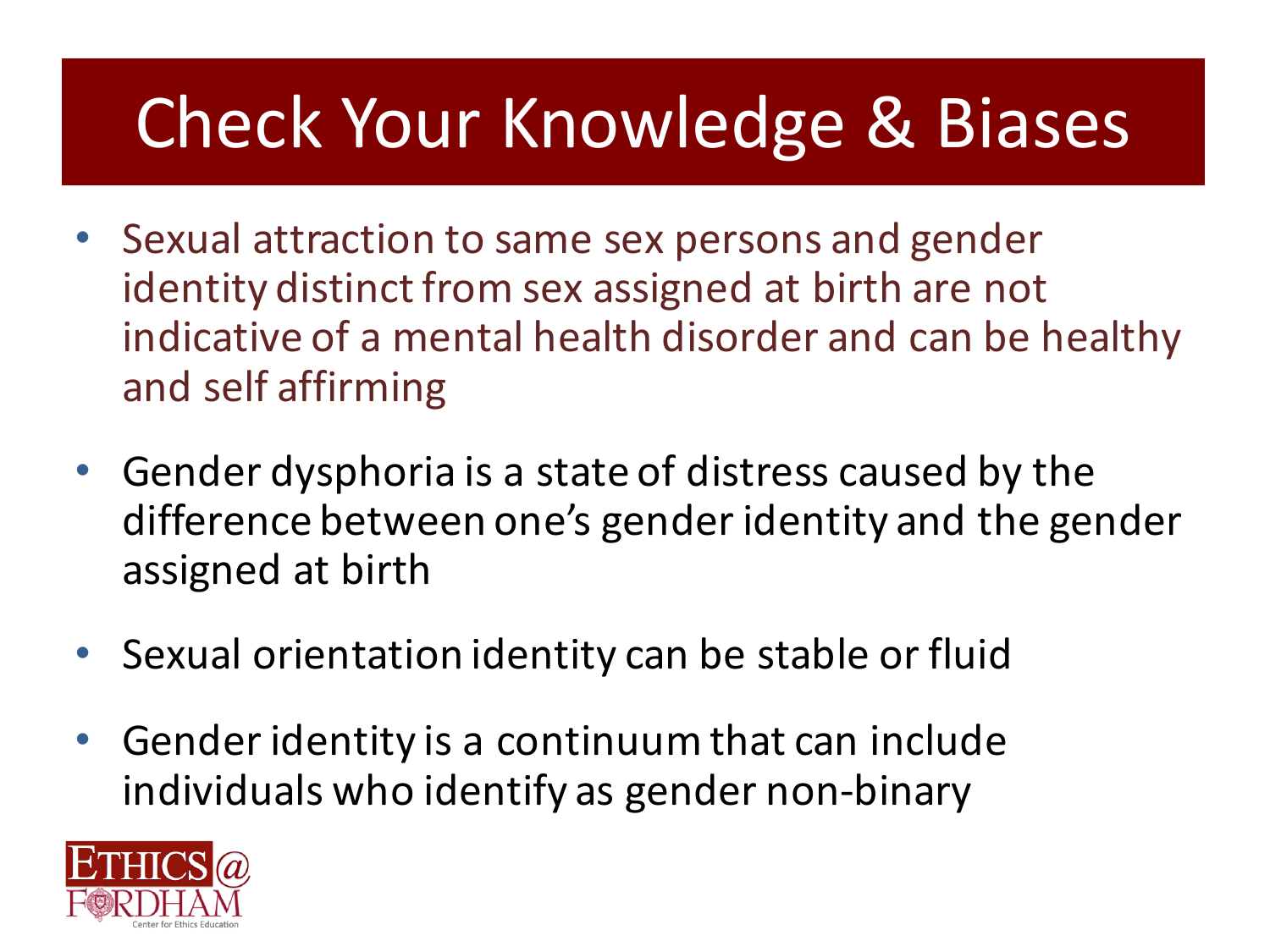### Understanding Barriers to Treatment and **Research Among SGM Youth**

- Family, peer, school, and community rejection, stigmatization, discrimination, bullying, and isolation (in rural, religious and other communities) pose mental health risks for SGM persons
- Fear of being outed to parents and fear of practitioner and investigator bias may lead to hesitancy to reveal SGM identity during therapy or to participate in research on SGM mental health
- HIPAA which permits guardian access to a minor's health records and IRBs that require guardian permission for adolescent risk studies are significant barriers to treatment and research
- Practitioners and investigators must obtain knowledge and skills to protect the privacy rights of SGM youth and develop relationships of trust

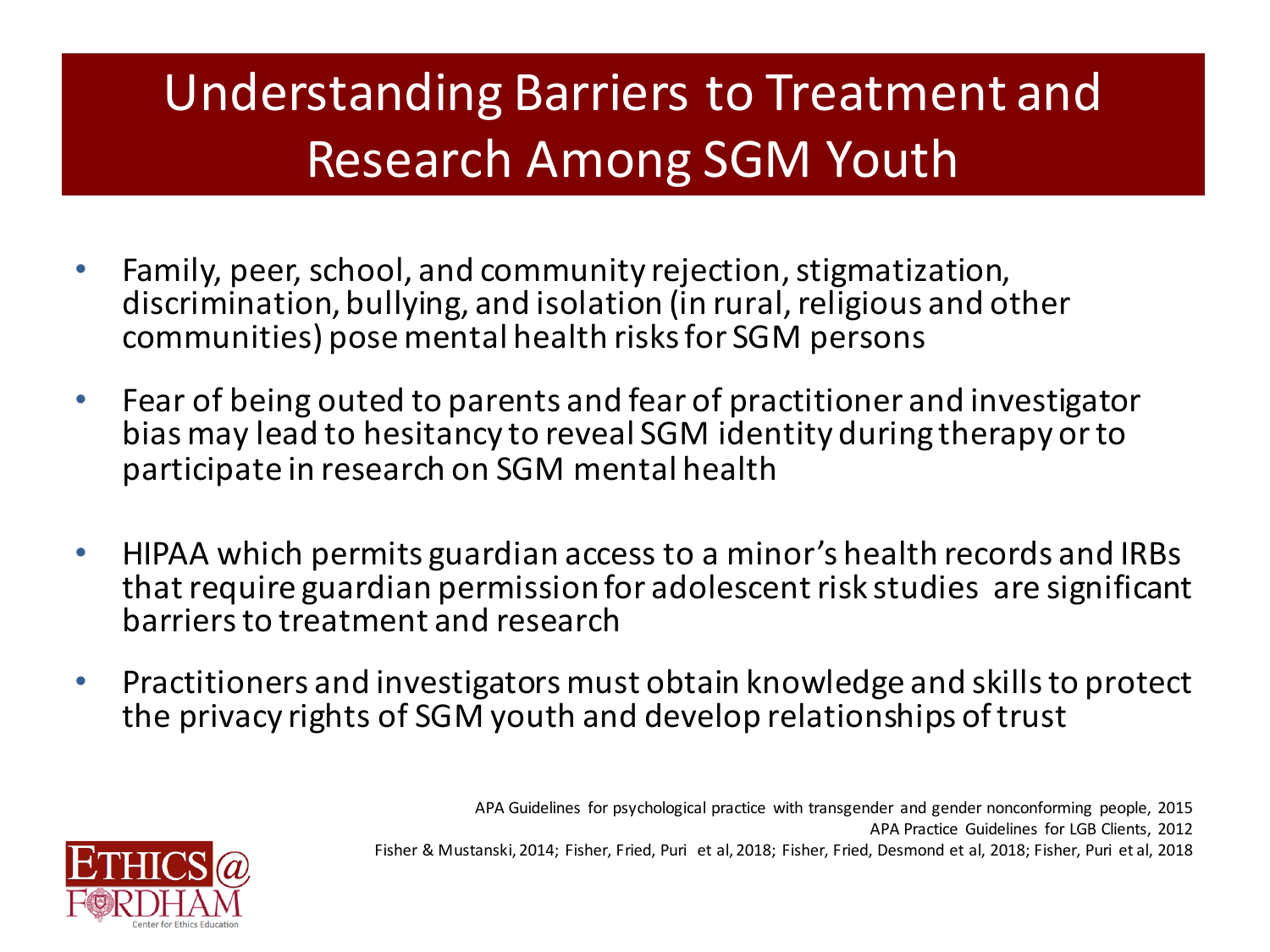### **Ethical Competence for SGM Services**

- Be attentive to how sexual orientation and gender identity intersects with other cultural identities of SGM clients
- Be aware of the impact on mental health of discrimination and barriers to health care and the harmful effects of conversion therapies on clients' mental health
- Be aware of bias in personal attitudes and in knowledge of the discipline that may affect the quality of care provided SGM clients.
- Avoid confusing one's own SGM advocacy with clients mental health needs
- Do not assume that disclosure to families or others is optimal for all clients
- Do not under-value spiritual needs of SGM youth who have experienced religious rejection and acquire skills to help them separate spirituality from religion and explore diversity of opinion in their faith community

http://www.apa.org/news/press/releases/2015/10/conversion-therapy.aspx

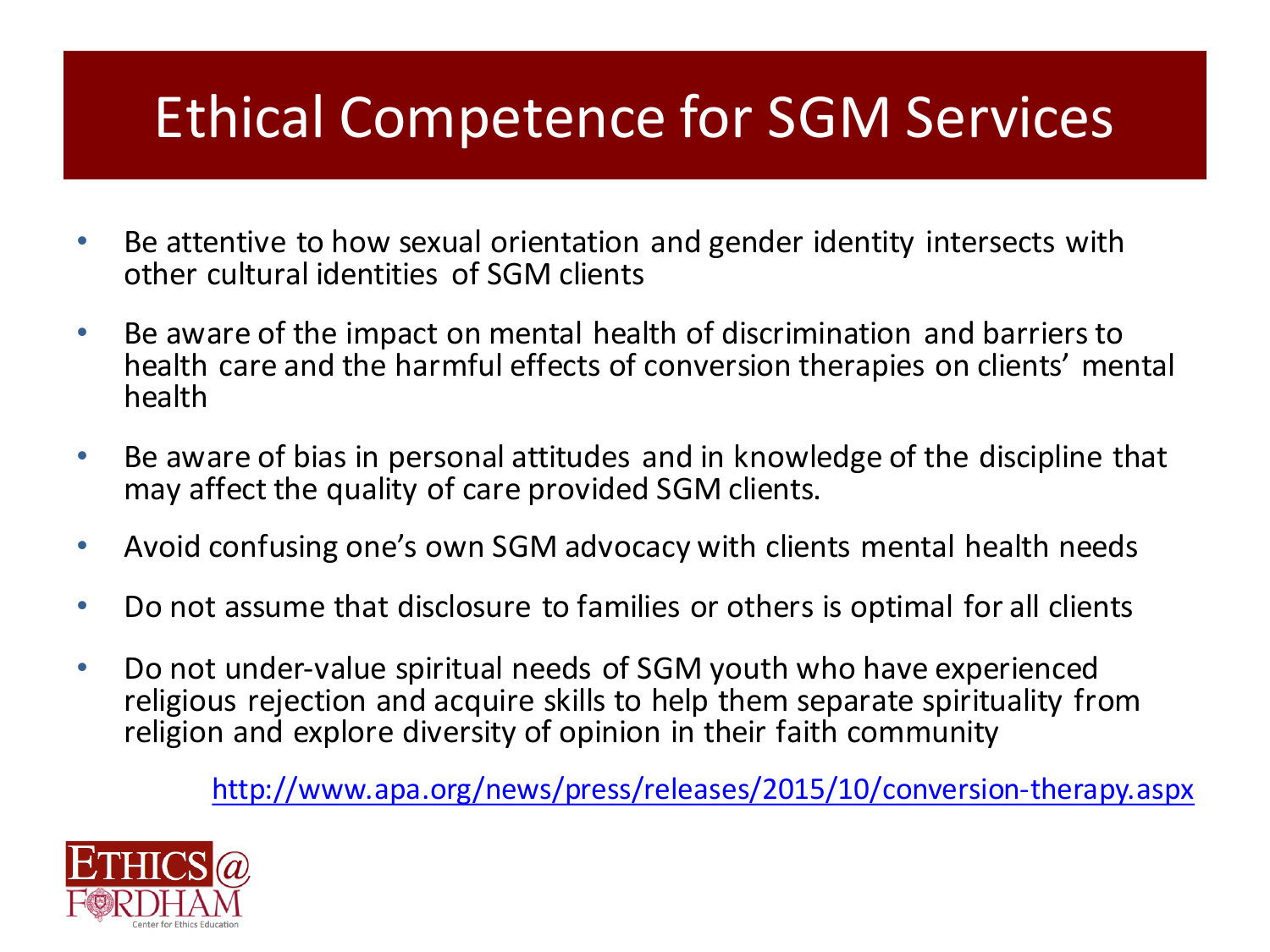### Affirming Therapy for Transgender and Gender **Non-Binary Children and Adolescents**

- Focus on identity development and exploration that allows the child freedom of self-discovery within a context of acceptance and support
- Use treatments to attain the best possible level of psychological functioning rather than any specific gender identity, gender expression or sexual orientation
- Provide children and parents with accurate information on the development of sexual orientation and gender identity and expression
- Understand developmental needs of gender questioning TGNB adolescents including potential stressors associated with onset of puberty
- Be familiar with benefits and risks of gender affirming medical treatments
- Identify and work to ameliorate sources of distress including when appropriate recommending school and community interventions to increase emotional support and reduce possibility of harms

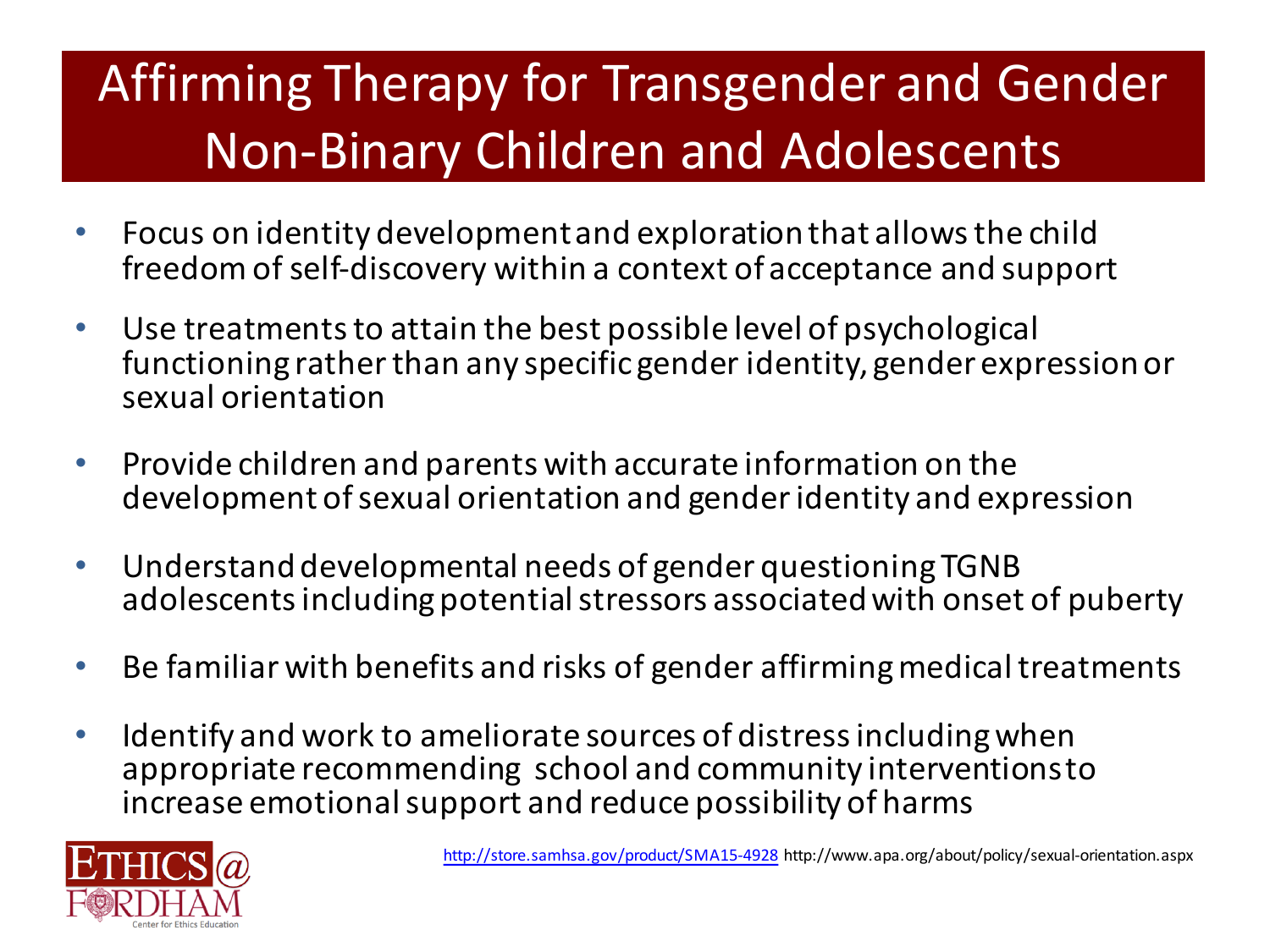# The Role of Religion in Psychotherapy

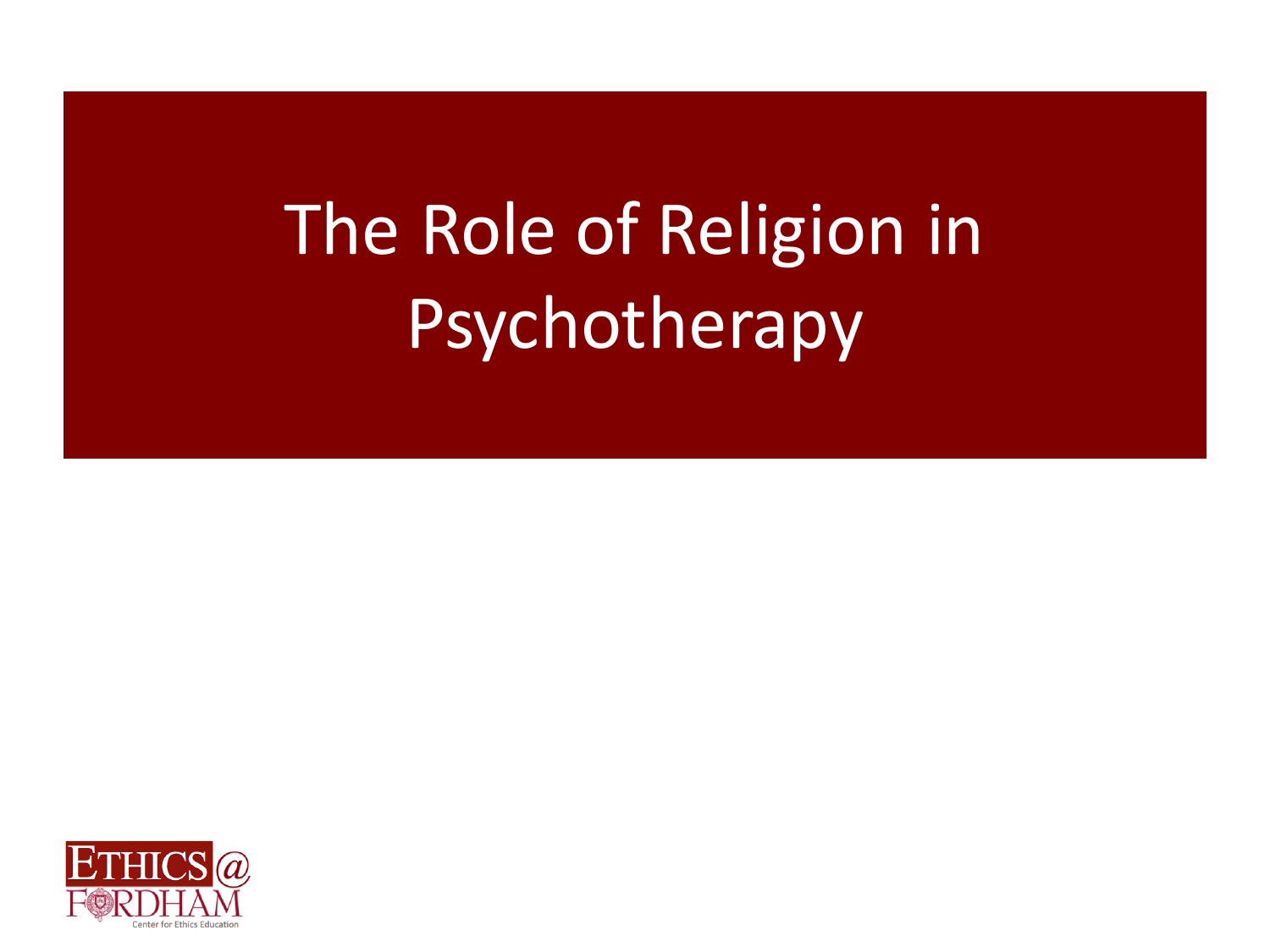## Case 4: Amos

- Amos, an 18 year old Mormon from Salt Lake City has just started college in NYC. He identified Dr. Gail Main as a potential therapist by cross listing psychologists with members of the Mormon Church in NYC.
- In their initial interview he describes his anxiety living in the dorm with openly gay students. He has never known anyone who is gay and because the Church forbids "homosexual acts" he is afraid to go to the men's room or be alone in an elevator with some students because he is afraid they will make sexual advances towards him and try to "turn him gay."
- He tells Dr. Main that he chose her as a therapist, because he knows they attend the same church in Manhattan and as a fellow Mormon she will help him protect himself from "sinning."

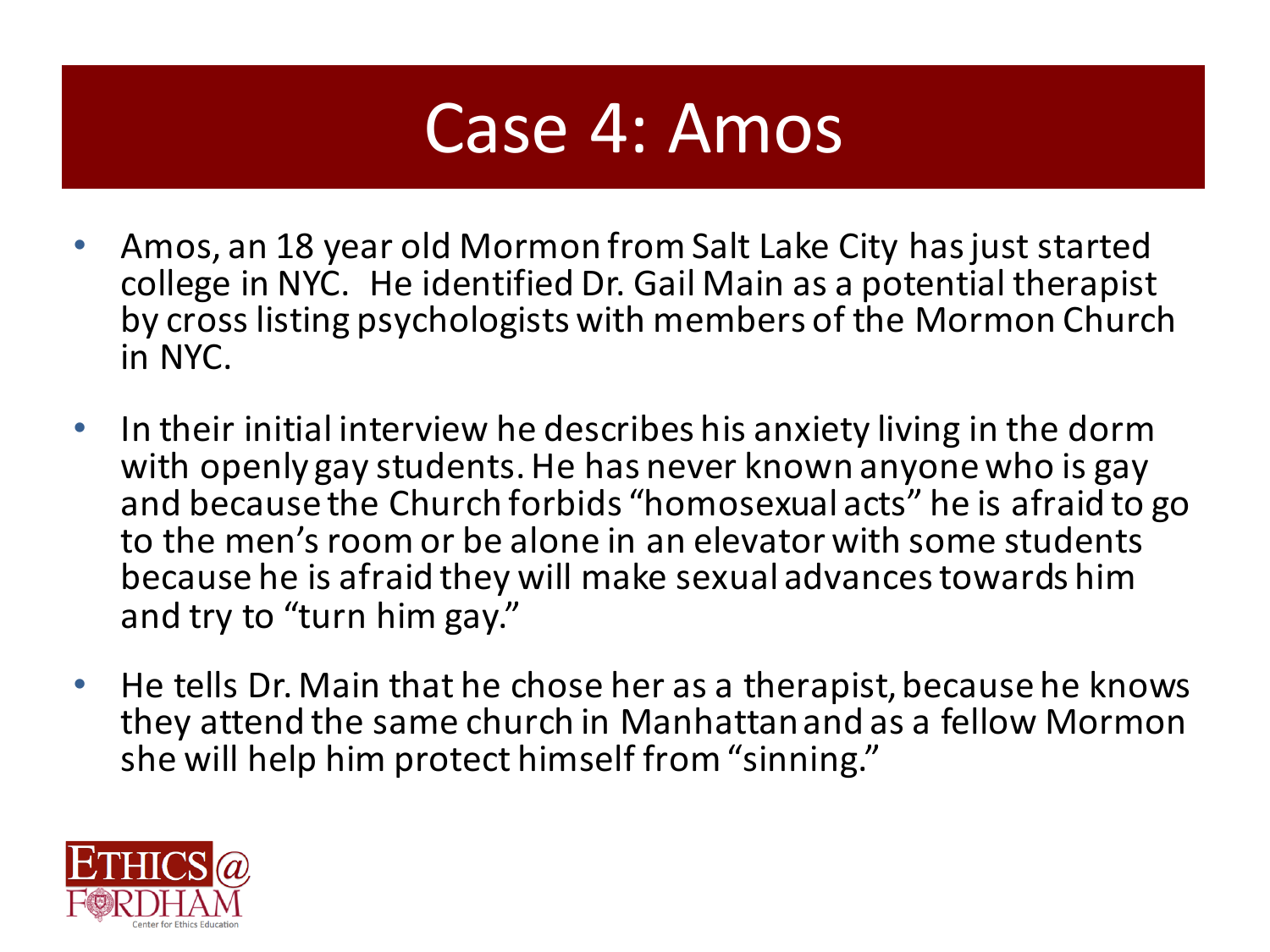# Ethical Challenges

- Understanding and responding therapeutically to the role of religion in Amos' presenting problem
- Understanding and responding therapeutically to underlying psychological mechanisms of externalized and internalized heterosexism
- Recognizing and avoiding harmful perceived or actual multiple relationships

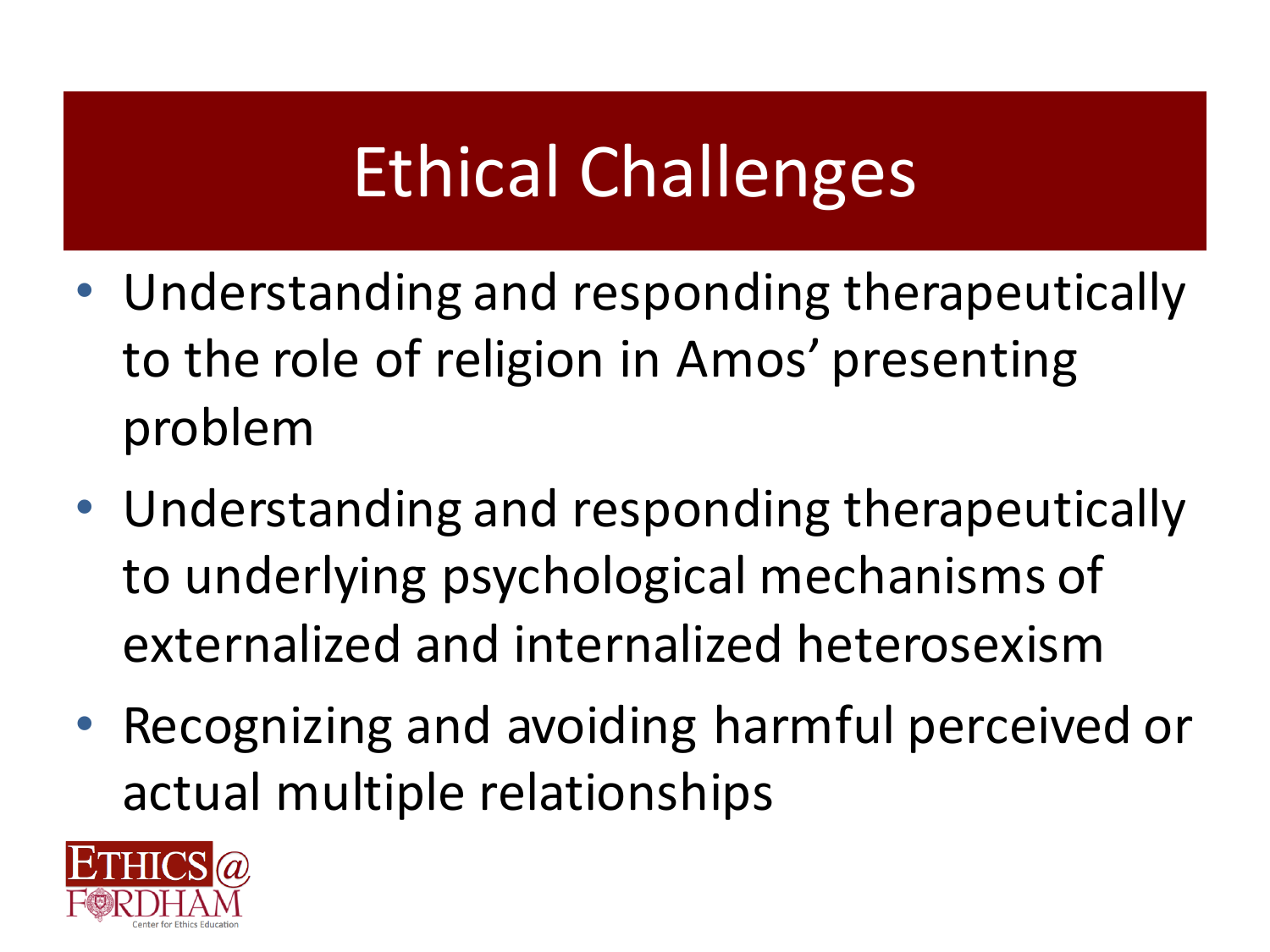## Competence Working with Religious Clients

- Dr. Main should not assume her Mormon affiliation is sufficient competence to understand the clinical implications of Amos' religious/spiritual beliefs
- She needs to be familiar with scientific and professional knowledge of the discipline on the clinical relevance of faith for mental health, psychopathology, and recovery
- She should not confuse Amos' religious values with a clinical diagnosis nor under-value Amos' spiritual needs

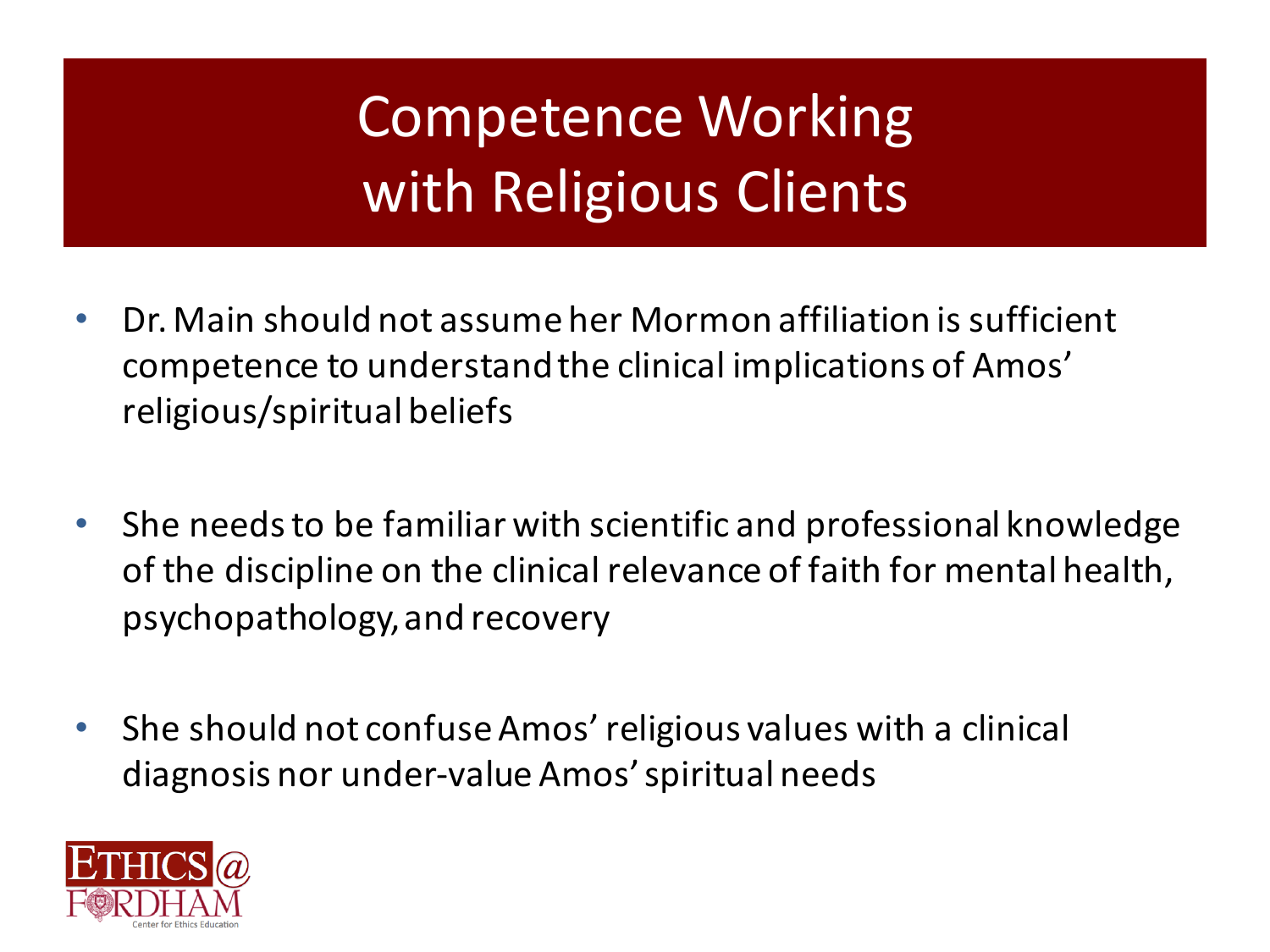# 3.05 Multiple Relationships

• Psychologist refrains from entering into a multiple relationship if the multiple relationship could reasonably be expected to impair the psychologist's objectivity, competence, or effectiveness in performing his or her functions as a psychologist, or otherwise risks exploitation or harm to the person with whom the professional relationship exists

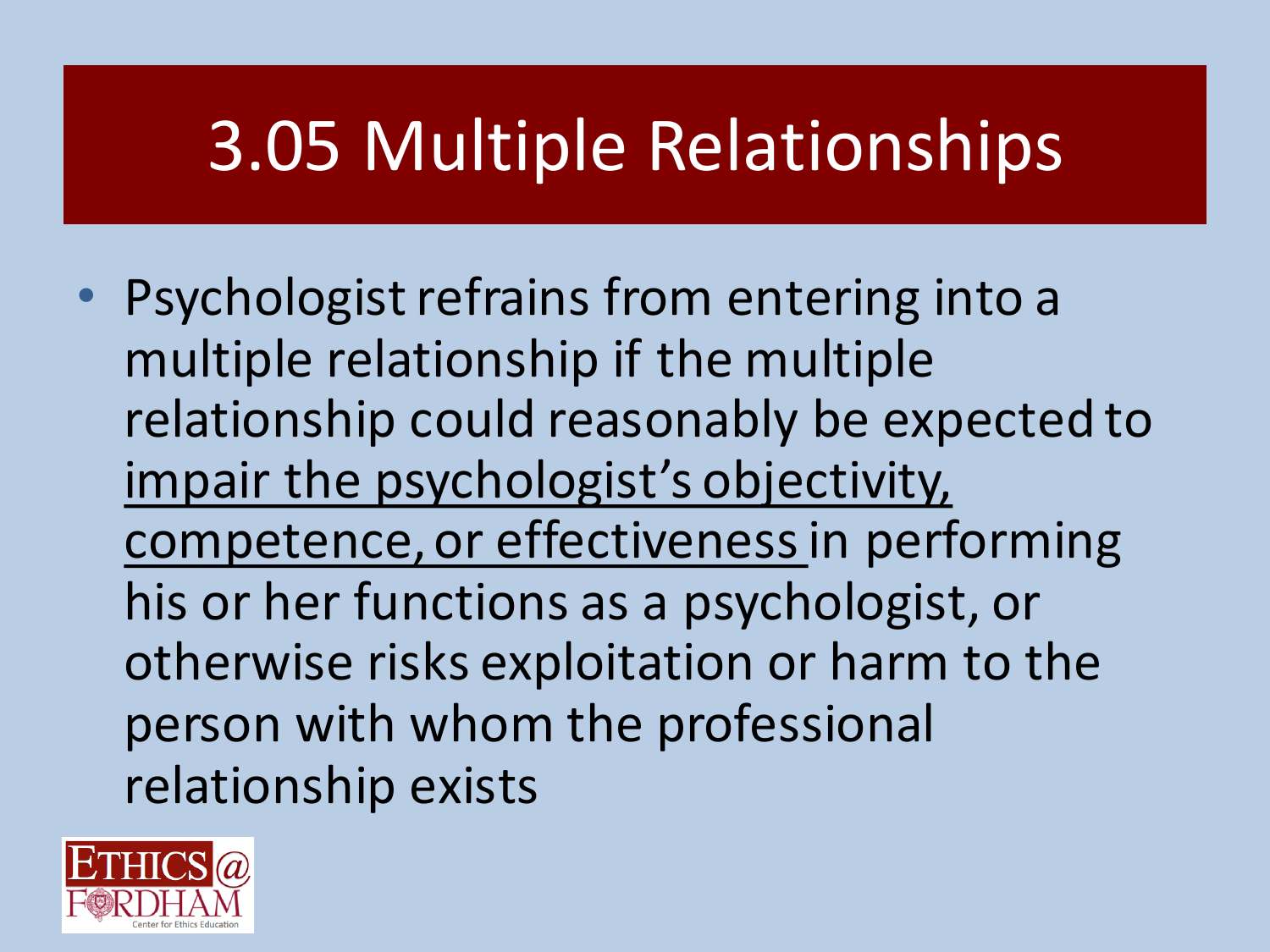### **Judging the Ethicality of Multiple Roles**

- Does Amos' misperceptions of Dr. Mains role functions impair the effectiveness of treatment?
- Are there personal religious biases that may impair Dr. Main's objectivity or therapeutic effectiveness?
- Can Dr. Main avoid promoting her own faith beliefs?
- When appropriate can Dr. Main use spiritual language consistent with Amos' faith beliefs to foster mental health without blending religious and therapeutic roles?
- Is she prepared, with Amos' permission, to collaborate with clergy if it appears as if misconceptions regarding religious teachings may be affecting his mental health

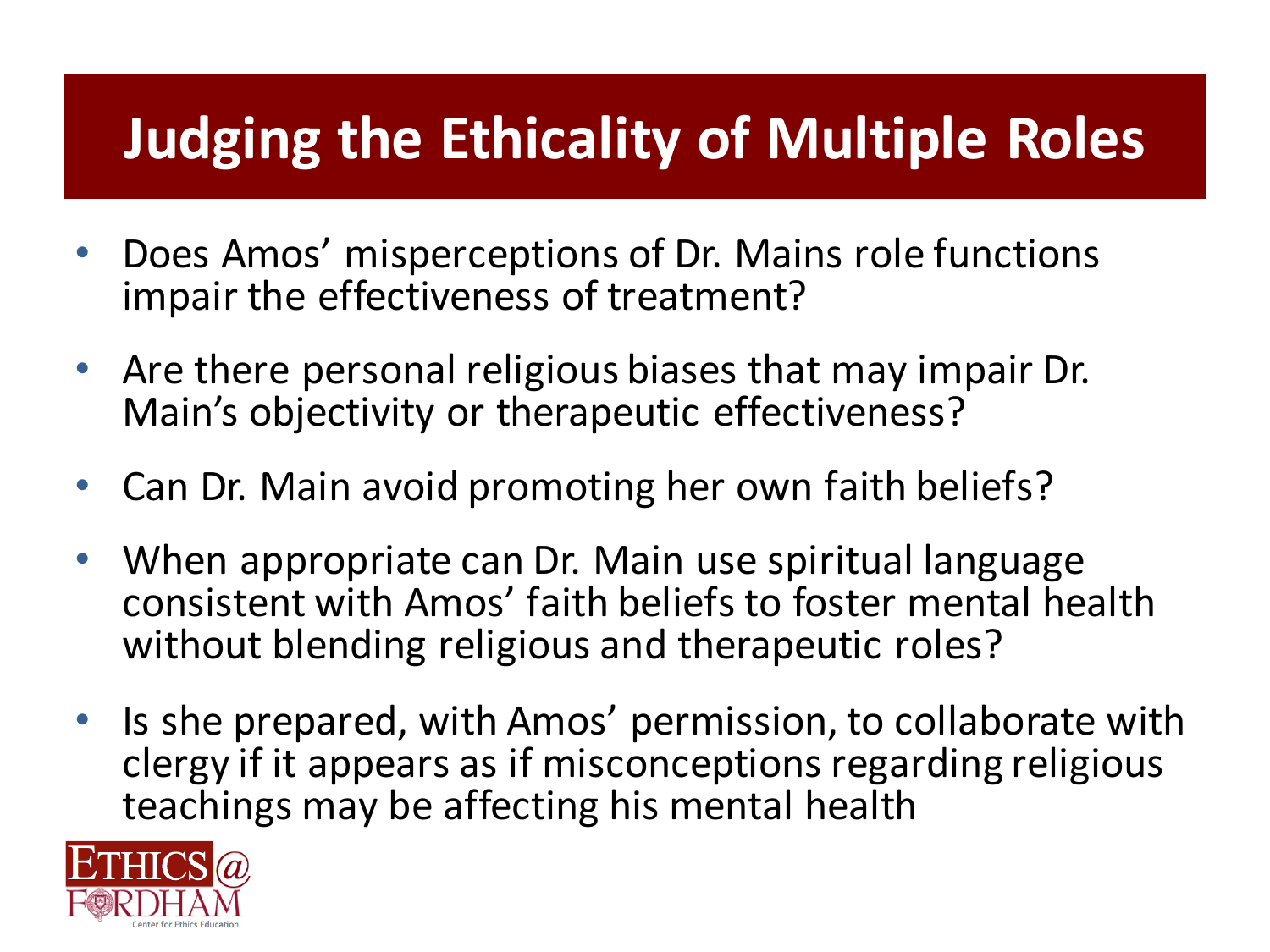### **Multiple Relationships in Embedded Communities**

#### Dr. Main and Amos are members of the same Church

- As early as possible Dr. Main should discuss the nature and importance of role boundaries and affirm the professional nature of the relationship
- If there will be regular outside contact (e.g. such as attendance at Church services) work together to plan how to handle such encounters in a manner that empowers Amos and reduces the possibility of confusion and hurt feelings
- Such discussions should include how to address potential questions from other church members and a plan for "check-ins" during sessions
- When an encounter occurs, revisit with Amos the previous discussion about the therapeutic importance of boundaries and process any discomfort or concerns
- Dr. Main should monitor her own ability to maintain objectivity and the effectiveness of these strategies on Amos' continued treatment progress



(Fried 2015)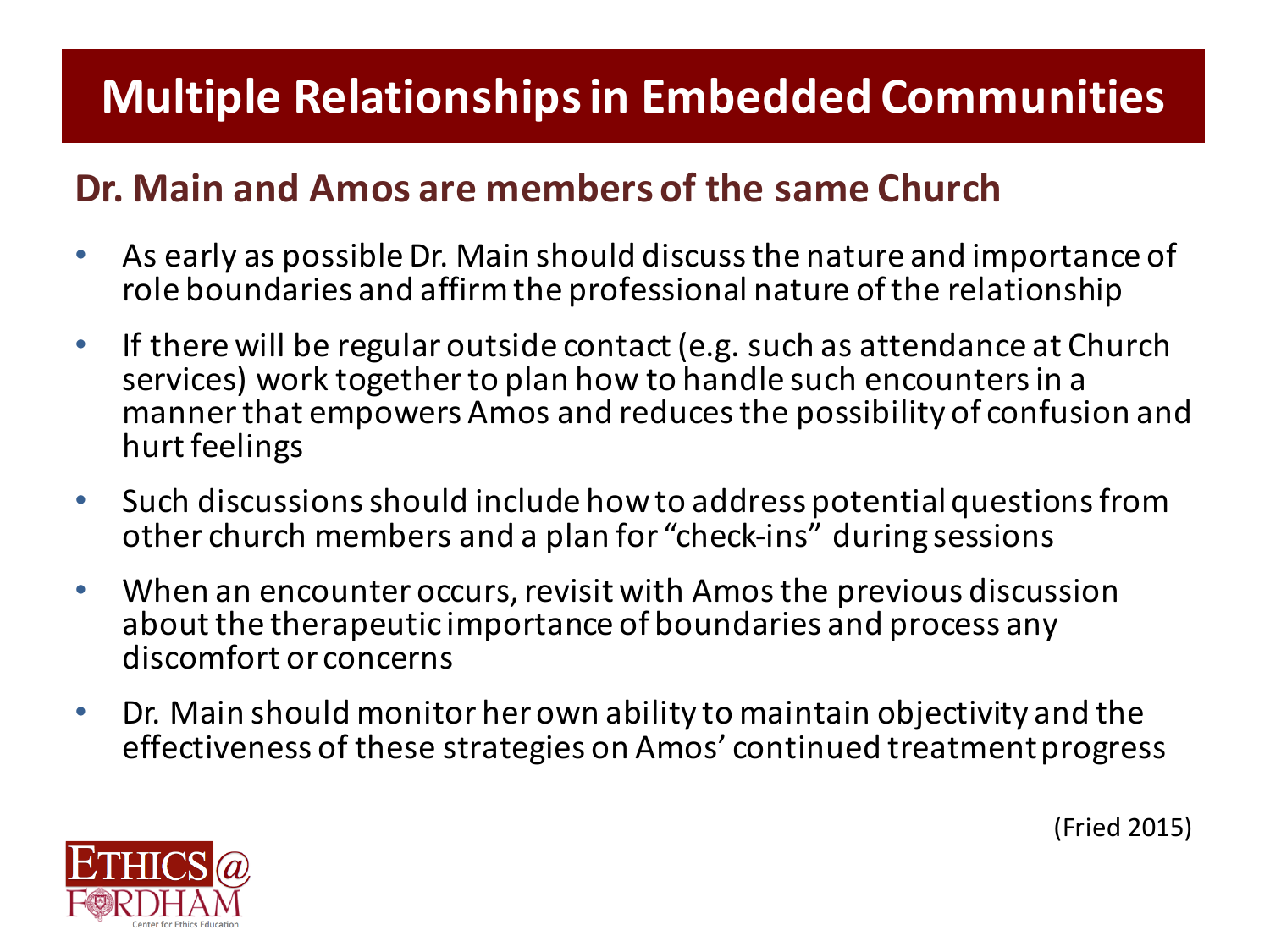# Doing Good Well

- The influence on mental health of culture, sexual orientation and gender identity is dynamic and impacted by an ever-changing sociopolitical landscape.
- Ethical commitment requires engaging in research and professional action that provides diverse populations with the tools for self-determination and equal access to the contributions of our discipline.
- Doing good well requires an openness to others, self-<br>reflection and lifelong learning that enables psychologists to make ethical decisions that respect the values and merit the trust of those with whom we work.

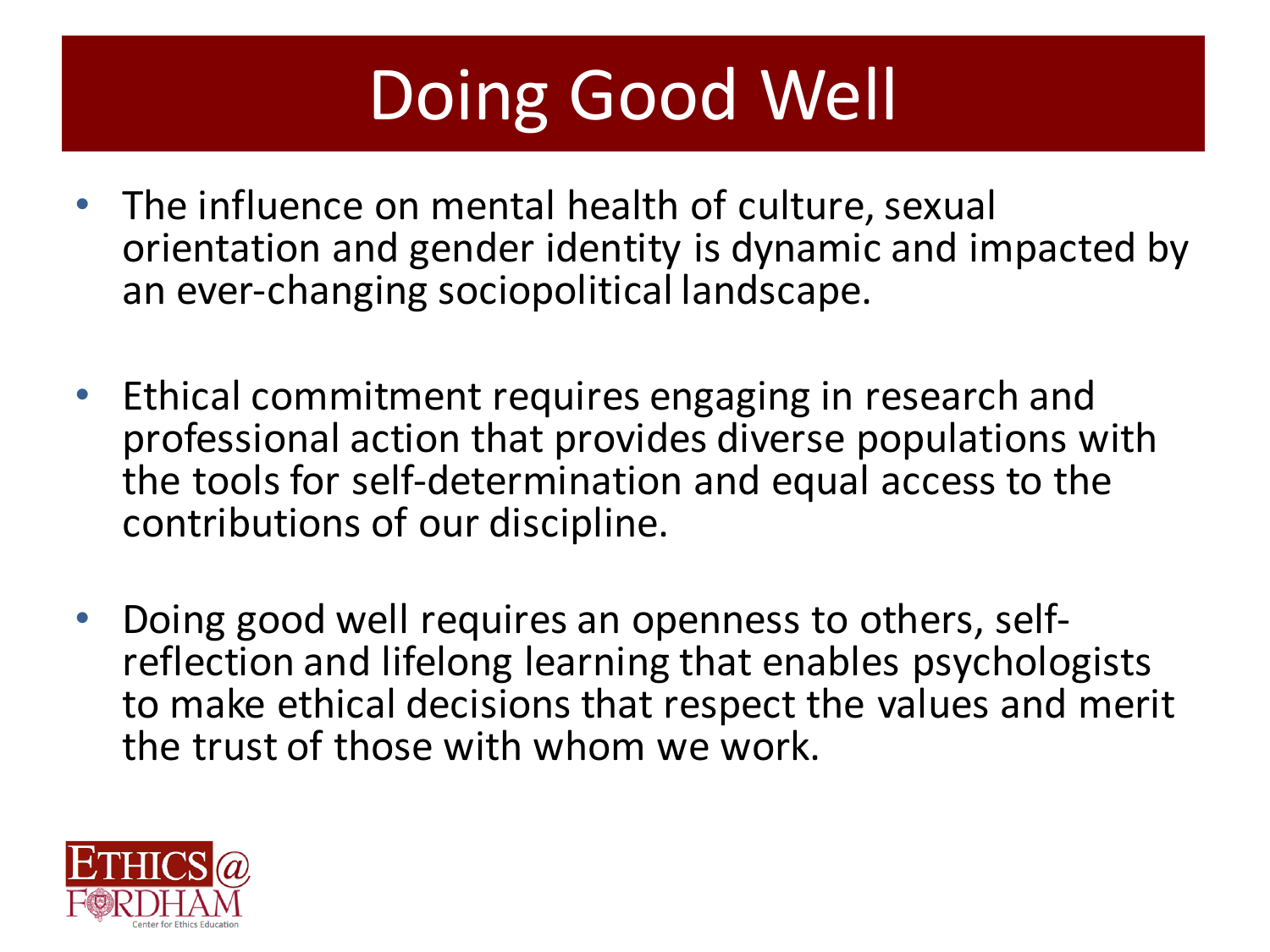### Questions/further discussion



#### **Citation and website link to the power point for this talk:**

Fisher, C.B. (2018). *Psychology and Ethics: Strengthening Diverse Relationships*  Across Psychology [PowerPoint slides]. Webinar sponsored by the Society of Clinical Child and Adolescent Psychology, Division 53 of the American Psychological Association. Retrieved from https://www.fordham.edu/downloads/file /11475/fisher\_psychology\_and\_ethics

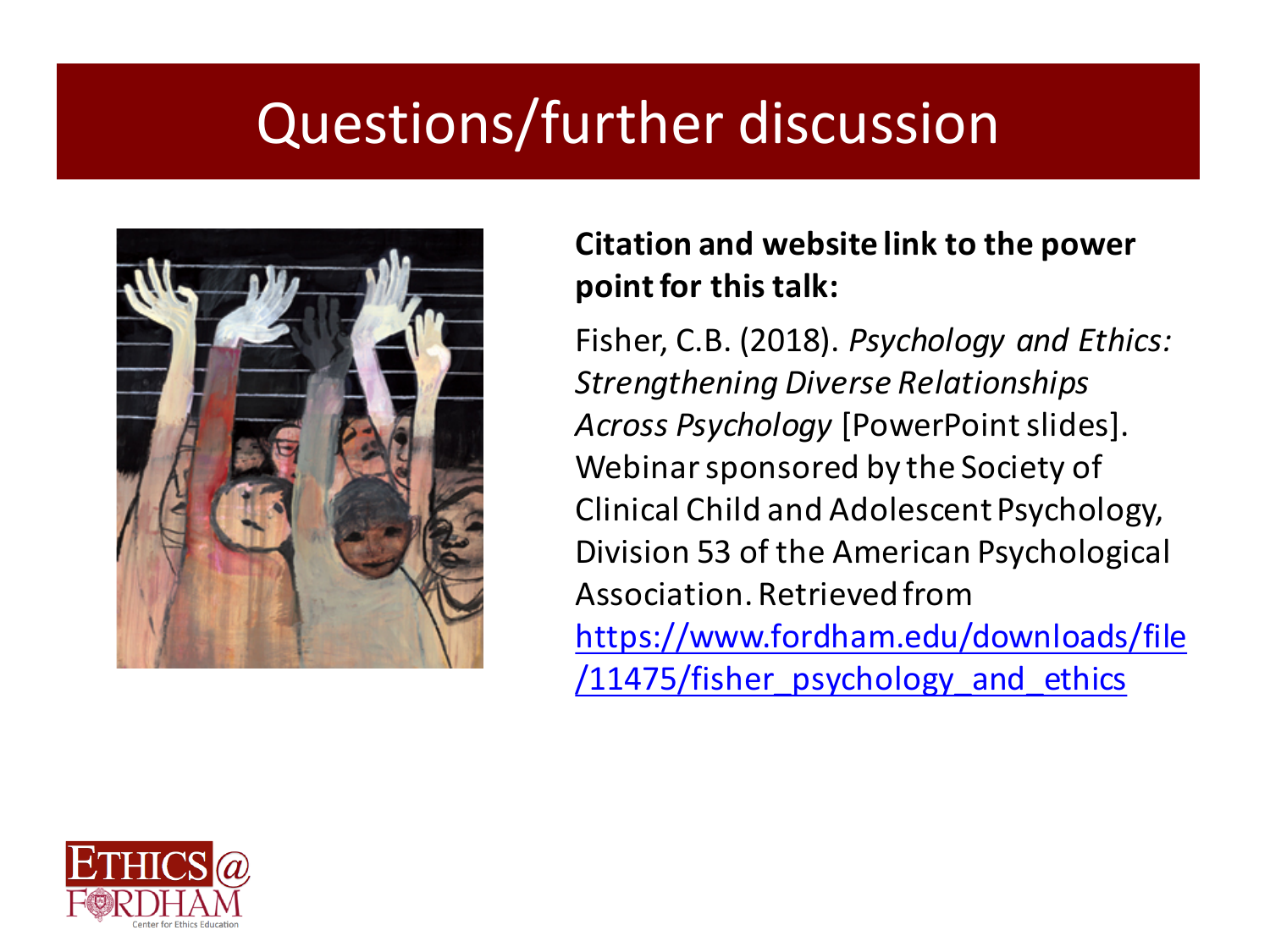### References

- American Psychological Association. (2003). Guidelines on multicultural education, training, research, practice, and organizational change for psychologists. American Psychologist, 58, 377–402.
- American Psychological Assocition \*(2006). Evidence-based practice in psychology. *American Psychologist, 61,* 271-285.
- American Psychological Association. (2007). Guidelines for psychological practice with girls and women. *American Psychologist, 62,* 949–979
- American Psychological Association (2010). Appropriate affirmative responses to sexual orientation distress and chnge efforts. http://www.apa.org/about/policy/sexual-orientation.aspx
- American Psychological Association (2012). Guidelines for psychological practice with lesbian. Gay and bisexual clients. http://www.apa.org/pubs/journals/features/amp-a0024659.pdf
- American Psychological Association (2015) Guidelines for psychological practice with transgender and gender nonconforming people http://www.apa.org/practice/guidelines/transgender.pdf
- Arredondo, P., & Toporek, R. (2004). Multicultural counseling competencies = ethical practice. *Journal of Mental Health Counseling, 26*(1), 44–55.
- Barrera, <., Caso, F. G., Stryker, L. A., & Toobert, D. J. (2013). Cultural adaptations of behavioral health interventions: A progress report. *J. Consultng Clinical Psychology, 81,* 196-205.
- Bernal, G. & Adames, C. (2017). Cultural adaptations: Conceptual, ethicsl, contextual and methodological issues for working with ethnocultural and majority-world populations. *Prevention Science, 18, 681-688*.
- Fisher, C. B. (2017). *Decoding the ethics code:* A practical quide for psychologists. Thousand Oaks, CA: Sage Publications.
- Fisher, C. B. (2014). Multicultural Ethics in Professional Psychology Practice, Consulting, and Training. In Frederick T.L. Leong (Ed.), *APA Handbook of Multicultural Psychology. Vol. 2.* (pp. 35-57). Washington, D.C.: APA Books.
- Fisher, C.B., Fried, A. L., Desmond, M., Macapagal, K., & Mustanski, B. (2018). Perceived barriers to HIV prevention services for transgender youth. *LGBT Health.* Aug/Sep;5(6):350-358. doi: 10.1089/lgbt.2017.0098.

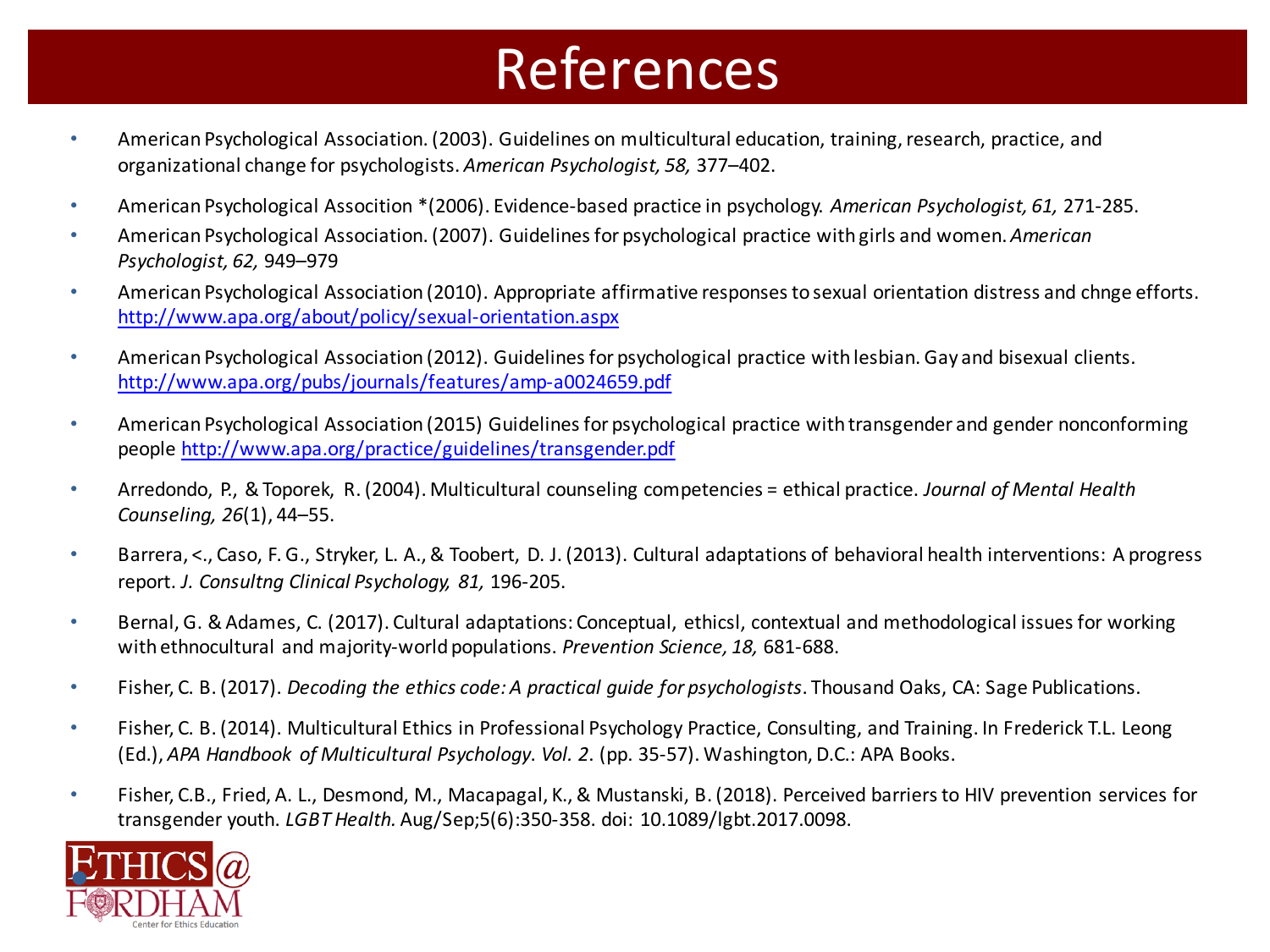# References

- Fisher, C. B., Fried, A. L., Desmond, M., Macapagal, K., & Mustanski, B. (2017). Facilitators and Barriers to Participation in PrEP HIV Prevention Trials Involving Adolescent and Emerging Adult Transgender Men and Women. *AIDS Education and Prevention*, 29(3), 205-217. doi:10.1521/aeap.2017.29.3.205 PMC5768197 PMID 28650227.
- Fisher, C. B., Fried, A. L., Puri, L. I., Macapagal, K. & Mustanski, B. (2018). Patient-provider communication barriers and facilitators to HIV and STI preventive services for adolescent MSM. Aids & Behavior, DOI: 10.1007/s10461-18-2081-x PMID: *29546468*
- Fisher, C. B. & Mustanski, B. (2014). Reducing health disparities and enhancing the responsible conduct of research involving LGBT youth. *Hastings Center Report, 5, 28-31. PMID 25231783. PMCID: PMC4617525.* http://www.ncbi.nlm.nih.gov/pmc/articles/PMC4617525
- Fisher, C.B., Puri, L. I. Macapagal, K., & Mustanski, B. (2018) "Free Testing and PrEP without Outing Myself to Parents:" Motivation to Participate in Oral and Injectable PrEP Clinical Trials among Adolescent Men who have Sex with Men. PLoS ONE 13(7): e0200560. https://doi.org/10.1371/journal.pone.0200560 PMID: 3004845 PMCID: PMC6059443 DOI: 10.1371/journal.pone.0200560
- Fisher, C. B., & Ragsdale, K. (2006). A goodness-of-fit ethics for multicultural research. In J. Trimble and C. B. Fisher (Eds.), The *handbook of ethical research with ethnocultural populations and communities* (pp. 3–26). Thousand Oaks, CA: Sage.
- Fowers, B.J., & Davidov, B.J. (2006). The virtue of multiculturalism: Personal transformation, character, and openness to the other. American Psychologist, 61(6), 581-594.
- Gallardo, M. E., Johnson, J., Parham, T. A., & Carter, J. A. (2009). Ethics and multiculturalism: Advancing
- Helms, J. E. (1993). I also said, "White racial identity influences White researchers." The Counseling Psychologist, 21, 240-241.

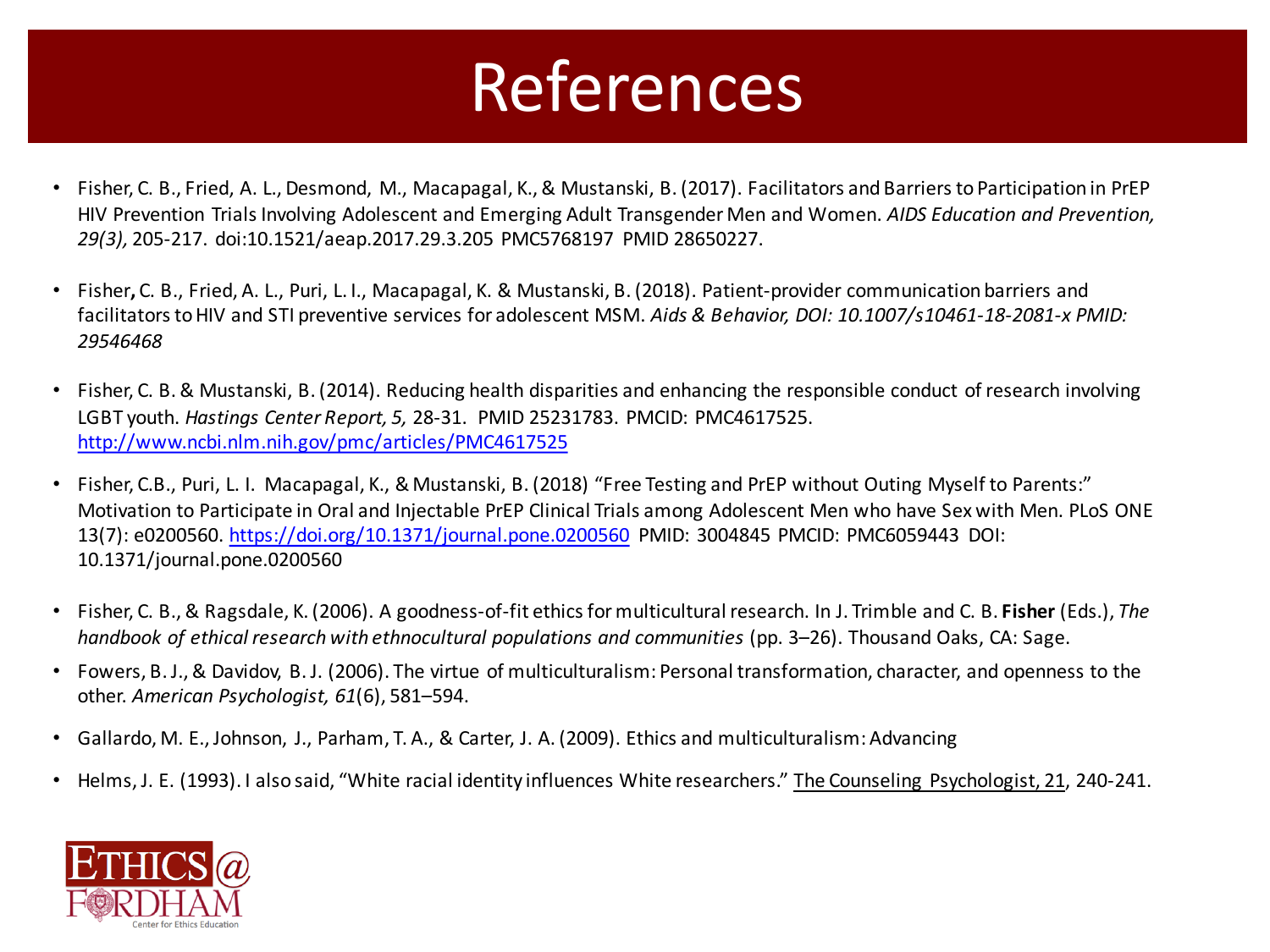### References

- Korchin, S. J. (1980). Clinical psychology and minority problems. *American Psychologist, 35, 262-269.*
- Macklin, R. (1999). *Against relativism: Cultural diversity and the search for ethical universals in medicine.* New York, NY: Oxford University Press.
- Mays, V. M. (2000). A social justice agenda. *American Psychologist,* 55, 326–327. doi:10.1037/0003- 066X.55.3.326
- SAMHSA (2015). Ending conversion therapy: supporting and affirming LGBTQ youth. Calling For End To 'Conversion Therapy' For Youth. https://store.samhsa.gov/product/Ending-Conversion-Therapy-Supporting-and-Affirming-LGBTQ-Youth/SMA15-4928
- Trimble, J. E., & Fisher, C. B. (Eds.). (2006). *The handbook of ethical research with ethnocultural populations and communities*. Thousand Oaks, CA: Sage Publications.
- Trimble, J.et al. (2010). The itinerant researcher: Ethical and methodological issues in conducting crosscultural mental health research. In D. Jack & A. Ali (Eds.), Cultural perspectives on women's depression: Self-silencing, psychological distress and movement to voice (pp. 73–97). New York: Oxford University Press.